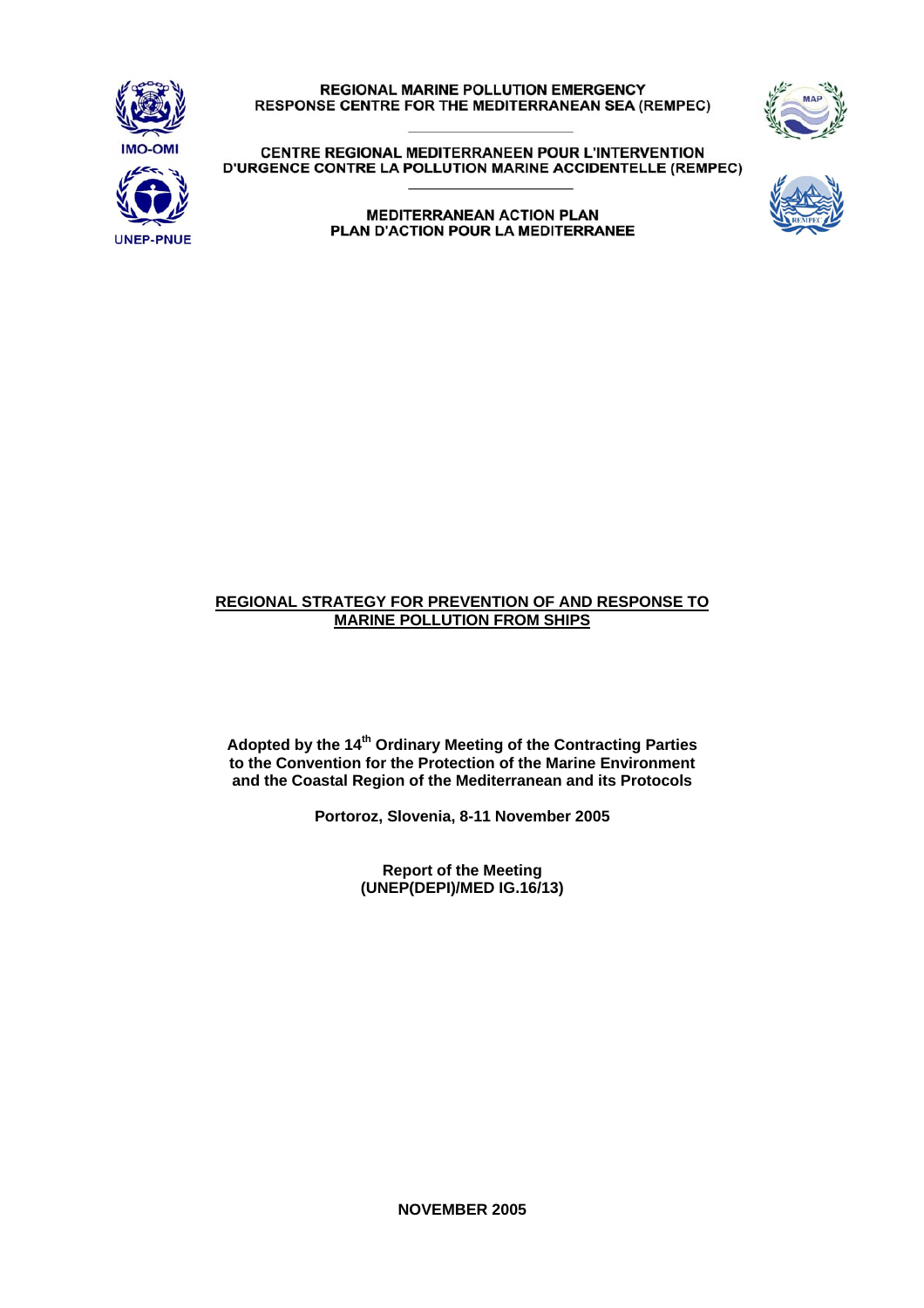



# **United Nations Environment Programme**



UNEP(DEC)/MED IG.16/10 30 September 2005

ENGLISH

# **MEDITERRANEAN ACTION PLAN**



14<sup>th</sup> Ordinary Meeting of the Contracting Parties to the Convention for the Protection of the Marine Environment and the Coastal Region of the Mediterranean and its Protocols

Portoroz (Slovenia), 8-11 November 2005

# **REGIONAL STRATEGY FOR PREVENTION OF AND RESPONSE TO MARINE POLLUTION FROM SHIPS**

UNEP/MAP Athens, 2005

\_\_\_\_\_\_\_\_\_\_\_\_\_\_\_\_\_\_\_\_\_\_\_\_\_\_\_\_\_\_\_\_\_\_\_\_\_\_\_\_\_\_\_\_\_\_\_\_\_\_\_\_\_\_\_\_\_\_\_\_\_\_\_\_\_\_\_\_\_\_\_\_\_\_\_\_\_\_\_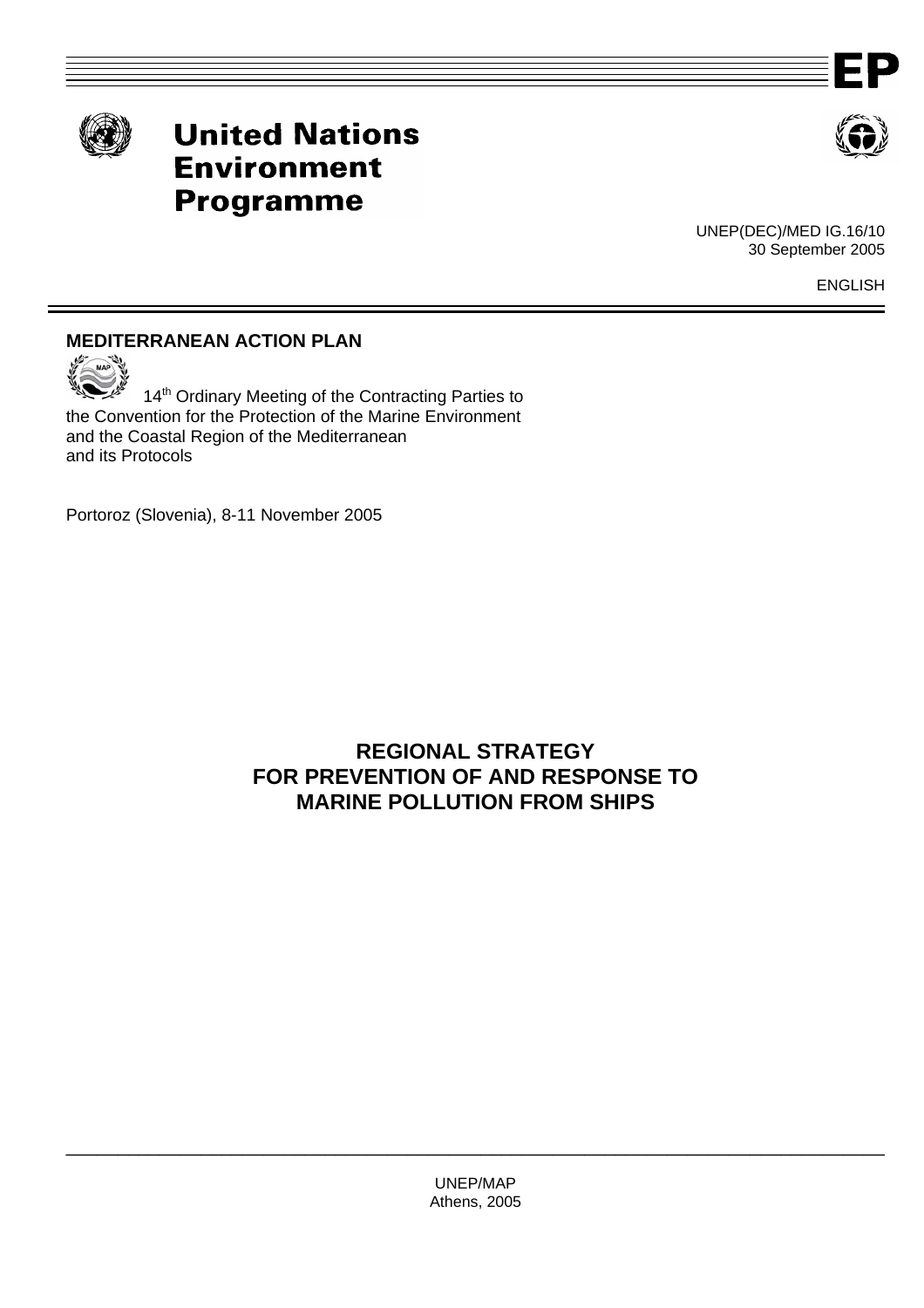### **1. MISSION STATEMENT OF REMPEC**

The mission of the Regional Marine Pollution Emergency Response Centre for the Mediterranean Sea (REMPEC) is to assist Mediterranean coastal States in the implementation of the Protocol Concerning Cooperation in Preventing Pollution from Ships and, in Cases of Emergency, Combating Pollution of the Mediterranean Sea (Prevention and Emergency Protocol) by:

- *Strengthening the capacities of the coastal States in the Mediterranean region* with a view to preventing pollution of the marine environment, ensuring the effective implementation of and compliance with the relevant international regulatory framework, and combating/eliminating pollution of the marine environment;
- *Developing regional co-operation* in the field of prevention *and facilitating co-operation* among the coastal States of the Mediterranean in responding to marine pollution incidents;
- *Assisting coastal States of the Mediterranean, which so request,* in the development of their national capacities for response to marine pollution incidents *and facilitating information exchange, technological co-operation and training*; and
- *Providing a framework for exchange of information* on operational, technical, scientific, legal and financial matters, *and promoting dialogue* aimed at conducting co-ordinated actions at national, regional and global levels for the implementation of the Protocol.

With a view to fulfilling this mission, the Contracting Parties to the Barcelona Convention define the objectives and functions of REMPEC.

### **2. PRESENT AND FUTURE SCENARIOS OF THE MARITIME INDUSTRY AND THE MEDITERRANEAN REGION**

The Strategy and its General and Specific Objectives have been developed bearing in mind the legal, financial and institutional framework of the Barcelona system, including in particular the provisions of the Prevention and Emergency Protocol, and the objectives and functions of REMPEC as the regional center charged with the implementation of the said Protocol. Moreover, the Strategy has been developed in the context of the present and expected future scenarios characterizing the maritime industry and the Mediterranean region, in particular:

- the increased role of shipping services in a more interconnected globalized world and the consequent need to better ensure the observance of the highest shipping standards also by increased interaction at the global, regional, sub-regional and national levels;
- the expected developments related to maritime traffic in the Mediterranean, in particular the proposed Euro – Mediterranean Transport Network;
- the heightened concern of the general public at the impact of global shipping activities both on human life at sea and on the marine environment;
- recent political developments in the Mediterranean region, including in particular the southward enlargement of the European Union; and
- recent and expected developments at the global and regional levels related to the regulation of shipping that necessitate new approaches to the protection of the Mediterranean marine environment and require a common approach to the issue of the protection of the marine environment in the region, spearheaded by REMPEC.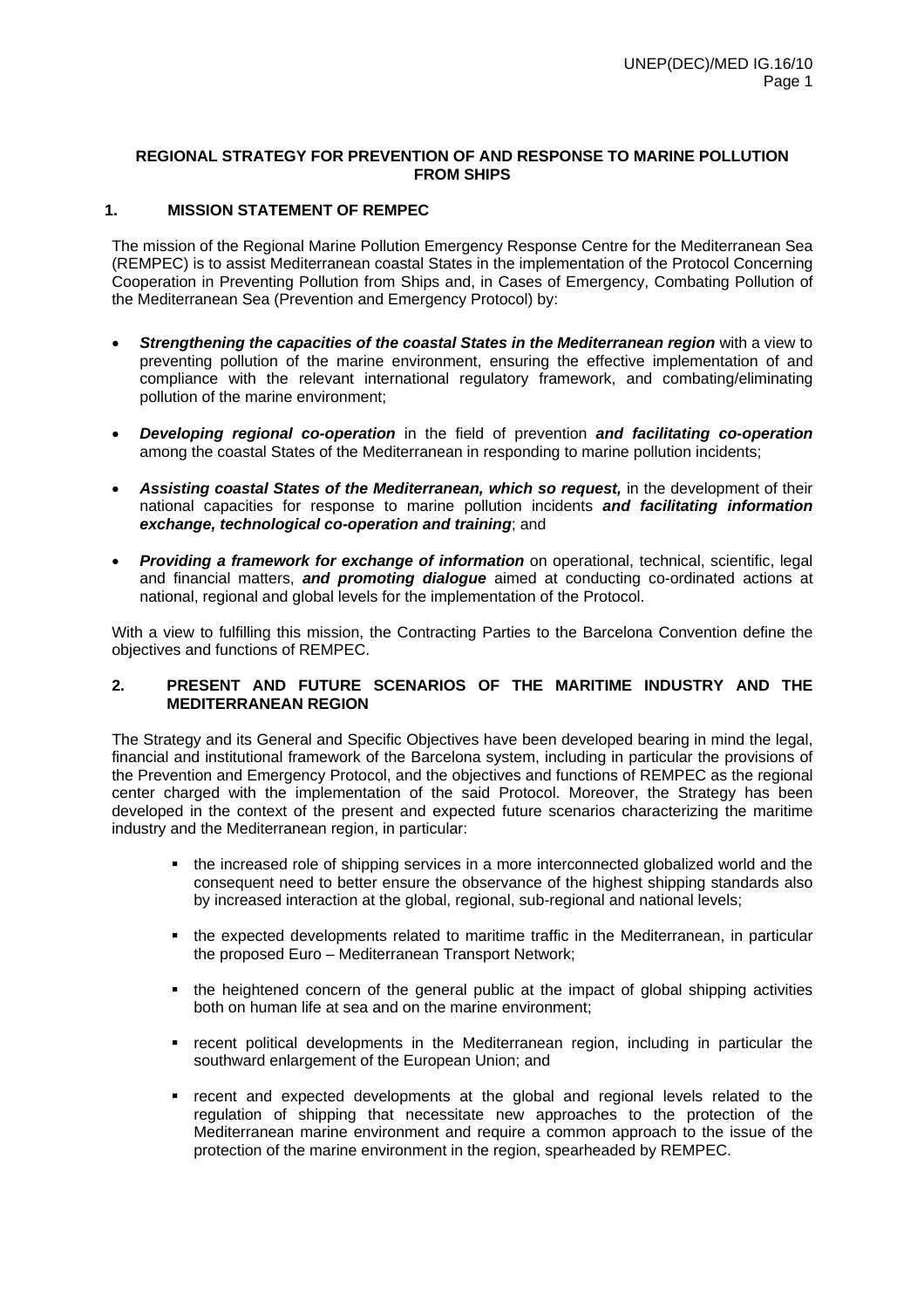### **3. GENERAL OBJECTIVES**

Taking into consideration the mission statement of REMPEC, the legal, financial and institutional framework of the Barcelona system, including in particular the provisions of the Prevention and Emergency Protocol, and the present and expected future scenarios characterizing the maritime industry and the Mediterranean region, the general objectives of the Strategy are threefold, namely:

- **•** prevention of pollution from ships;
- **PEDITE:** prevention of maritime accidents; and
- **•** preparation for response to major pollution incidents.

Section 4 describes the specific objectives which, if achieved, will meet the general objectives as set out above. For each specific objective certain goals are proposed which will also serve as criteria for indicating the success (or otherwise) of Contracting Parties in meeting the objectives. The role of REMPEC will, as since its inception, be primarily one of assistance to the Contracting Parties in enhancing their national capacities and in facilitating the means for regional or sub-regional cooperation.

The implementation goals are set out in tabular form in **Annex 1**. It is obvious that not all goals can be achieved immediately and a tentative timetable for implementation of the Strategy is set out in **Annex 2**.

It is envisaged that there may be several areas of activity within the specific objectives which will create a synergy with other components of the Mediterranean Action Plan (MAP) as well as with other related regional organizations and the European Maritime Safety Agency (EMSA). Where necessary, the work of REMPEC should create linkages with the work of such other entities.

Full and effective implementation of the strategy will depend on three factors:

- the political will of Contracting Parties:
- the capacity of REMPEC to respond to the demands of Contracting Parties in the coordination and organization of activities; and
- adequate financial resources.

The political willingness of Contracting Parties to take action in the field of prevention of and response to marine pollution from ships has already been demonstrated by the adoption of the Prevention and Emergency Protocol in January 2002. However, it is evident that further concrete action is necessary in order to give meaningful effect to the political and legal commitments which signature of the Protocol implies. In many cases lack of implementation and enforcement is a result of inadequate human and financial resources being allocated to carry out the tasks required. In order to achieve the goals and objectives of the Strategy, it will be essential for all Contracting Parties to ensure that governments are aware of the importance of the issues addressed by the Protocol and allocate sufficient resources to fulfill the tasks. Recent pollution events will surely help to focus government minds on the importance of addressing these issues.

Secondly, it will be important to ensure that REMPEC is given adequate human resources and facilities in order to fulfill its tasks in assisting Contracting Parties to enhance their national capabilities and in facilitating regional co-operation. Additional staff will be required during the next ten years in order to enable REMPEC to fulfill its new mandate, as given to it at the Twelfth Ordinary Meeting of the Contracting Parties (Monaco, 2001). One solution may be to facilitate the secondment of officials from Contracting Parties to work at REMPEC for limited periods of time (e.g. two years). Such secondments would also have the additional benefit of enabling the seconded officers to deepen their understanding and knowledge of REMPEC's activities.

Thirdly, the implementation of the activities described below requires additional financial resources. It can be envisaged that some funds will become available from the specialized agencies of the UN system, e.g. IMO, to carry out tasks which also help to fulfill the mandates of these organizations and agencies. Financial support for clearly defined projects which also meet the EU's objectives, might be obtained through the various funding mechanisms of the European Union (EU).

In particular, within the framework of the Euro-Mediterranean partnership, there might be room for REMPEC's involvement in the implementation of projects aimed at further reducing the gap between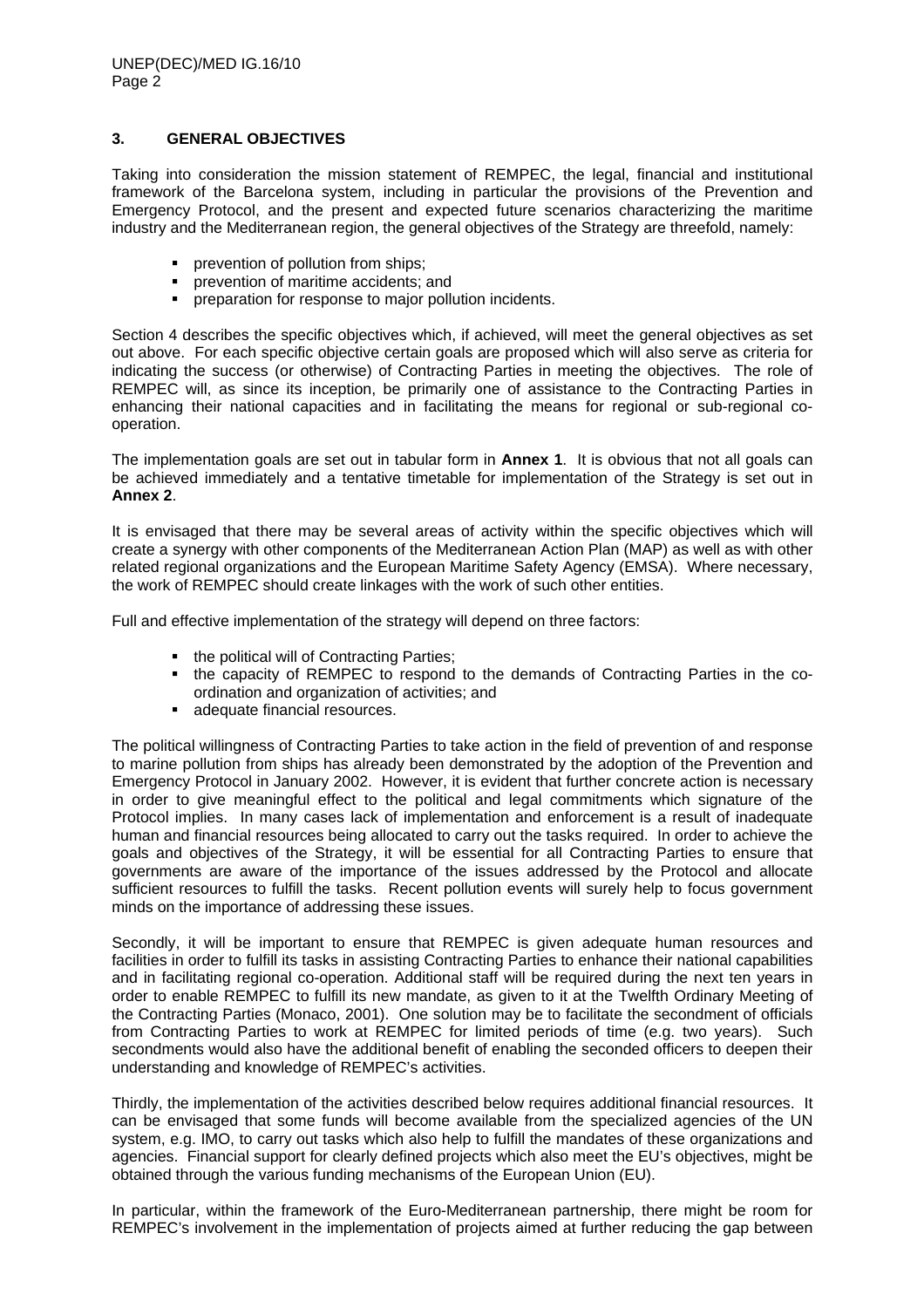the international regulatory maritime safety and marine environment protection framework (**Annex 3**) and the EU legislative framework in order to ensure a coherent, effective and uniform implementation of the international regulatory framework for maritime safety and the prevention of the pollution from ships in the Mediterranean. The list of relevant European Union legislation appears in **Annex 4**.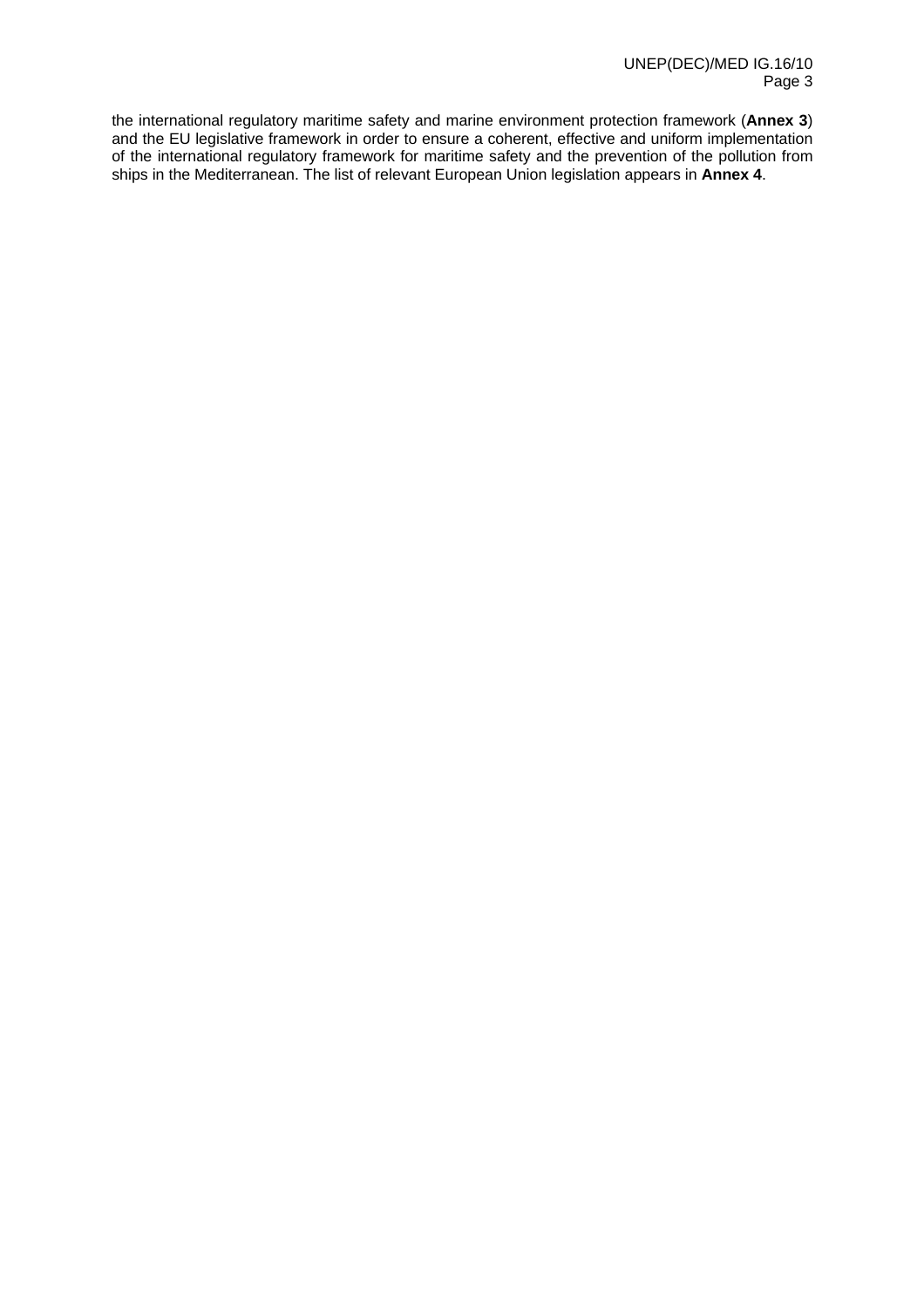### **4. SPECIFIC OBJECTIVES**

### **4.1 Ratification of relevant international maritime conventions related to the protection of the marine environment**

In addition to the Barcelona Convention itself, there are a number of international conventions which are relevant for the prevention of pollution from ships. The most important of these is the International Convention on the Prevention of Pollution from Ships, commonly known as MARPOL Convention, and its six annexes. Other relevant conventions, mainly those adopted under the auspices of IMO, are listed in **Annex 3**. There remain a number of gaps in Mediterranean States' ratification of the relevant international conventions. It is therefore proposed that, in order to fill these gaps, all Mediterranean States take action, where necessary, to ratify and simultaneously ensure the effective implementation and enforcement of these conventions according to the timetable appearing hereunder. REMPEC shall also provide Mediterranean coastal States, which so request, with advice and assistance in this respect.

Similarly, it is also evident that not all Mediterranean States have yet ratified the international maritime conventions which are relevant to the prevention of marine pollution accidents and the response thereto, such as the OPRC 1990, OPRC-HNS Protocol of 2000 and the Intervention Convention of 1969 and its Protocol of 1973. A complete list of the conventions concerned is shown in **Annex 3**. In order that there is a comprehensive legal basis for the prevention of such accidents in the Mediterranean Sea and the measures for responding to those accidents, it is important that Mediterranean States take the necessary action to ensure that the relevant conventions are ratified and implemented nationally. As part of its existing mandate, REMPEC will continue to assist any State which requests advice in this respect.

### *The Mediterranean Coastal States, Contracting Parties to the Barcelona Convention, agree:*

- a) to ratify MARPOL Convention and its annexes by 2007, to ensure their transposition into national law, and to co-operate through REMPEC to ensure full compliance with its provisions;
- b) to ratify other IMO relevant international conventions as soon as possible but preferably by 2008, to ensure their transposition into national law by the same time and full compliance with their provisions;

*To request the Secretariat*:

c) to provide Mediterranean coastal States, which so request, with advice and assistance in order to meet the deadlines set forth in sub-paragraphs (a) and (b) above.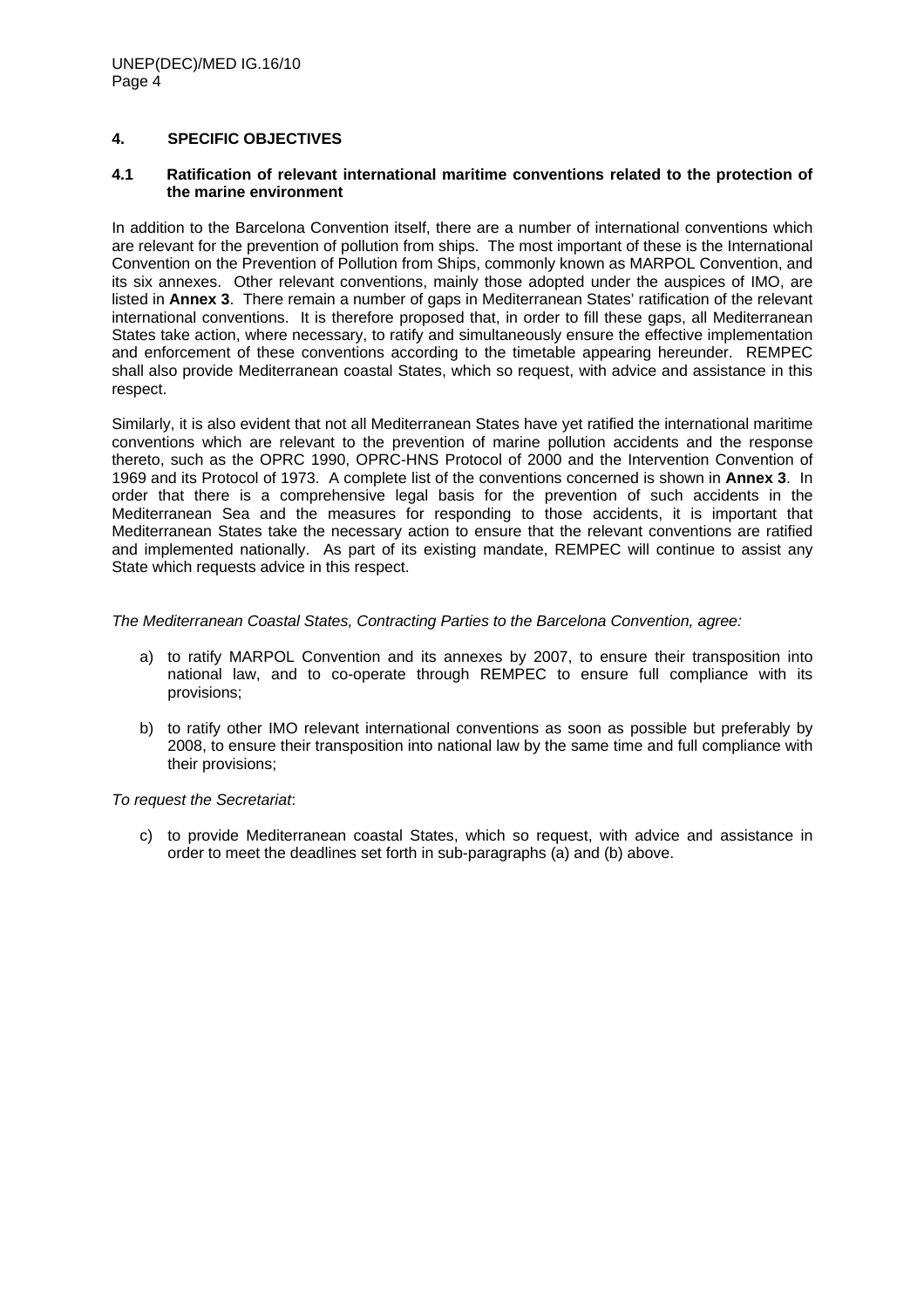### **4.2 Ensuring effective maritime administrations**

The successful implementation of relevant international instruments is very much dependant on ensuring that ships comply with the required standards at all times. This of course requires States to ensure that they have in place effective maritime administrations capable of discharging effectively their flag State, port State and coastal State obligations in line with the relative IMO recommendations and guidelines.

One of the important obligations of MARPOL Convention is the requirement that officers from the maritime administrations carry out regular inspections on ships flying their own flag and on foreign flag vessels visiting their ports to ensure that they comply with the relevant provisions of the Convention. The problem is that although checks may be carried out, the quality of the inspection can vary from port to port and from officer to officer. Although there is a need to increase the number of inspections in order to identify substandard ships, it is essential first to improve the quality of those inspections. It is suggested that this can be achieved by focusing more attention on the training of inspection officers from the Mediterranean coastal States. In this regard, REMPEC could play a crucial role in training ship inspectors to carry out ship inspections related to international marine environment protection conventions, in particular, the MARPOL convention.

### *The Contracting Parties agree:*

- a) that all Mediterranean States (which have not already done so) endeavour to enhance, on the basis of a national plan, the performance of their maritime administrations in accordance with the relative IMO recommendations and guidelines<sup>1</sup> by 2010;
- b) that all Mediterranean States, in their efforts to protect the marine environment, should carry out, as far as possible, at regular intervals, a self-assessment of their capabilities and performance in giving full and complete effect to MARPOL, by using the guidance set out in the relevant IMO Resolution dealing with the self-assessment of flag State performance<sup>2</sup> and, once adopted, with the Voluntary IMO Member State audit scheme and the Code on implementation of IMO mandatory instruments, both expected to be adopted by the IMO Assembly in 2005;

- c) to improve the knowledge and expertise of inspection officers by establishing through REMPEC, a programme of training activities related to relevant international instruments, in particular MARPOL, ensuring appropriate training for ship inspectors, commencing in 2006;
- d) to assist through REMPEC the Mediterranean coastal States which so request in the development of national plans designed to enhance the performance of their maritime administrations.

 1 The IMO publication entitled "MARPOL-How to do it" contains useful information on this issue.

 $2$  IMO Assembly Resolution A.912 (22).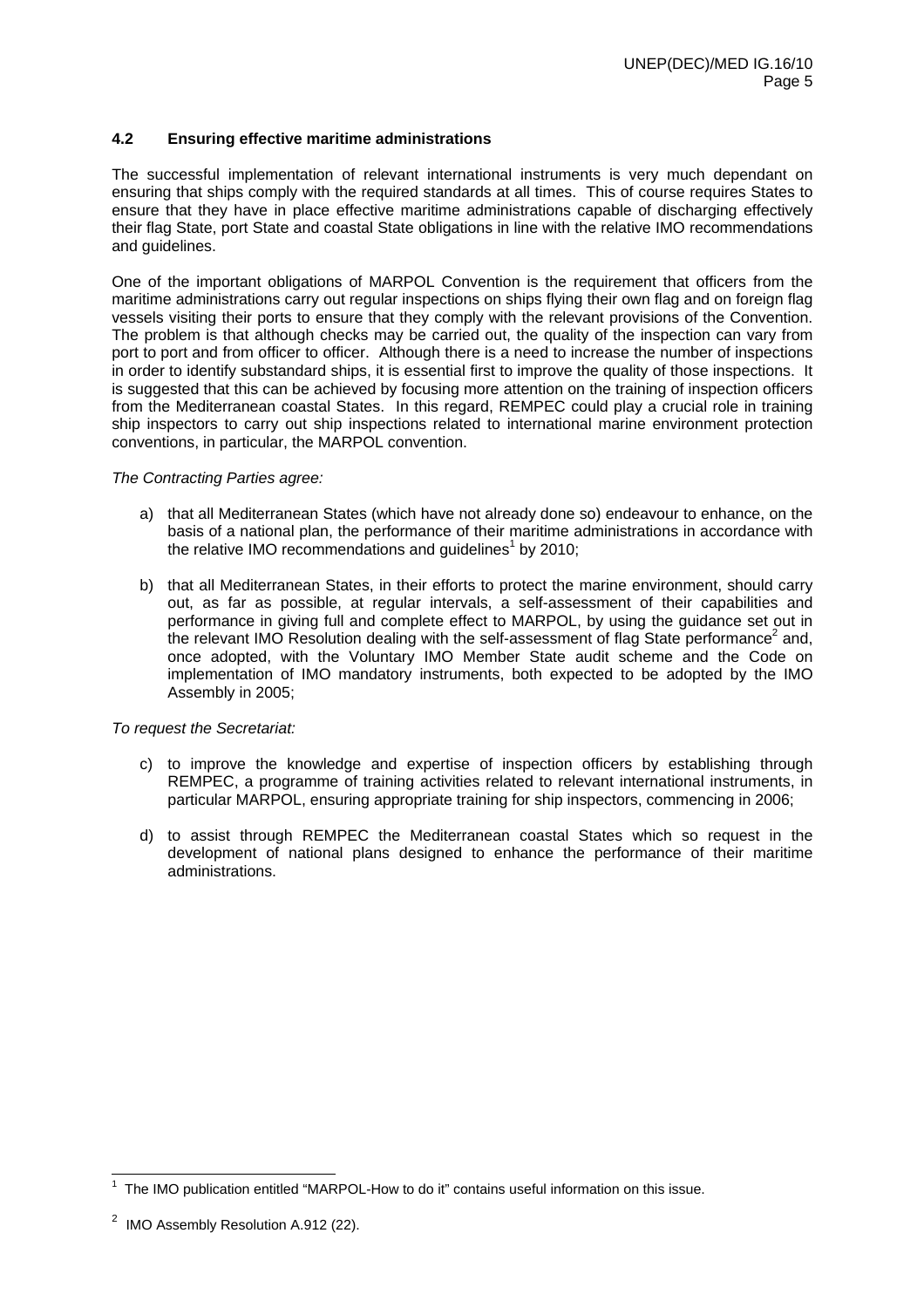### **4.3 To strengthen the Memorandum of Understanding (MoU) on port State control (PSC) in the Mediterranean region (Mediterranean MoU)**

In order to enhance the effectiveness of individual States in carrying out port State control inspections of ships under international maritime conventions including the MARPOL Convention, various regional Memoranda of Understanding have been agreed by the States concerned to enhance their regional co-operation on this issue. The Paris MoU was adopted in 1982 to strengthen co-operation on port State control primarily between European States and, in the mid-1990s, a MoU for the Mediterranean region was adopted with its headquarters in Alexandria and a decision that a ship inspection database should be established in Morocco.

The EU Directive  $95/21/EC<sup>1</sup>$ , which makes the Paris MoU mandatory for the EU States, sets out an inspection level of 25% of ships calling at European ports. It also foresees a specific targeting system, including the possibility to ban some ships from the EU ports. The Mediterranean MoU sets out an inspection level of 15% inspections, but this target is not yet achieved and, moreover, a different detention policy is followed.

The enlargement of the EU, whereby two members of the Mediterranean MoU are now following the rules of the EU Directive deserve full attention. REMPEC could play a role in improving the effectiveness of the Mediterranean MoU and to enhance the co-operation between the Mediterranean MoU and the Paris MoU.

In order to achieve the specific objective of strengthening the Memorandum of Understanding on port State control in the Mediterranean region,

*The Contracting Parties agree:* 

- a) to mandate REMPEC to propose its assistance to the Mediterranean MoU on port State control in order to improve its effectiveness and, if so requested, to facilitate co-operation between the Paris MoU and the Mediterranean MoU;
- b) to make available the necessary resources and means to enable the Mediterranean MoU to function efficiently;

*To request the Secretariat:*

l

- c) to propose to the MoU Committee to participate in its meetings as an observer , and where possible, host its meetings;
- d) to associate itself with port State control training activities addressing environmental matters, including those related to the Anti Fouling Systems and Ballast Water Management conventions where appropriate, in collaboration with recognized training institutions within the region; and
- e) to work in association with the MoUs on port State control on the organization and follow up analysis of concentrated inspections campaigns on MARPOL related deficiencies.
- f) To define the modalities that would enable REMPEC to support the work of the MoU Committee and to report to its meetings of focal points.

<sup>1</sup> Council Directive 95/21/EC, of 19 June 1995, concerning the enforcement, in respect of shipping using Community Ports and sailing in the waters under the jurisdiction of the Member States, of international standards for ship safety, pollution prevention and shipboard living and working conditions (port State control), as amended.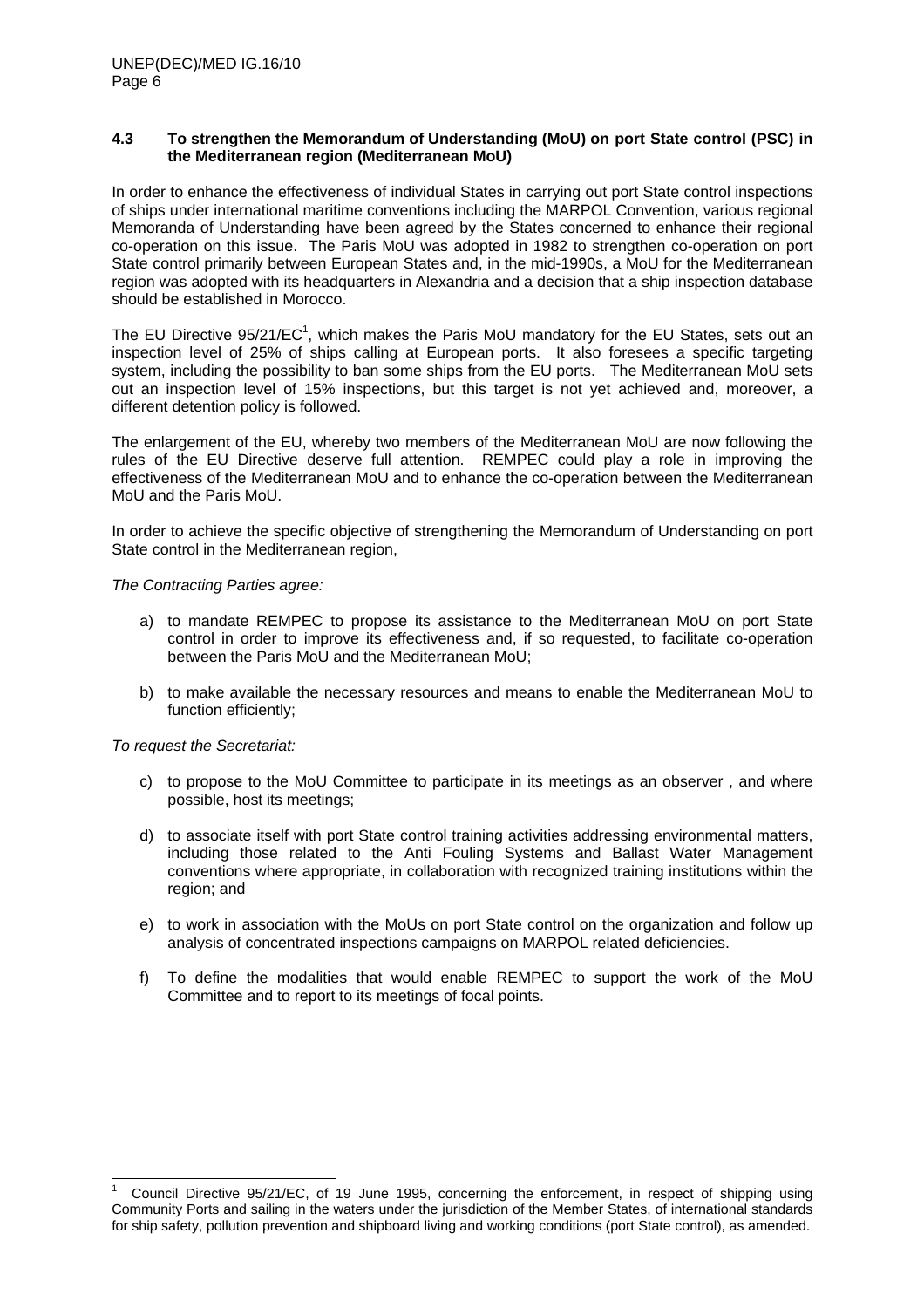### **4.4 Provision of reception facilities in ports**

An important provision of the MARPOL Convention reflected also in the Prevention and Emergency Protocol is that all States Parties to the Convention provide adequate facilities in their ports for the type of vessels visiting those ports and the different types of waste and cargo residues generated. The lack of adequate reception facilities in Mediterranean ports has long been a matter of concern for the international community as well as the States themselves. The topic has been the subject of a number of studies and was addressed by a MEDA project<sup>1</sup> implemented by REMPEC (2002 – 2004). In this regard, the Resolution on the implementation of the results of the MEDA project adopted by the participants to the Regional Seminar on Port Reception Facilities for Collecting Ship-Generated Garbage, Bilge Waters and Oily Wastes in the Mediterranean (Malta, 24 – 26 November 2004) organized by REMPEC within the framework of the said project, should be taken into consideration while implementing the Strategy.

There are a number of problems associated with the lack of adequate port reception facilities in the Mediterranean region. The first is the lack of sufficient guidance on the technical requirements for providing adequate reception facilities for the different types of ship-generated waste and cargo residues; this issue was addressed in particular by the MEDA project. Secondly, there is the problem of ultimate disposal of the wastes in environmentally satisfactory conditions. This is essentially a waste management problem and requires the establishment of appropriate procedures between the port authority (which generally is not a waste disposal authority) and the local waste management authorities for the different types of waste (e.g. garbage comparable to municipal waste; oily wastes and sludges which may be suitable for delivery to refineries for reprocessing or to appropriate users as fuel oils). Thirdly, there is the question of cost for the provision of reception facilities and the need to observe, *inter alia*, the polluter pays principle which implies that the ships using the facilities should pay for their services. The EU Directive 2000/59/ $EC^2$  regulates this and other related issues as far as the EU Member States are concerned.

The question of payment for port reception facilities is an important issue in order to ensure that charges are not prohibitively high so as to encourage ships' masters to contravene the Convention by discharging wastes at sea. On the other hand, differences in practice between one port and the next, including whether or not waste management fees are charged as an additional cost to users of the reception facilities or are incorporated within the port due, can lead to distortions in the use of reception facilities and could lead to significant waste management burdens on those providing such facilities at cheaper cost. In order to ensure that waste management fees are not a disincentive to the use of reception facilities in Mediterranean ports, Mediterranean coastal States should address this issue.

In order to meet the specific objective of providing adequate reception facilities in ports,

### *The Contracting Parties agree:*

- a) to consider by 2007 the establishment of procedures related to the cost of the use of reception facilities, enabling their use as soon as they are available at a fee which should be reasonable and should not serve as a disincentive for their use;
- b) For garbage:

l

- i) all major ports to install facilities for the collection of garbage and procedures for its disposal by 2010;
- ii) collection and disposal procedures for garbage to be in place for all major ports by 2010;

<sup>1</sup> MEDA Project on port reception facilities for collecting ship-generated garbage, bilge waters and oily wastes (MED.B7.4100.97.0415.8)

<sup>&</sup>lt;sup>2</sup> Directive 2000/59/EC of the European Parliament and of the Council of 27 November 2000 on port reception facilities for ship-generated waste and cargo residues.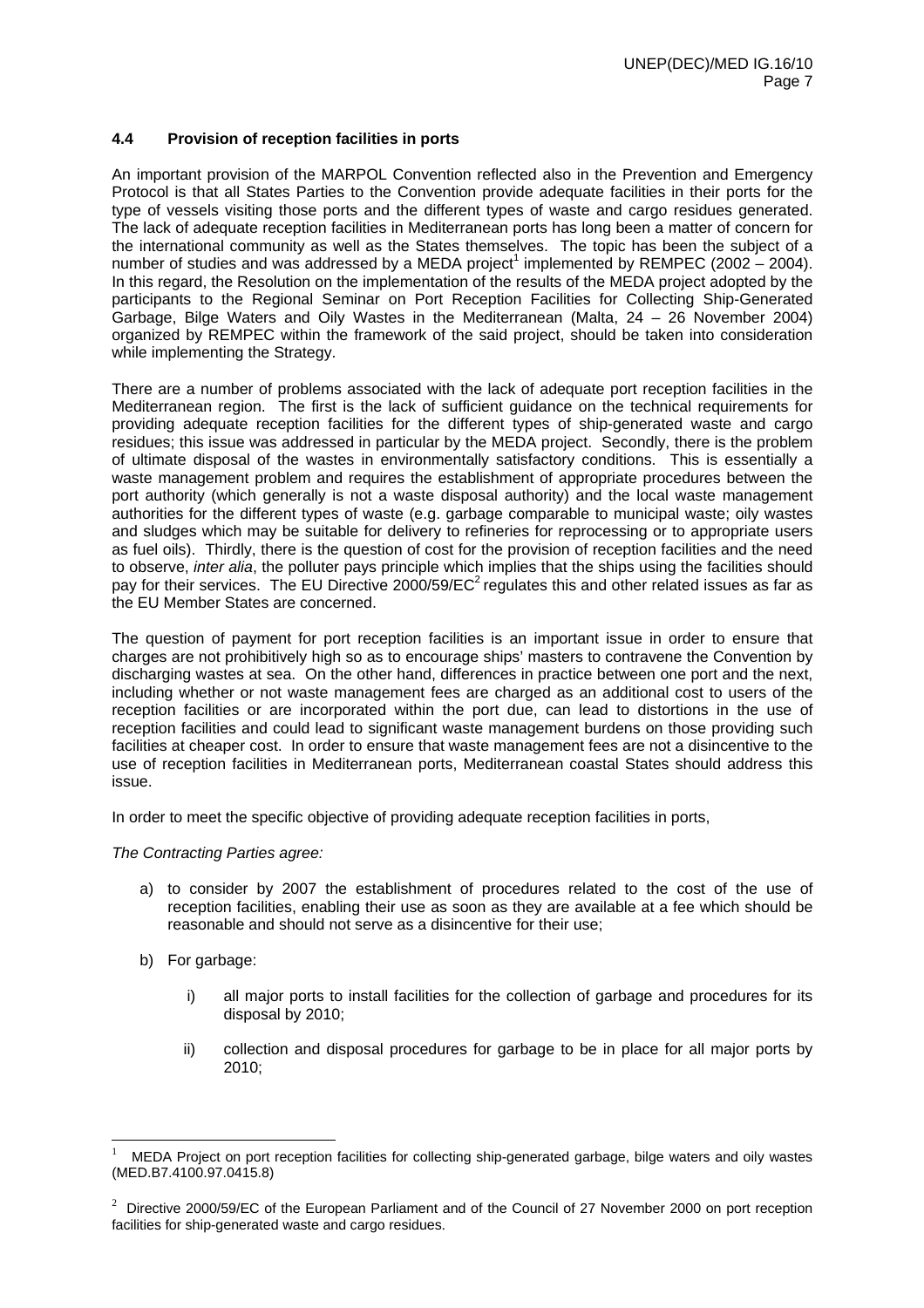- c) For oily wastes:
	- i) all major ports to establish collection, treatment and disposal procedures for bilge waters, oily residues and dirty ballast waters by 2010;
	- ii) collection, treatment and disposal procedures for bilge waters, oily residues and dirty ballast waters to be in place for all major ports by 2010;
- d) For Noxious Liquid Substances (NLS):
	- i) all major ports handling NLS to establish collection, treatment and disposal procedures for NLS by 2010;
	- ii) collection, treatment and disposal procedures for NLS to be in place for all major ports by 2010;
- e) For sewage:
	- i) all major ports to establish collection and treatment procedures for sewage by 2010;
	- ii) collection and treatment procedures for sewage to be in place for all major ports by 2010;
- f) For ballast water and sediments:
	- i) all major oil and chemical terminals to establish collection, treatment and disposal procedures for ballast waters by 2012;
	- ii) all major ports and terminals where cleaning or repair of ballast tanks occurs to endeavour to take action to be in a position to comply with the provisions of the 2004 Ballast Water Convention by 2012, or by its entry-into-force date, whichever comes earlier.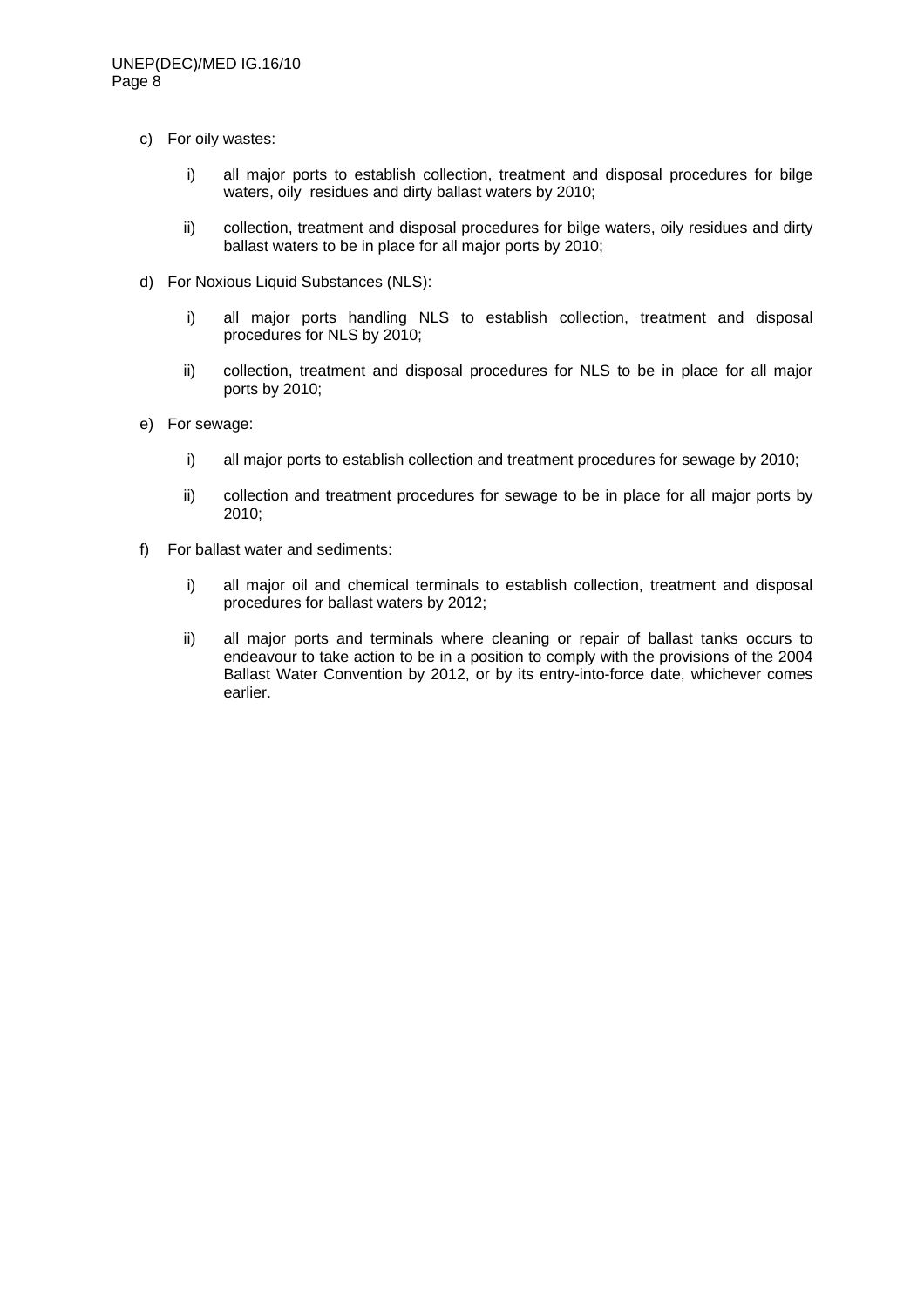### **4.5 Delivery of ship-generated wastes**

The provision of port reception facilities is not an end in itself but the means to achieve an end, namely the prevention of marine pollution by illegal discharges. However, some vessels may have sufficient dedicated storage capacity on board to deliver their wastes at another port of call without risking illegal discharge at sea. In such cases it is important to establish a system whereby a port notifies the authorities in the vessel's next port of call about the status of the ship's waste storage conditions in order that the authorities in the next port of call can inspect the vessel to ensure that there has been no illegal discharge in transit.

In some cases the port authorities may deem it essential that the ships concerned deliver their waste to port reception facilities before leaving the port. It is important, therefore, that the appropriate port authorities have adequate national powers to enforce such a decision.

In order to meet the specific objective of improved control of ship-generated wastes,

*The Contracting Parties agree:* 

- a) to establish, by 2007, a system of notification to a vessel's next port of call of the status of its onboard retention of bilge waters and oily wastes and garbage;
- b) that all Mediterranean States implement by 2010 national regulations empowering maritime authorities to require, if they deem it necessary, the Masters of vessels to discharge wastes into designated port reception facilities before sailing.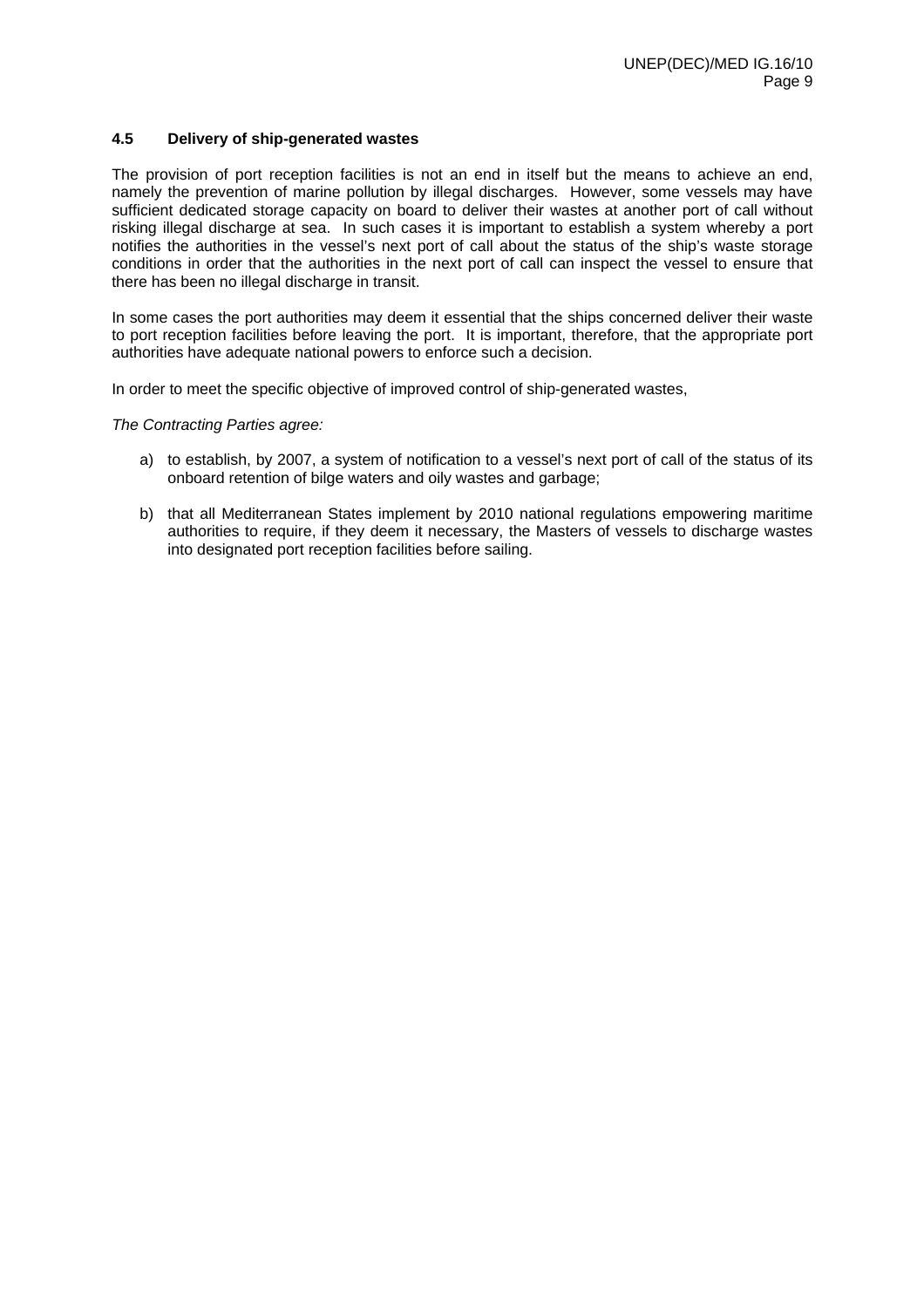#### **4.6 Improved follow-up of pollution events as well as monitoring and surveillance of illicit discharges**

With the exception of a few Mediterranean coastal States, that have already set up aerial surveillance of the waters under their jurisdiction, there is a general lack of monitoring and surveillance of Mediterranean waters, necessary for effective implementation of the MARPOL Convention. This lack of surveillance allows, even encourages, discharge of dirty ballast waters or oily sludges, or even garbage, without fear of detection. This situation is compounded by the fact that a limited number of States have established beyond their territorial waters, an area under their jurisdiction allowing them to enforce the provisions of the MARPOL Convention.

If the Prevention and Emergency Protocol is to have any meaning, it will be essential for Contracting Parties to embark on a regular system of national aerial surveillance. The burden of surveillance may be shared by allowing the aircraft of a neighbouring State to over fly the waters under the jurisdiction of another State for the purposes of monitoring compliance with the MARPOL Convention. There are various regions of the Mediterranean, which could apparently lend themselves to such sub-regional co-operation. Nevertheless, the aerial surveillance should always be complemented by maritime patrols by vessels.

In addition to surveillance by aircraft and patrol boats, surveillance of the Mediterranean by satellite is also a promising option for improving the detection of illicit discharges. In the longer term it could be envisaged that REMPEC would receive and assess such satellite data and pass on information about possible marine pollution occurrences to the nearest coastal State. In order to reduce the costs on the REMPEC budget, the staff for this activity should be provided by the Contracting Parties on secondment to REMPEC on a rotation basis. This would also have the added advantage of improving the capacities of the seconded staff, increasing their knowledge and expertise, and enhancing regional cooperation in this field.

In order to meet the specific objective of improved monitoring and surveillance of illegal discharges,

### *The Contracting Parties agree:*

- a) to establish, by 2010, systems and procedures for national monitoring and surveillance including, where practicable, aerial surveillance in the waters under the jurisdiction of Contracting Parties and to report the results to the regular meetings of REMPEC Focal Points;
- b) to endeavour to establish, by 2010, sub-regional systems, including procedures to over-fly the waters under the jurisdiction of a neighbouring State if the Parties so agree, for surveillance of environmentally sensitive and/or high risk zones of the Mediterranean Sea;

- c) to carry out pilot projects in the field of monitoring and surveillance of illicit discharges from ships by 2010;
- d) to establish Memoranda of Understanding with agencies or competent bodies whereby REMPEC will act as the focal point between these agencies and bodies and coastal States on possible occurrences of marine pollution identified by satellite.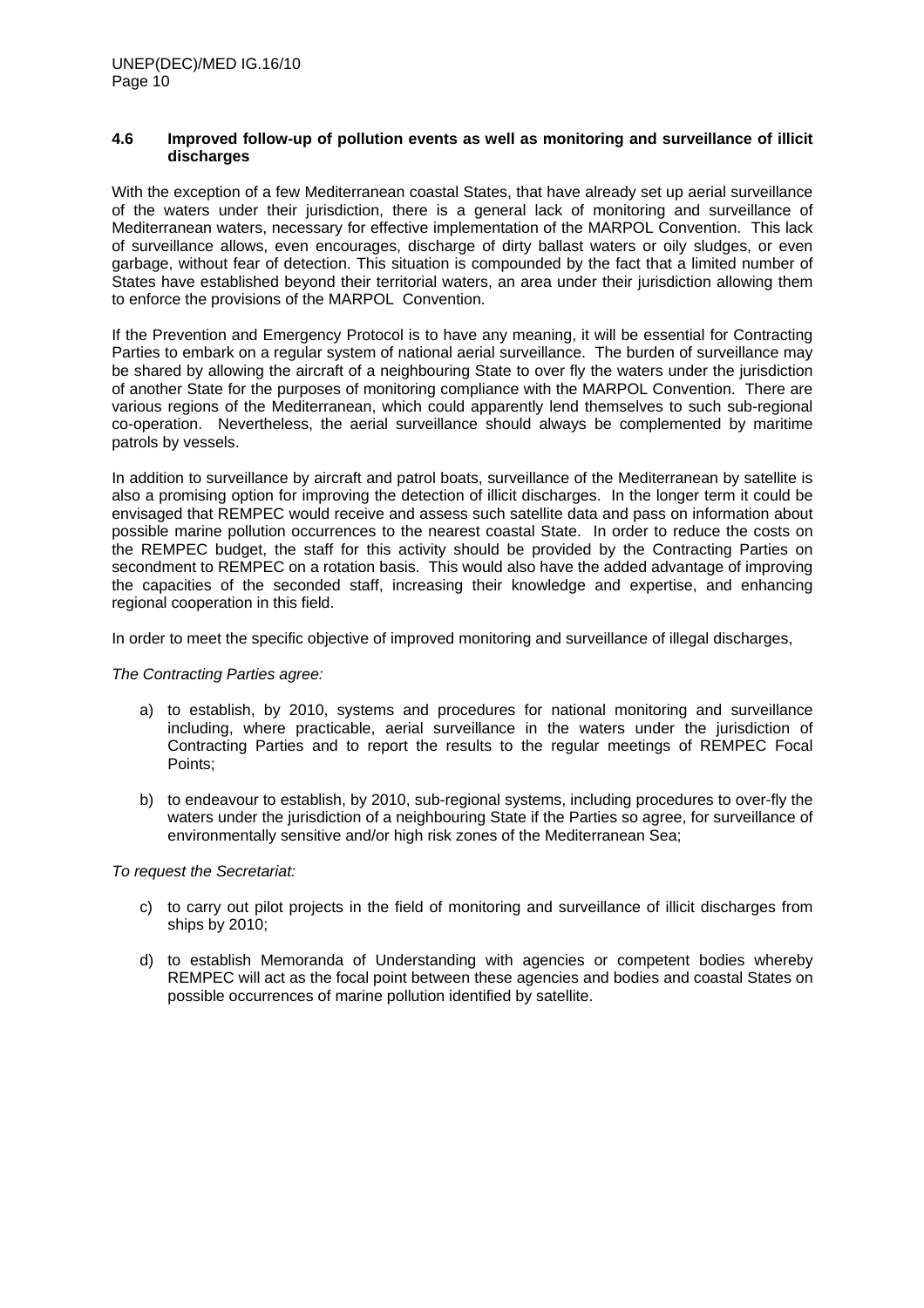### **4.7 To improve the level of enforcement and the prosecution of discharge offenders1**

Even though many Mediterranean States have ratified the MARPOL Convention, not all countries have yet established a national legal framework to effectively implement the convention and, in particular, a comprehensive framework to enforce the provisions and prosecute offenders. In some countries there may even be the need to raise the level of awareness among government officials as to the importance of this issue if illegal discharges from ships are to be tackled seriously. Although the subject is complex, much progress has been made within the framework of the Bonn Agreement and HELCOM for dealing with such issues in the North and Baltic Seas, as well as in the part of the Mediterranean covered by Lion Plan and RAMOGE agreement, and there is considerable scope for other Mediterranean States to benefit from this experience.

In order to achieve the specific objective of improving the level of enforcement and the prosecution of discharge offenders within the Mediterranean region:

### *The Contracting Parties agree:*

- a) that by 2010 at the latest, all Mediterranean States ensure the existence of a national legal framework (regulations) as a basis for prosecuting discharge offenders for infringements of the MARPOL Convention or of any national legal framework implementing it;
- b) to endeavour to adopt common rules and harmonize sanctions by 2015 with a view to ensuring even-handed treatment of discharge offenders throughout the Mediterranean region;
- c) with due regard to their national legal provisions, by 2011 to share collected data, and facilitate acceptance of the evidence gathered by other States , to ensure the successful prosecution of discharge offenders;
- d) to establish, when and where possible, and without prejudice to the sovereign right of the States, of areas under their jurisdiction enabling the implementation of the MARPOL Convention in term of prosecution of offenders. Such areas can be developed on a regional or sub-regional basis, in a coordinated way and in compliance with international law as defined by UNCLOS:

### *To request the Secretariat:*

e) to carry out pilot projects in this field, including a compilation of national legal and institutional arrangements as well as to disseminate information to enforcement personnel and legal personnel/prosecutors/magistrates on the relevant issues required to secure successful prosecutions in court, e.g. procedures for the collection of data, submission of evidence to courts, etc., with the aim of achieving the necessary expertise in all Mediterranean States by 2009.

 1 Reference is made to IMO Assembly Resolution A.787 (19), as amended by Resolution A.882 (21). The IMO publication entitled "MARPOL-How to do it" contains useful information in relation to the issues of "Prosecuting offences" and "Pollution detection and response".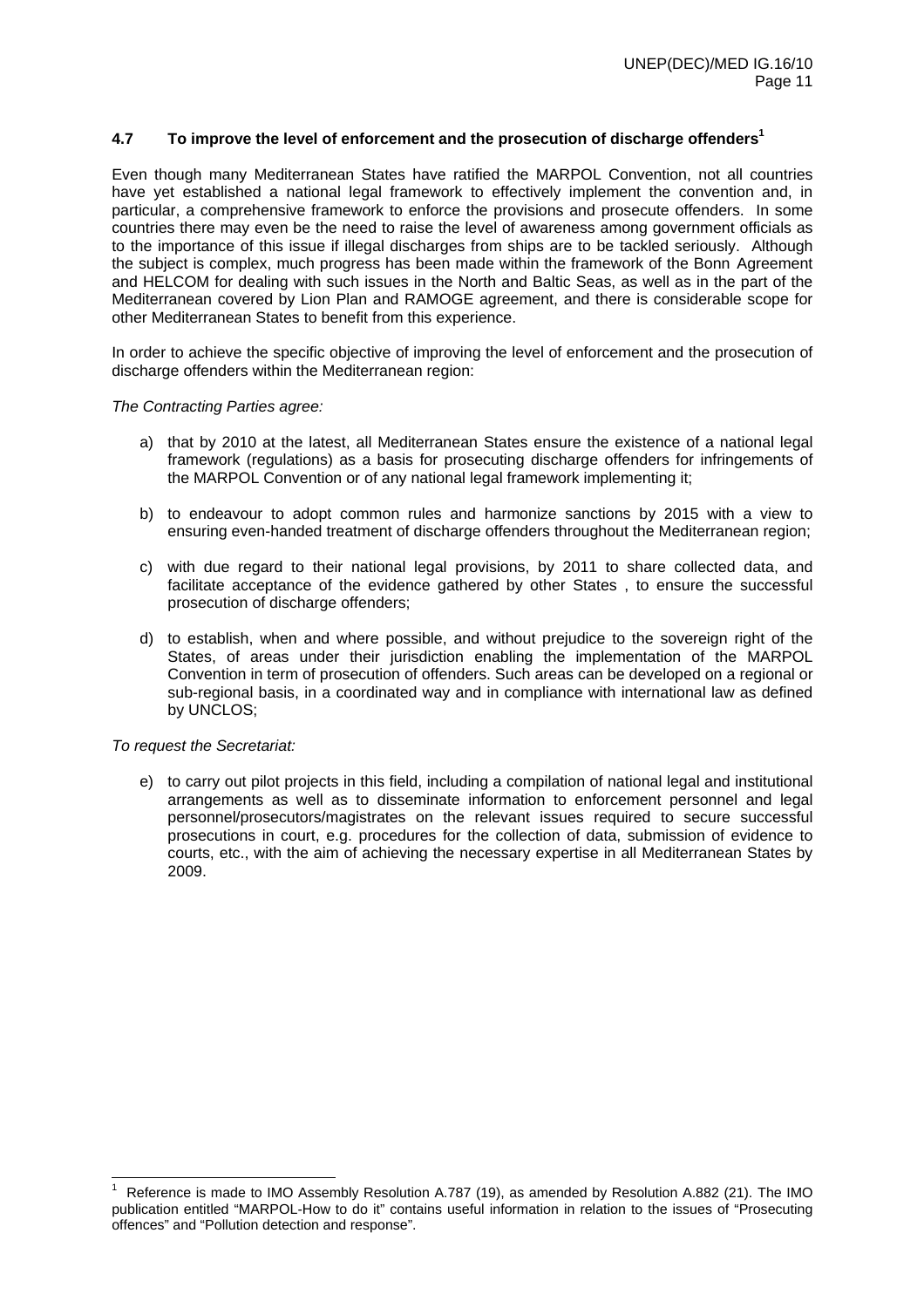### **4.8 To reduce the pollution generated by pleasure craft activities**

Taking into consideration the considerable increase of pleasure craft activities in the past decades and the risks that the increase in this kind of traffic presents for the environment and to safety at sea, REMPEC carried out some work in this field<sup>1</sup>.

The Centre further participated in the preparatory work for the development of a legal regional instrument dealing with prevention of pollution from pleasure craft activities in the Mediterranean in collaboration with Institut du Droit Economique de la Mer (INDEMER). The Thirteenth Ordinary Meeting of the Contracting Parties to the Barcelona Convention (Catania, 11 – 14 November 2003), to which a draft consolidated text was submitted, considered the initiative and decided to proceed with the preparatory work.

A Meeting of National Experts on the Feasibility of a Legal Regional Instrument on Prevention of Pollution from Pleasure Craft Activities in the Mediterranean was thus convened in Monaco, between 8 and 10 December 2004, with the view of discussing the feasibility of the proposed instrument within the Barcelona system. Instead of a legally binding instrument, the Meeting agreed on a set of Principles to serve as a framework for the further development by REMPEC of Guidelines on prevention of pollution from pleasure craft activities in the Mediterranean. The full text of the Resolution appears in **Annex 5**.

Taking into consideration the outcome of the Meeting referred to above, and in order to meet the specific objective of reducing pollution problems generated by pleasure craft,

*The Contracting Parties agree:* 

- a) that Guidelines on prevention of pollution from pleasure craft activities in the Mediterranean shall be prepared, once the Resolution containing the Principles to be taken into consideration for their development is adopted by the  $14<sup>th</sup>$  Ordinary Meeting of the Contracting Parties scheduled for November 2005;
- b) to implement the relevant existing provisions of the MARPOL Convention and, once adopted, the Guidelines referred to in sub-paragraph a) above;
- c) to report to the Secretariat on the measures they undertook to implement the said Guidelines;

- d) to prepare, once the Resolution containing the Principles to be taken into consideration for the development of Guidelines is adopted by the Contracting Parties, and in close cooperation with IMO, the Guidelines referred to in subparagraph a) above;
- e) to submit, once finalised, the Guidelines referred to in sub-paragraph a) above the to the Contracting Parties for adoption at their  $15<sup>th</sup>$  Ordinary Meeting;
- f) to assist Mediterranean States in the implementation of the relevant provisions of the MARPOL Convention and, once adopted, of the Guidelines referred to in subparagraph a) above.

 $\overline{a}$ 1 Recommendations for the prevention of pollution and adverse environment effects from pleasure craft in the Mediterranean Sea, REMPEC, 2000 – 2001.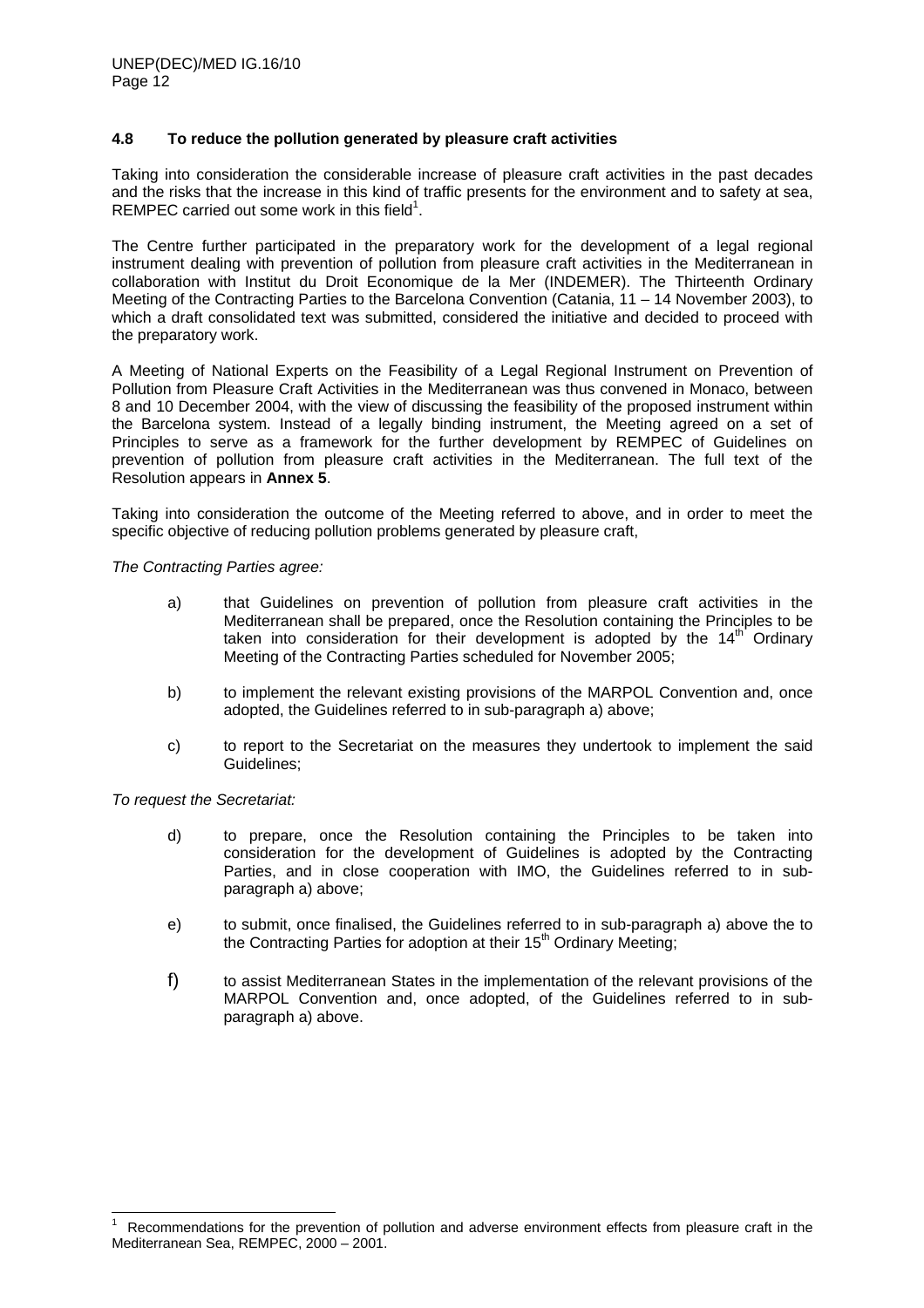### **4.9 Reduced risk of collisions by establishing Ship's Routeing Systems**

Some Ship's Routeing Systems have already been established in the Mediterranean. However, it is evident from preliminary discussions with some Contracting Parties to the Barcelona Convention that there is scope for creating additional systems, at least in narrow passages and in the region of the most sensitive coastal areas.

In order to meet the specific objective of reducing the risk of collisions by establishing additional systems,

#### *The Contracting Parties agree:*

a) to propose to IMO by 2008, where necessary, additional appropriate Routing Systems in the Mediterranean for possible adoption not later than 2010, in accordance with international law;

*To request the Secretariat:* 

b) to ensure the identification of the main shipping lanes for vessels carrying oil and other hazardous and noxious substances (HNS) by 2007;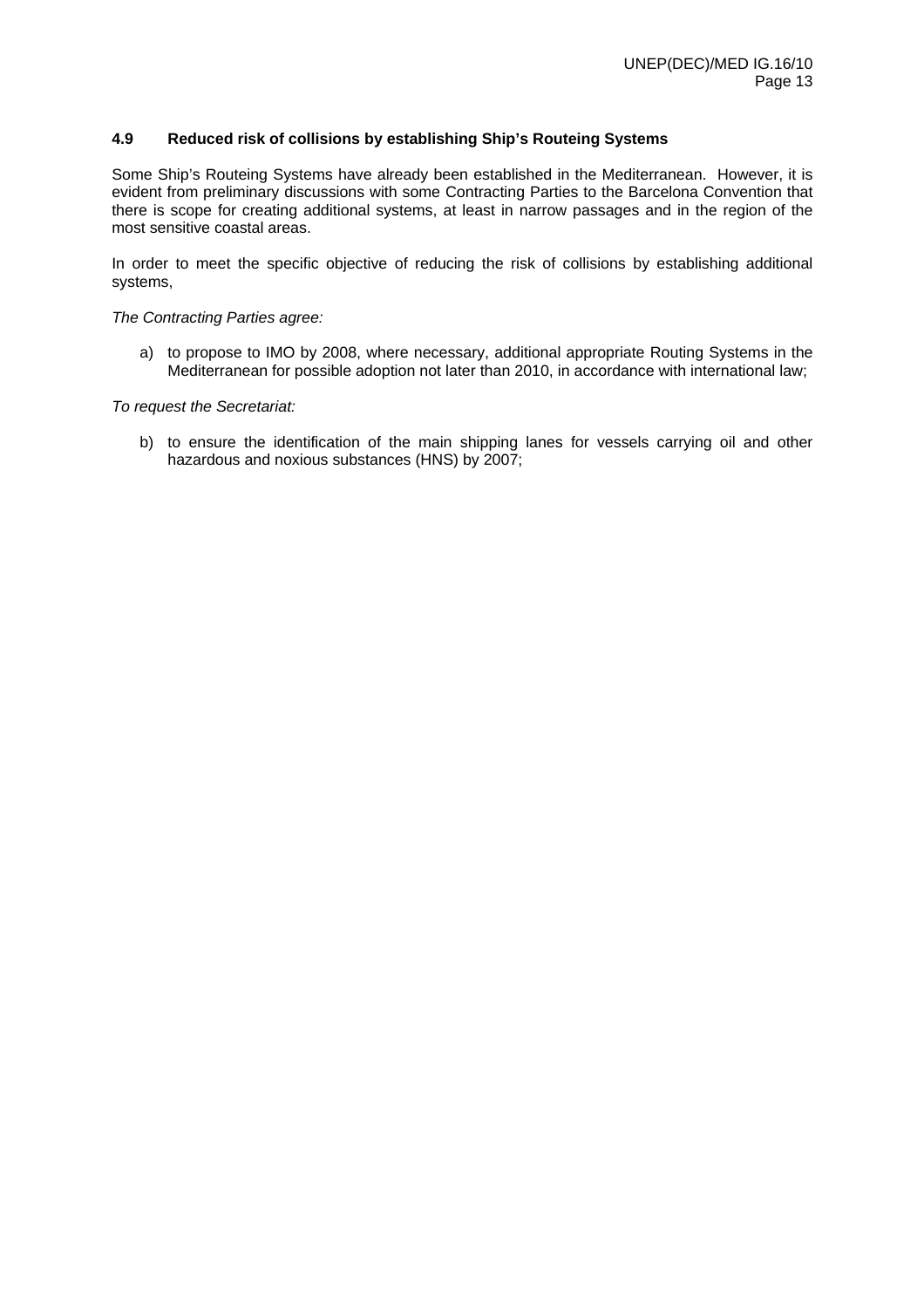### **4.10 Improved control of maritime traffic**

Maritime Traffic Control Systems are already established in some areas of the Mediterranean. There have already been incidents where coastal States have lost track of vessels which may pose a threat of pollution and there is a case for establishing additional Maritime Traffic Control Systems in the Mediterranean region in order to effectively implement the Prevention and Emergency Protocol.

At the European level, the need for permanent monitoring of ship movements led the European Union to adopt EU Directive 2002/59/EC<sup>1</sup> which provides for a comprehensive vessel traffic monitoring and information system based on IMO requirements. In view of the need to improve the monitoring of ships in the Mediterranean, particularly those posing a risk to the marine environment, the potential of the EU System, which also includes the on-going Safe Sea Net project, should be fully exploited by the Mediterranean coastal States. In this regard, every effort should made to identify the possibilities that might exist under the Euro-Med Partnership mechanism for the development and establishment of an ad hoc infrastructure.

In addition to improved monitoring of vessel traffic, there is also a case for considering the circumstances in which oil and other hazardous and noxious substances are transported by bulk in single hull tankers prior to their phasing out according to the timetable established under MARPOL, such as, for example, the use of single hull tankers to carry certain types of oil.

In order to implement the specific objective of improving the control of maritime traffic in the Mediterranean,

### *The Contracting Parties agree:*

- a) to review the conditions for the transport of oil and other HNS in particular in single hull tankers with a view to consider the possibility of establishing by 2007 a Mediterranean regime in conformity with the international regulations;
- b) to identify by 2010 those areas of the Mediterranean where control of maritime traffic could be improved by the establishment of a regime based on the use of Automatic Identification System (AIS) in conjunction with Vessel Traffic Services (VTS) and mandatory ship reporting systems, and to complete approval procedures by 2010;
- c) to improve technical cooperation among VTS Centers of the neighbouring countries and according to the need, to exchange information about ships by using AIS system in the common surveillance area;

### *To request the Secretariat:*

l

- d) to negotiate with appropriate organizations and agencies on behalf of Contracting Parties, which so request, the international financial assistance required to establish the regime referred to in sub-paragraph b) above by 2014;
- e) to develop a training programme for personnel involved in the transport and handling of HNS in conformity with the relevant IMO codes, in particular the IMDG Code by 2015.

<sup>1</sup> Directive 2002/59/EC of the European Parliament and the Council 27 June 2002 establishing a community vessel traffic monitoring and information system and repealing Council Directive 93/75/EEC.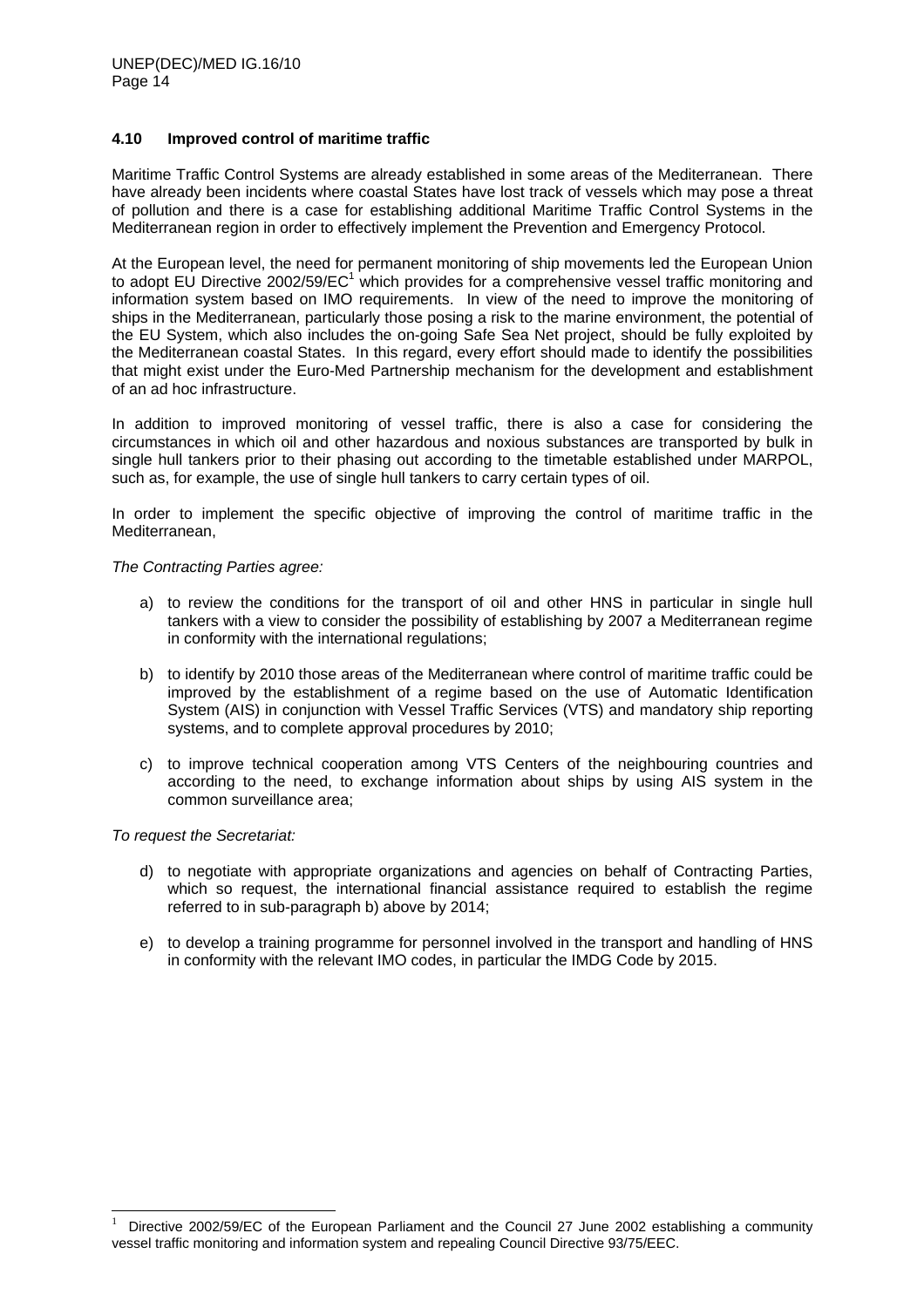### **4.11 Identification of Particularly Sensitive Sea Areas (PSSAs)**

As is well known, the Mediterranean Sea has been designated as a Special Area under the MARPOL Annex I and V. It is also possible for Contracting Parties to identify Particularly Sensitive Sea Areas as zones requiring special protection. In November 2001, the IMO adopted Resolution A  $927(22)^1$ containing Guidelines for the Identification and Designation of Particularly Sensitive Sea Areas.

A PSSA is an area that needs special protection through IMO because of its significance for recognized ecological, socio-economic, or scientific reasons and because it may be vulnerable to damage by international shipping activities. In order for an area to be identified as a PSSA, it must meet certain criteria, which are specified in the IMO Guidelines. If a PSSA is accepted by IMO, the designated area will be eligible for associated protective measures, e.g. as an area to be avoided, and will be identified as such on charts.

In order to meet the specific objective of identifying Particularly Sensitive Sea Areas, the Contracting Parties agree:

*To request the Secretariat:* 

- a) to initiate, by 2007, the process of identification in conjunction with the appropriate MAP/RACs, of those areas which, on proposal by the Contracting Parties and after examination by the REMPEC Focal Points, could be proposed for designation as PSSAs;
- b) to assist, in co-operation with IMO, the Mediterranean coastal States which so request, to conduct the necessary relevant studies and to prepare the relative submissions to IMO for the designation of PSSAs, if any, in strict compliance with the relevant IMO Guidelines<sup>2</sup>.

l

<sup>1</sup> IMO Resolution A.927 (22) adopted on 29 November 2001 on Guidelines for the designation of special areas under MARPOL 73/78 and guidelines for the identification and designation of particularly sensitive sea areas.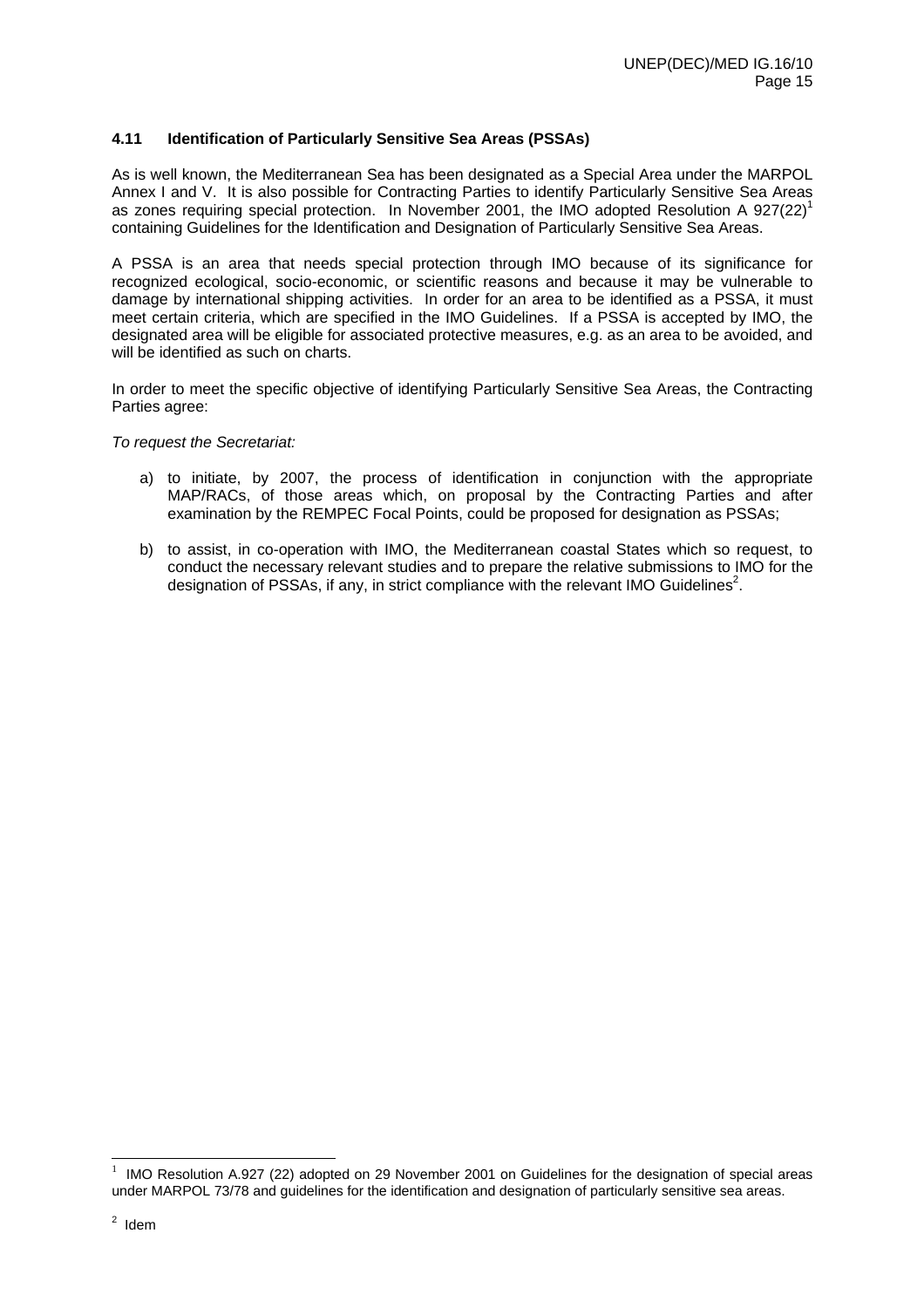### **4.12 To establish procedures for the designation of places of refuge in order to minimize the risks of widespread pollution**

In response to an urgent international operational need, IMO has been considering at the global level the problem of places of refuge for disabled vessels. In December 2003, IMO adopted Resolution A.949(23)<sup>1</sup> on guidelines on places of refuge for ships in need of assistance, but where safety of life is not involved. (Where safety of life is involved, the provisions of the SAR Convention should be followed.)

The purpose of the IMO guidelines is to provide ships' Masters, ship owners, salvers and Member Governments with a framework enabling them to respond effectively and in such a way that, in any given situation, the efforts of the Master and owner of the ship and the efforts of the government authorities are complementary. A second Assembly resolution, on the establishment of Maritime Assistance Services to be a focal point for the receipt of various reports and notifications required by various IMO instruments, was also adopted by the IMO Assembly in December 2003 (Resolution A.950 (23)<sup>2</sup>. Consequently, at the European level, in terms of EU Directive 2002/59/EC<sup>3</sup>, EU Member States have drawn up plans to accommodate, in the waters under their jurisdiction, ships in distress.

Taking into account this scenario, it could be worthwhile for Mediterranean States to consider in greater depth the modalities for establishing places of refuge within the Mediterranean region. These could also consider, for example, guidelines on additional equipment, which would be required in places of refuge to facilitate cargo transfers in environmentally safe conditions.

In order to meet the specific objective of establishing places of refuge to minimize the risks of widespread pollution,

### *The Contracting Parties agree:*

- a) to identify, as a matter of urgency, at the national level, by 2007, appropriate procedures as outlined in the relevant IMO Guidelines, in order to facilitate the decision making when designating a place of refuge for a ship in distress;
- b) that all Mediterranean States draw up plans to deal with ships in distress, including, appropriate equipment and means, as required, and define the modalities of the response according to its nature and to the risk incurred;

### *To request the Secretariat*

l

c) to provide assistance to countries, which so request, to define procedures and draw up such plans;

<sup>1</sup> IMO Resolution A. 949 (23) on guidelines on places of refuge for ships in need of assistance.

<sup>&</sup>lt;sup>2</sup> IMO Resolution A.950 (23) on maritime assistance services (MAS).

<sup>&</sup>lt;sup>3</sup> Directive 2002/59/EC of the European Parliament and the Council 27 June 2002 establishing a community vessel traffic monitoring and information system and repealing Council Directive 93/75/EEC.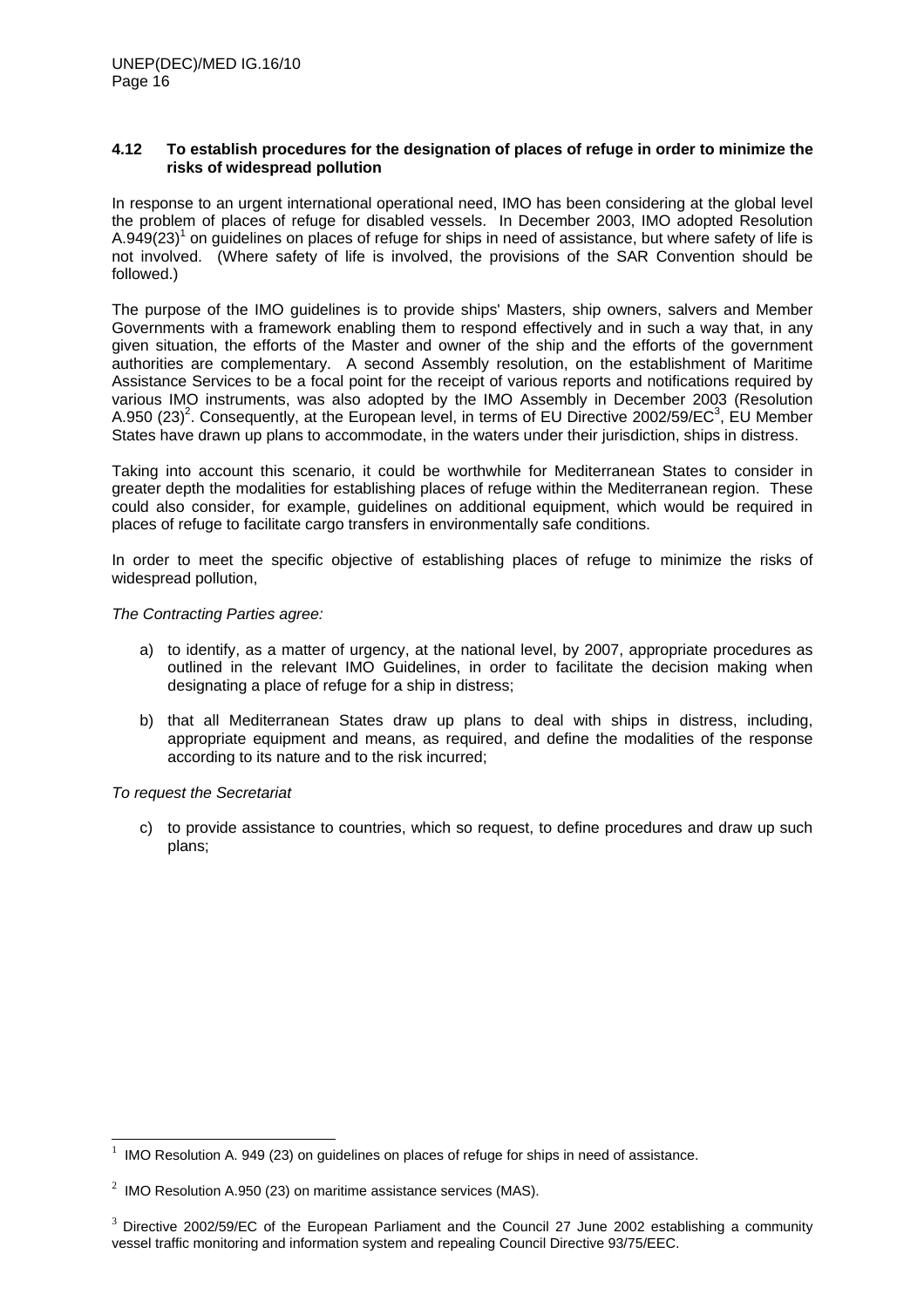#### **4.13 To examine the possibility of designating the Mediterranean Sea as a SOx emission control area under MARPOL Annex VI**

MARPOL Annex VI, adopted by the Protocol of 1997, regulates the prevention of air pollution from ships. With respect to sulphur oxides (SOx), Regulation 14 provides that the sulphur content of fuel oil shall not exceed 4.5% m/m. However, the same regulation provides that in certain areas, designated as "SOx emission control areas", the sulphur content shall not exceed 1.5% m/m. To date, only the Baltic Sea and the English Channel/North Sea have been designated as "SOx emission control areas".

It might thus be appropriate to propose to IMO to also designate the Mediterranean Sea as "SOx emission control area". The criteria and procedures for the submission to IMO of a proposal for the designation of such an area include, in particular, an environmental impact study as well as an assessment of the economic impact on shipping activities.

 In order to meet the specific objective of considering the designation by IMO of the Mediterranean Sea as "SOx emission control area" under MARPOL Annex VI,

*The Contracting Parties agree:* 

a) to examine whether it is appropriate, to submit to IMO, as from 2008, a proposal to designate the Mediterranean Sea as a SOx emission control area;

- b) to ensure the preparation, by 2007, of a study based on the input of Contracting Parties, aimed at assessing the feasibility of the measure referred to in sub-paragraph a) above;
- c) to assist the Mediterranean coastal States which so request to prepare the relative submission to IMO related to the measure referred to in sub-paragraph a) above.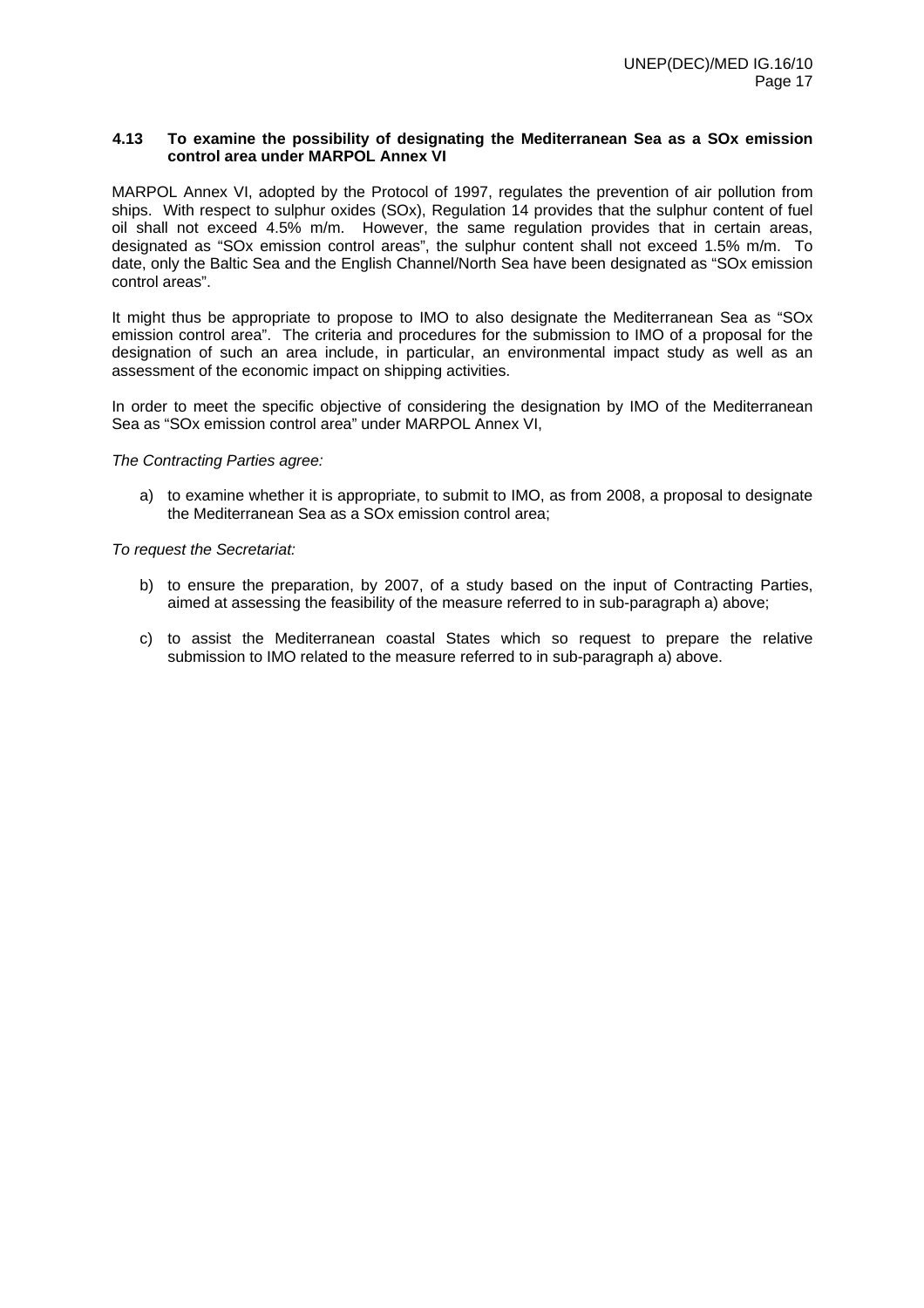#### **4.14 To ensure that adequate emergency towing capacity is available throughout the Mediterranean to assist vessels, including tankers, in distress**

Once a vessel gets into difficulties, or threatens to become a hazard to other vessels, it is vitally important to take all necessary action as quickly as possible to save life, to prevent her going or creating a hazard, and to prevent her cargo or bunkers from spilling. In this connection, emergency towing may be used to remove the ship and cargo from a place of danger to one of safety, such as a sheltered anchorage or place of refuge. If a vessel breaks down completely, or is too far from a safe anchorage to be able to reach it under her own steam, one sure way to prevent grounding or becoming a hazard to other vessels is for a tug to provide appropriate assistance.

The Intervention Convention 1969, and its Protocol of 1973, provide powers to States Parties to "intervene" to prevent a pollution incident, including imposing towing requirements if necessary. Emergency towing is also addressed by SOLAS Regulation II-1 / 3-4 and the associated resolution MSC.35 (63).

Tugs vary enormously in their purposes and capacity. Most harbours have tugs to escort and manoeuvre vessels into their berths, but their capacity for emergency use is limited. Berthing tugs generally operate in sheltered waters and are not designed for sea-keeping.

In order to meet the specific objective of ensuring adequate emergency towing capacity throughout the Mediterranean, the Contracting Parties agree:

*The Contracting Parties agree:* 

a) to adopt, by 2011, Mediterranean guidelines on emergency towing including, if appropriate, agreements on sharing towing capacity between neighbouring States.

*To request the Secretariat:* 

b) to evaluate, by 2009, the capacity, number and location of tugs throughout Mediterranean ports;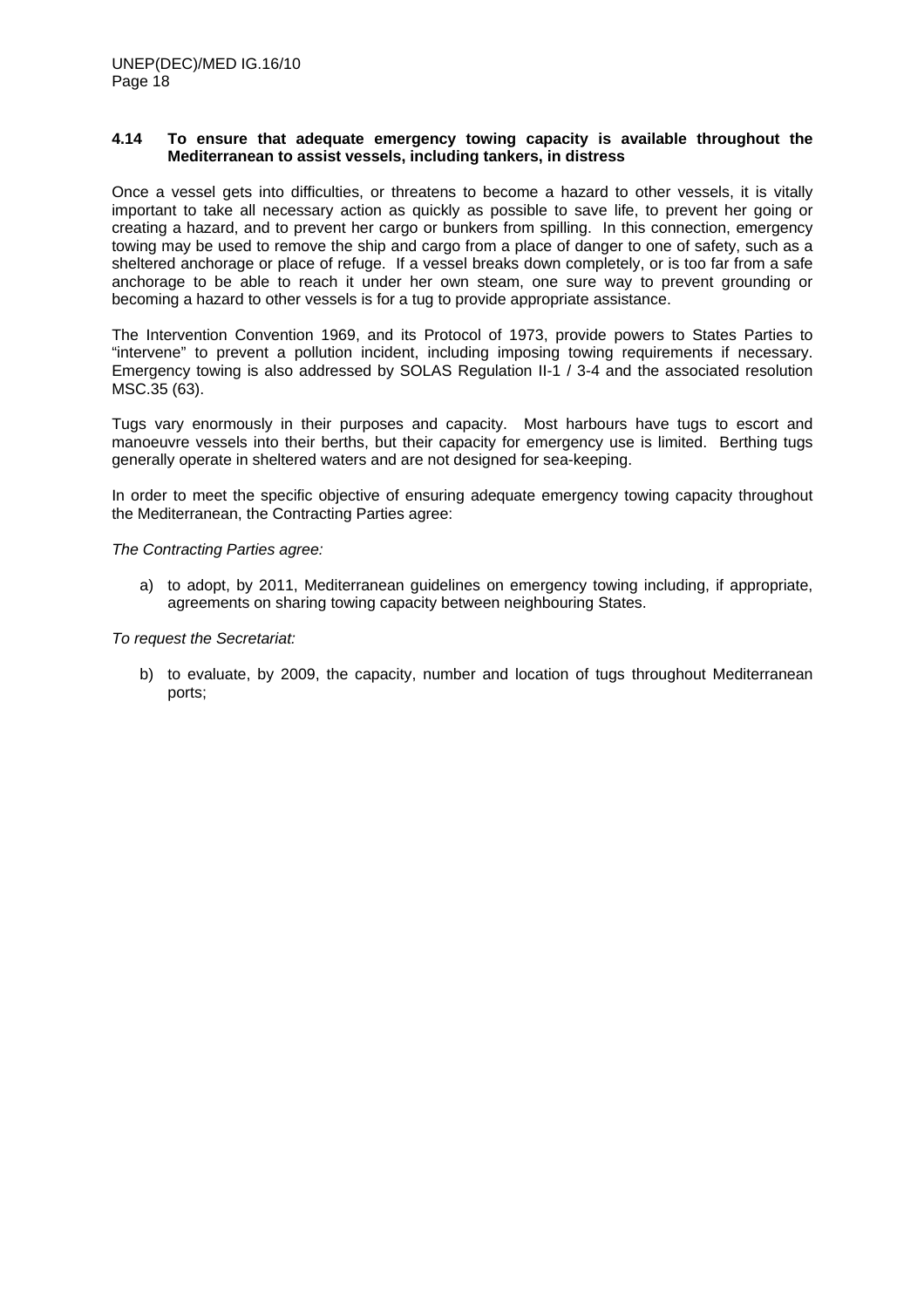### **4.15 Prevention of accidents in commercial ports and oil terminals**

According to spill statistics (ITOPF Statistics; www.itopf.com), the majority of pollution incidents occur in port areas and oil terminals and, even though they may be of relatively small size, they nevertheless constitute a threat to the marine environment that should be addressed.

There are already safety management systems adopted for use on ships and it is suggested that the Mediterranean region could take the lead in adopting a similar system for marine pollution safety management in commercial ports and oil terminals. This would be a long-term project covering issues such as operating procedures, personnel safety and training, recommended equipment, etc with the overall objective of improving port safety and reducing pollution incidents.

In order to meet the specific objective of the prevention of accidents in ports,

### *The Contracting Parties agree:*

- a) to prepare and adopt, by 2015, a comprehensive Marine Pollution Safety Management System for use in commercial ports and oil terminals comprising procedures, personnel training and equipment requirements;
- b) that all Mediterranean States report as from 2015 on the measures taken to implement the Marine Pollution Safety Management System;

- c) to evaluate, by 2010, the capacities in terms of safety of the Mediterranean commercial ports and oil terminals;
- d) to prepare technical guidelines on the implementation of the Marine Pollution Safety Management System and to circulate these to the Contracting Parties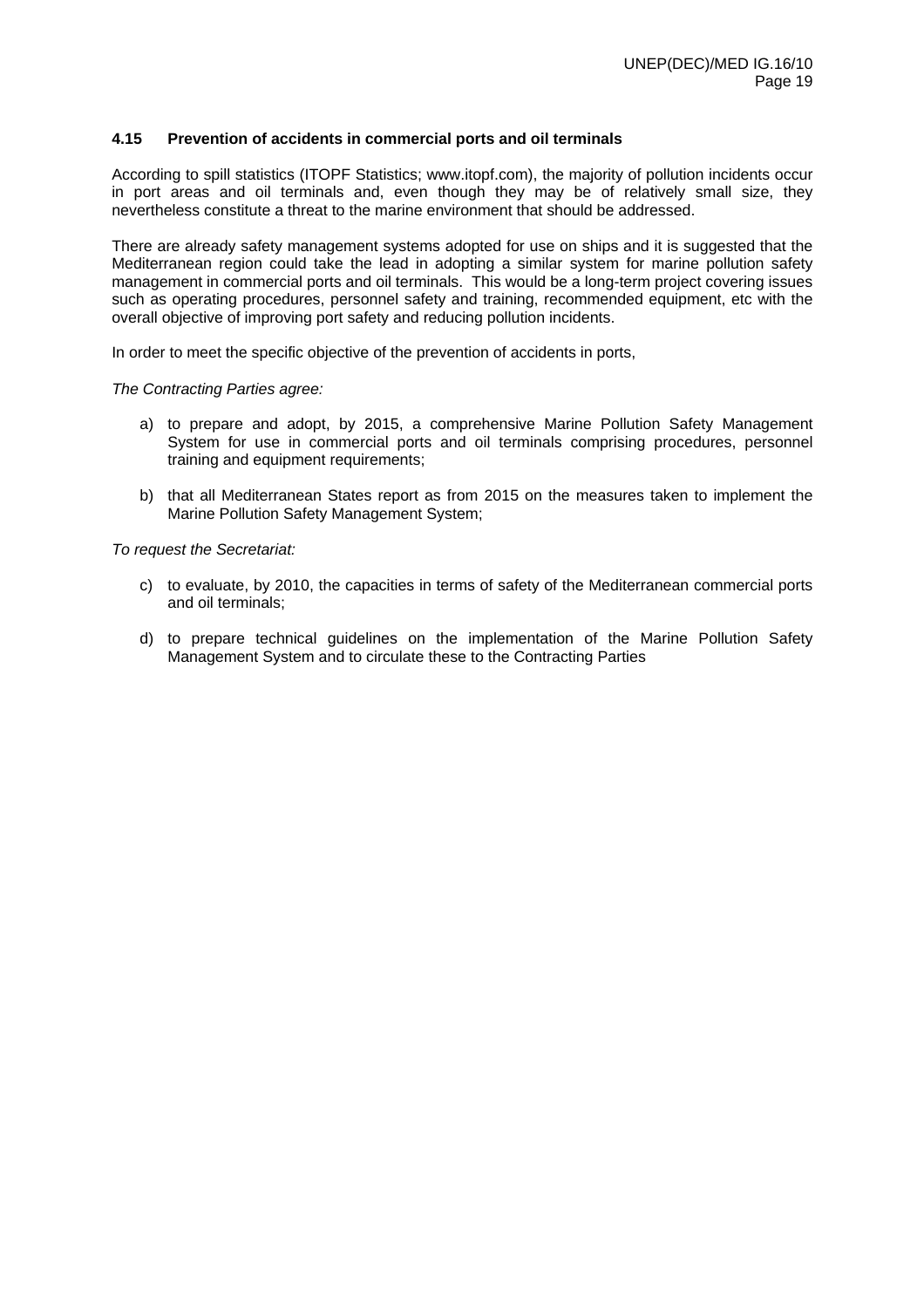### **4.16 To enhance the levels of pre-positioned spill response equipment under the direct control of Mediterranean States**

A problem which faces many countries that are parties to the Barcelona Convention is where to find the financial resources to provide the State component of an overall minimum level of combating equipment. Obligations can be placed upon port authorities and oil handling facilities to provide sufficient equipment to meet the estimated spill risks associated with their activities. However, accidents in open waters are outside the jurisdiction of port authorities and oil handling facilities. Furthermore, accidents in open waters involving laden oil tankers are most likely to cause serious pollution incidents, even if they occur at a lower frequency than the smaller spills which arise in ports and terminals.

There are various possibilities for financing the acquisition by the State of the required pre-positioned oil spill response equipment and vessels. These include *inter alia*:

- **State budget;**
- partnerships with international institutions;
- partnerships with other States;
- partnerships with private sector, including in particular the oil industry;
- partnerships with specialized spill response companies; and
- specific national funds financed through targeted taxation of certain commercial activities, and/or through accumulation of fines imposed on offenders of applicable rules and regulations.

It is important that each Contracting Party individually decides upon the most appropriate way of financing the acquisition of required State controlled spill response equipment and vessels.

### *The Contracting Parties agree:*

- a) to provide REMPEC by 2006 with detailed information concerning their respective national practices for financing the acquisition of spill response equipment, including in particular information concerning functioning of any existing funds specifically dedicated *inter alia* to marine pollution preparedness and response activities;
- b) to establish by 2010 national stockpiles of State controlled pre-positioned spill response equipment;

- c) to provide assistance to the States which so request in identifying the minimum required level of pre-positioned State controlled spill response equipment;
- d) to disseminate to the Contracting Parties the information concerning the applicable ways of financing the acquisition of such equipment.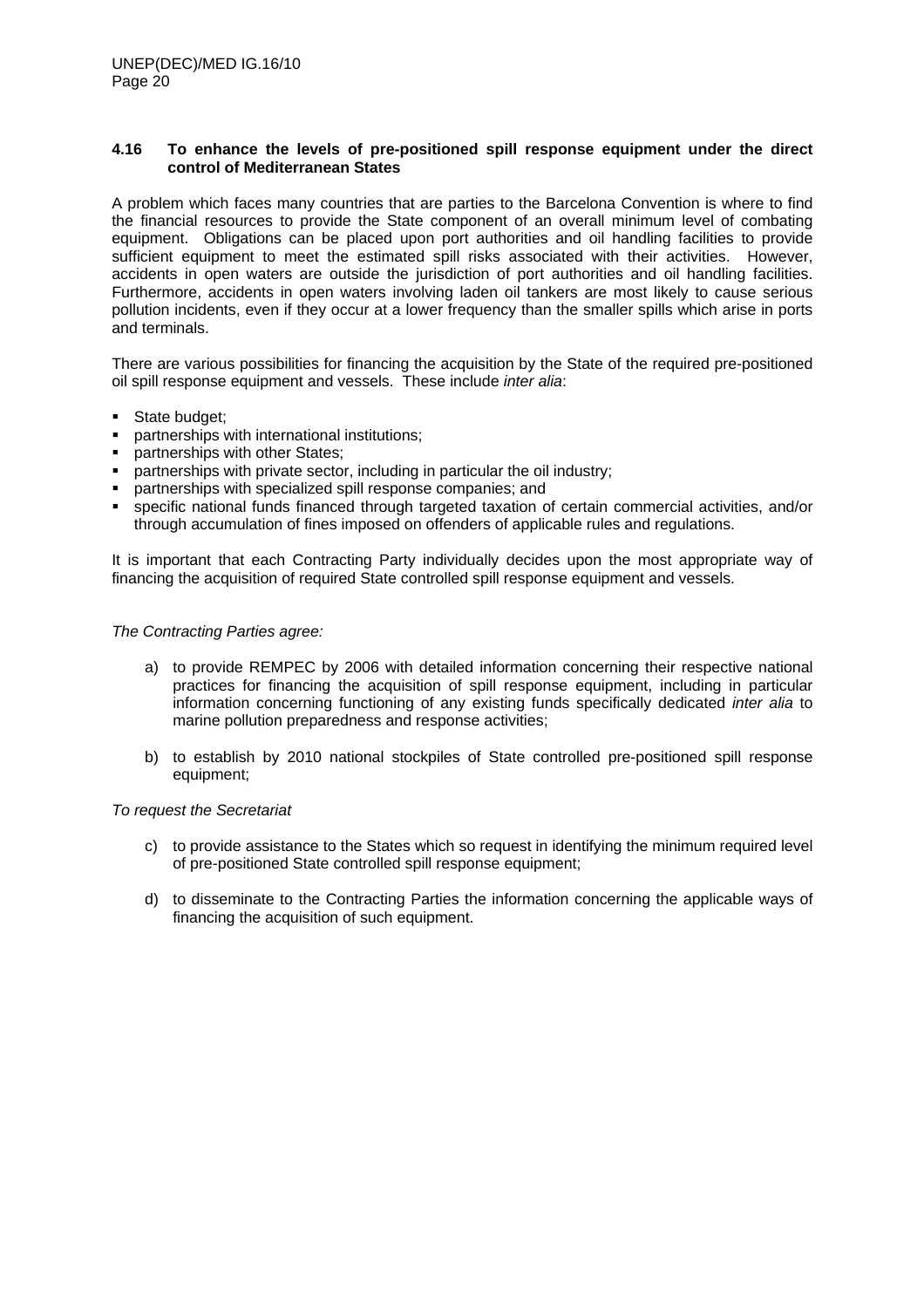### **4.17 To encourage the participation of the regional scientific and technical institutions in research and development activities and to facilitate transfer of technology**

Prevention and Emergency Protocol to the Barcelona Convention emphasizes the need for exchange of information concerning research and development of new technologies. OPRC 90 Convention and its 2000 OPRC-HNS Protocol explicitly call upon Parties to these international legal instruments to actively participate in research and development efforts.

It has been noted that in general Mediterranean coastal States, with a very few exceptions, rarely present the results of their R&D activities related to response to marine pollution incidents, or even participate, in relevant international fora, such as e.g. IMO R&D Forum, Interspill, International Oil Spill Conference, etc.

On the other hand, from direct contacts with the persons attending meetings and training courses organized by REMPEC it appears that scientific, technical and educational institutions as well as the industry from the Mediterranean region are involved in R&D activities in various subjects related to prevention of, preparedness for and response to accidental marine pollution.

In order to make the results of R&D activities undertaken in the Mediterranean region better known REMPEC shall endeavour to encourage the participation of regional research institutions and industry in relevant events. REMPEC shall also facilitate, through the network of its Focal Points, the exchange of these results among the Contracting Parties. In addition REMPEC might indicate to its Focal Points the potential fields that call for further R&D in order to encourage more active participation and contribution of the relevant Mediterranean institutions in global efforts in this field.

With a view to meeting the specific objective of promoting the participation of the relevant Mediterranean institutions in R&D activities and to facilitate transfer of technology within the region

*The Contracting Parties agree:* 

- a) to encourage their respective scientific and technical institutions, as well as the industry, to actively participate in R&D activities and programmes related to accidental marine pollution prevention, preparedness and response;
- b) to encourage their respective national institutions and industry to present the results of their R&D activities and programmes in international fora;

- c) to assist regional institutions and industry in identifying fields of research in which there is a need for enhancement of the state-of-the-art of spill preparedness and response technologies and techniques;
- d) to facilitate dissemination and exchange of results of national R&D activities and programmes within and outside the Mediterranean region;
- e) to facilitate the participation of national and regional research institutions and industry in the relevant international fora with a view to making better known the results of R&D activities undertaken in the Mediterranean region.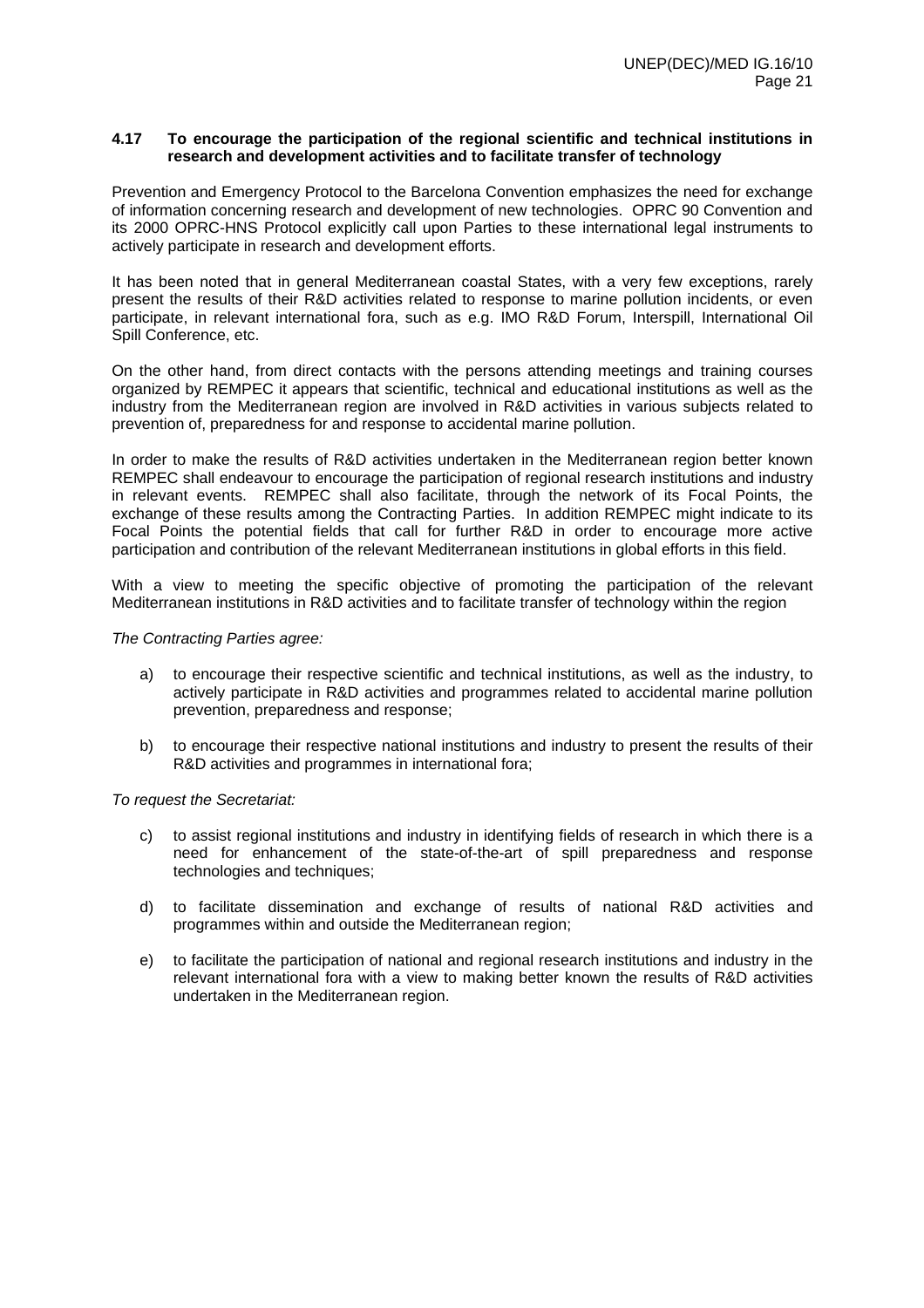### **4.18 To improve the quality, speed and effectiveness of decision-making process in case of marine pollution incidents through development and introduction of technical and decision support tools.**

The successful outcome or otherwise of measures taken in order to respond to oil spills and to spills or releases of other hazardous and noxious substances depends to a great extent on the quality of and the promptness with which decisions concerning the response are taken.

Although such decisions should be taken by the competent authorities and their responsible officers taking into consideration specific circumstances of each particular marine pollution emergency and a number of technical, socio-economic and political factors, the process of taking decisions can be significantly accelerated, made more correct and simplified using certain decision support tools such as e.g. sensitivity maps, spill forecasting models and databases.

There is a wide variety of such tools developed by either commercial organizations or scientific institutions however these are only rarely developed for a specific geographical area.

With a view to ensuring the availability of consistent and non-conflicting data to all Contracting Parties and in order to provide them with decision support tools developed taking into consideration specific characteristics of the Mediterranean region, REMPEC will endeavour to co-operate with scientific institutions in the region and with specific programmes and projects dedicated to relevant activities.

In order to meet the specific objective of improving the quality, speed and effectiveness of decision making process in case of emergency

*The Contracting Parties agree:* 

- a) to facilitate the development of specific regional decision support tools through active participation of their national scientific institution and programmes, and through providing by 2007 relevant data-sets and other information that might be available in their respective countries;
- b) to cooperate with a view to selecting the most appropriate oil spill forecasting model that could be used by all Mediterranean coastal States, and to adapt such model for use in the waters under their respective jurisdictions;

*To request the Secretariat:* 

c) to regularly revise and upgrade the existing and to develop and make available to the competent national authorities of the Contracting Parties new IT based decision support tools, including in particular sensitivity maps, spill forecasting models and databases, taking into account national or regional initiatives in this field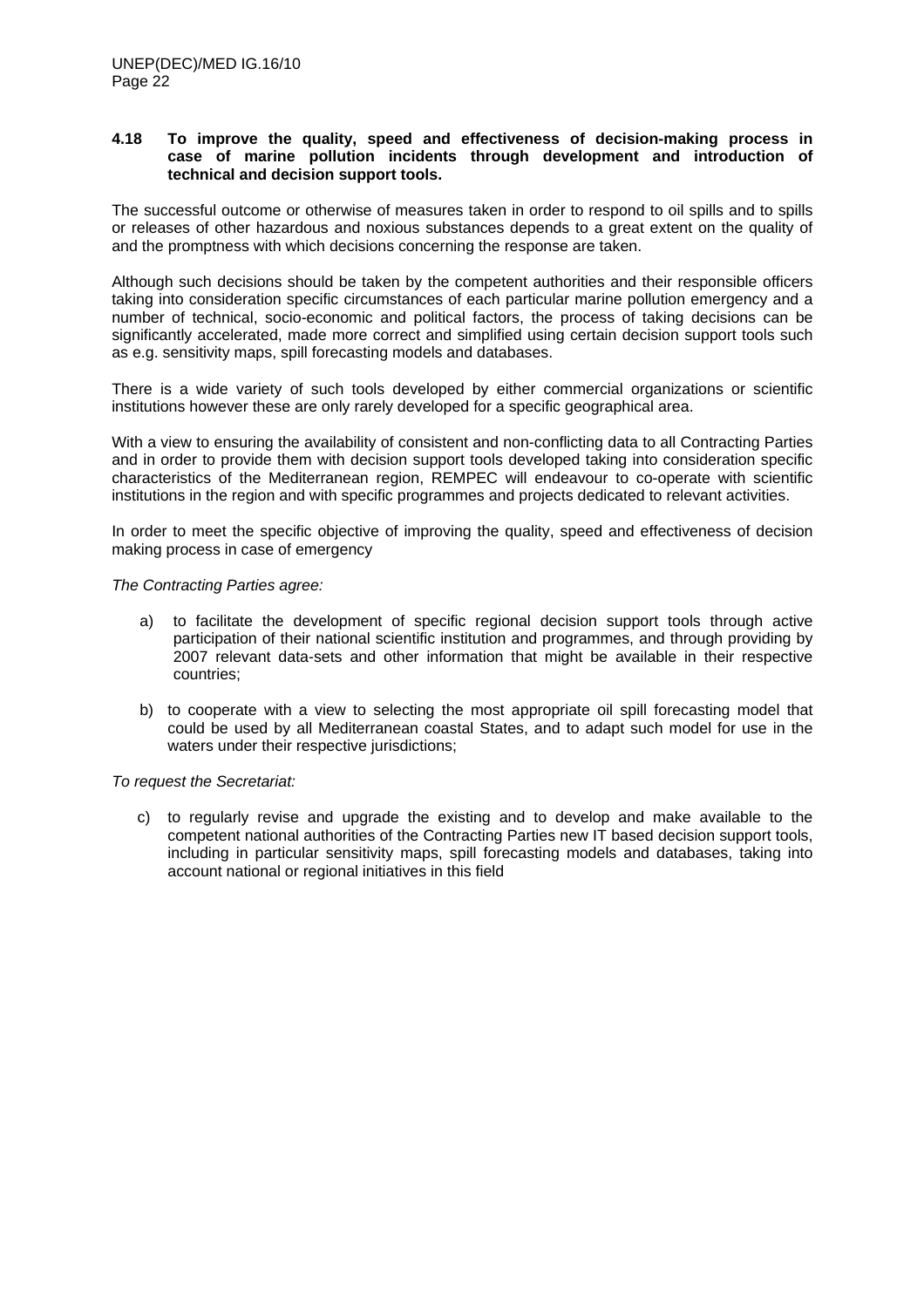#### **4.19 To increase as much as practical, the level of knowledge in the field of preparedness and response to accidental marine pollution by oil and other harmful substances**

The existence in each country of a core group of experts specialized in oil and HNS spill preparedness and response is recognized to be, together with the existence of national organization, contingency plans, response strategy and response equipment, one of the key prerequisites for properly initiating, conducting and successfully completing response operations in case of marine pollution emergency.

Since the inception in the early 1980s of REMPEC training programme, more than 2300 persons were trained through training activities at different levels which were included in the programme. Despite this noteworthy achievement a significant number of persons that had been trained is not any more at disposal of their respective national administrations due to job changes, retirement or other reasons, and the need for further training has been emphasized by REMPEC Focal Points on numerous occasions.

It is considered that the necessary sustainability in the field of training at national level can be achieved through the creation of a small number of qualified trainers in each country who could in turn continue to provide the required training to their co-nationals. It refers in particular to training national spill response personnel at the level of operators and direct responders (Level 1) and at the level of supervisors and on-scene commanders (Level 2). On the other hand it is understood that Level 3 training (senior government administrators and managers) will have to remain at the regional level and should continue to be provided and co-ordinated by the Centre. Finally, highly specialized training in specific fields of marine pollution preparedness and response will also have to remain the responsibility of REMPEC.

The Centre will therefore focus its training efforts on (a) training of trainers and on (b) providing highly specialized training on specific issues, at the regional level.

In order to achieve a self-sufficiency in spill response training at the general level and to ensure continuous education of national spill responders

*The Contracting Parties agree:* 

a) to establish by 2008, national training programmes for response to incidents involving oil and other HNS, based in particular on IMO OPRC Model training courses Levels 1 and 2, for training national operating level and supervisory personnel respectively, with a view to ensuring a continuous education of such personnel;

- b) to prepare and insert into the regional training programme the "Training of Trainers" courses, based in particular on the work carried by IMO OPRC / OPRC-HNS Technical Group;
- c) to focus regional training courses on specific, highly specialized issues, to be identified at regular basis by the Meetings of REMPEC Focal Points;
- d) to take into consideration, when preparing training programmes for the Mediterranean region, the relevant model training courses that might be developed in the future by IMO OPRC / OPRC-HNS Technical Group.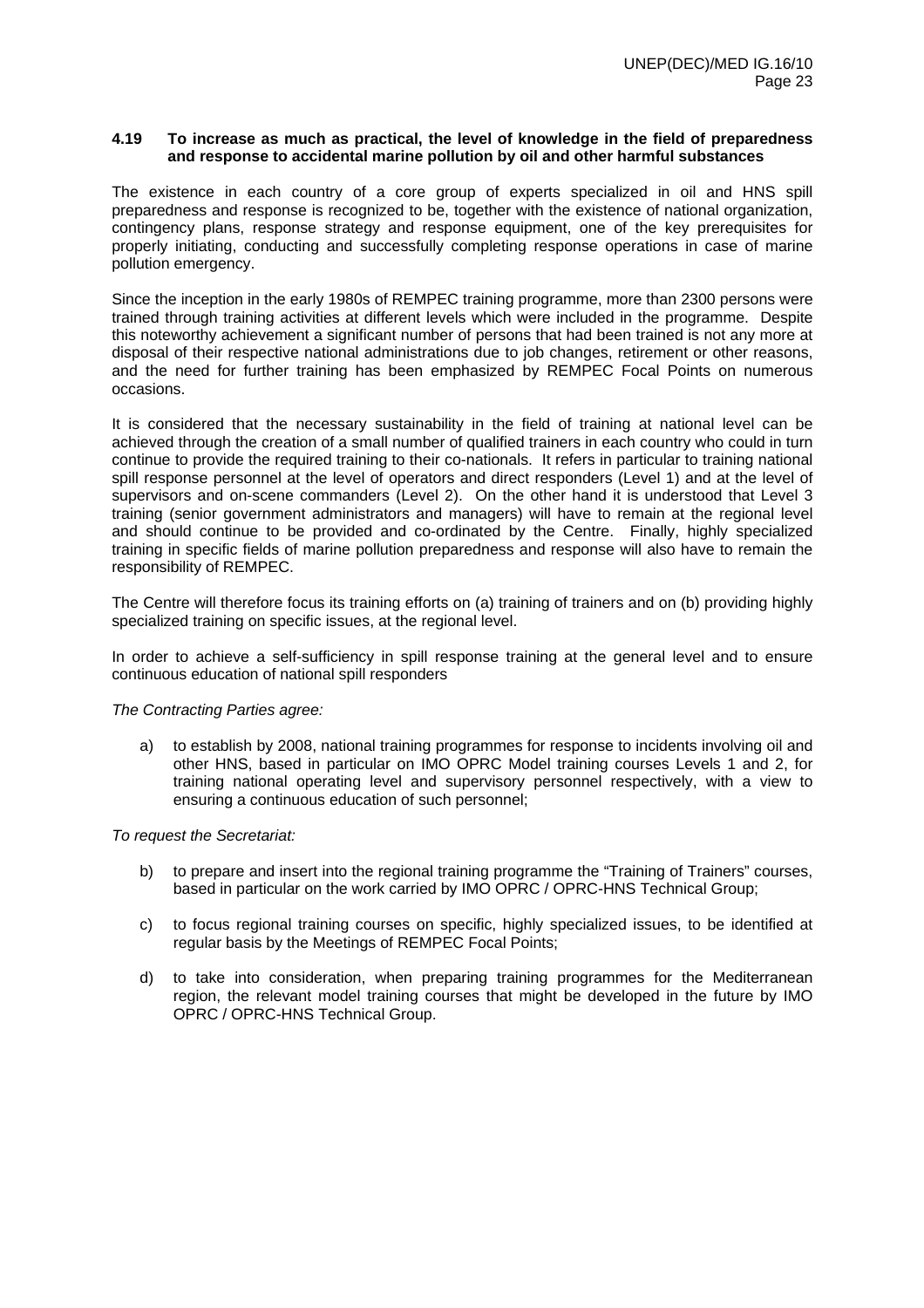#### **4.20 To revise the existing recommendations, principles and guidelines, and to develop new ones aimed at facilitating international co-operation and mutual assistance within the framework of the Prevention and Emergency Protocol.**

Since 1987 various Ordinary Meetings of the Contracting Parties to the Barcelona Convention adopted a series of recommendations, principles and guidelines concerning accidental marine pollution preparedness, response and mutual assistance, as well as prevention of pollution from ships. All these documents aimed at facilitating the implementation of Emergency Protocol.

There have been numerous developments at both regional and global levels that necessitate revision, updating or amending, as appropriate of the recommendations, principles and guidelines adopted in the past by the Contracting Parties. These developments include the introduction of new regional and global legal instruments, the development of technology, better understanding of issues related to accidental pollution by oil and other hazardous and noxious substances, and last but not least the experience gained through and initiatives resulting from recent major pollution accidents [in particular Erika, Ievoli Sun and Prestige].

With a view to meeting the specific objective of revising the existing and developing new regional recommendations, principles and guidelines aimed at facilitating international co-operation and mutual assistance in the framework of the Prevention and Emergency Protocol

### *The Contracting Parties agree:*

- a) to review by 2007 the existing recommendations, principles and guidelines concerning accidental marine pollution preparedness, response and mutual assistance, as well as prevention of pollution from ships, that were adopted since 1987, paying particular attention to those that aim at removing possible obstacles which might hinder mutual assistance;
- b) to identify by 2007 all such recommendations, principles and guidelines that need to be revised, updated and/or amended;
- c) to indicate by 2008 which additional recommendations, principles and guidelines should be adopted at the regional level with a view to facilitating the implementation of the Prevention and Emergency Protocol in the field of international co-operation and mutual assistance;
- d) to further facilitate mutual assistance by streamlining by 2010 their respective national procedures for entry into, movement within and exit from their territory of specialized personnel and equipment that might be required in case of emergency;

- e) to compile by 2009 an inventory of their applicable national procedures governing the entry into, movement within and exit from their territory of specialized personnel and equipment that might be provided as mutual assistance in case of emergency, and to prepare recommendations for improving those national procedures that could seriously hamper providing such assistance;
- f) to prepare by 2015, in co-operation with REMPEC national Focal Points, and to propose for adoption to the Meetings of the Contracting Parties revised, updated and/or amended texts of the existing regional recommendations, principles and guidelines;
- g) to develop by 2015, in co-operation with REMPEC national Focal Points, and to propose for adoption to the Meetings of the Contracting Parties, new recommendations, principles and guidelines, as necessary.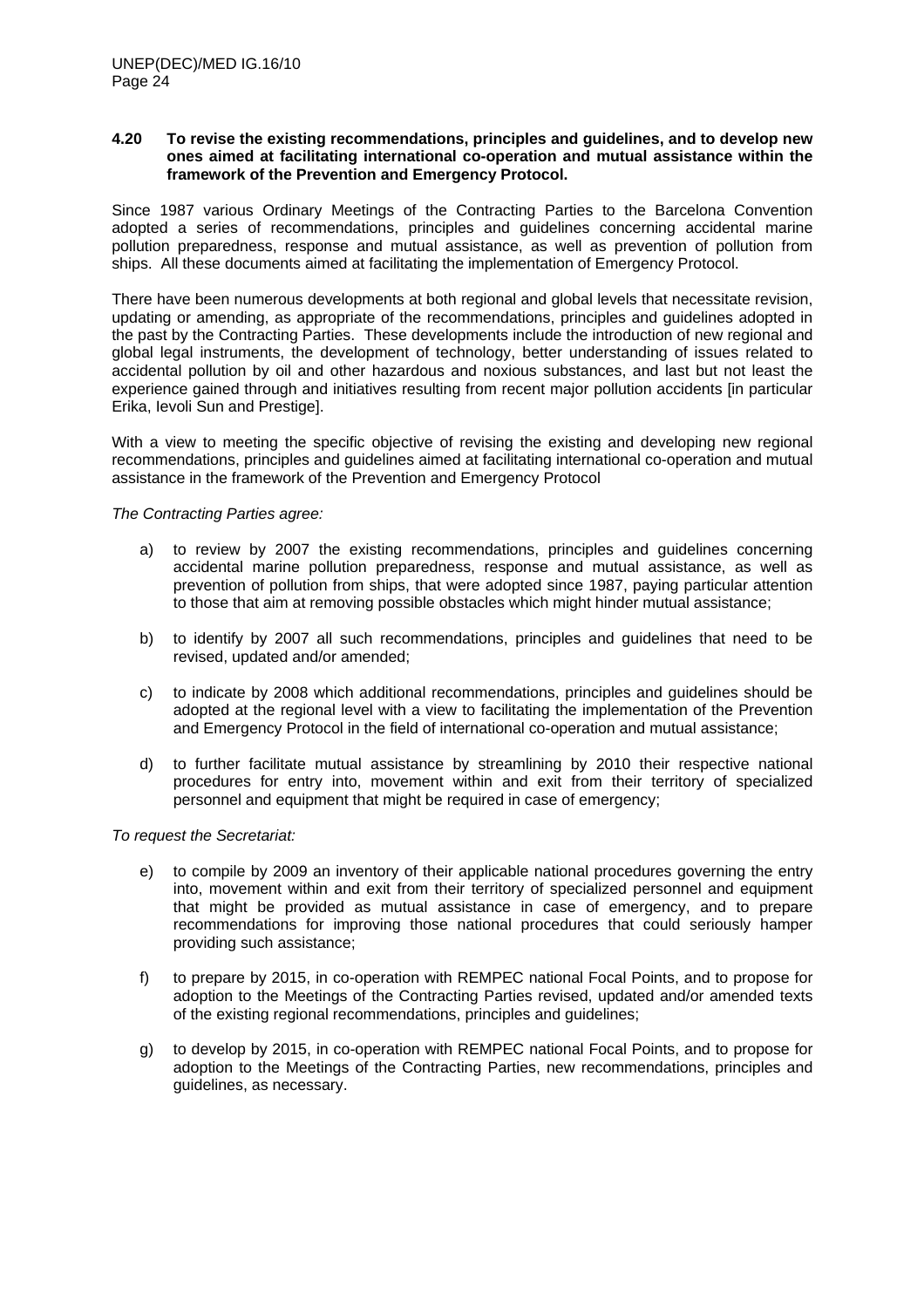#### **4.21 To strengthen the capacity of individual coastal States to respond efficiently to marine pollution incidents through development of sub-regional operational agreements and contingency plans.**

Prevention and Emergency Protocol to the Barcelona Convention, as well as OPRC 90 Convention and its 2000 OPRC-HNS Protocol, recognize the importance of sub-regional, bilateral and multilateral, agreements for co-operation in accidental marine pollution preparedness and response, as important tools for enhancing national capacities of States participating in such agreements.

In the Mediterranean region sub-regional contingency plans and agreements on their implementation constitute mechanisms for mutual assistance, based on the framework provided by the Prevention and Emergency Protocol. These mechanisms, which facilitate the implementation of the Protocol, enable competent national authorities of the Contracting Parties to closely co-operate by co-ordinating and integrating their respective national capacities, with a view to effectively responding to incidents surpassing their individual capacities.

Since early 1990s REMPEC has actively assisted the Contracting Parties in preparing sub-regional contingency plans and agreements for their implementation. At present sub-regional contingency plans and agreements such as RAMOGEPOL (France, Monaco and Italy), South-Eastern Mediterranean (Cyprus, Egypt and Israel), Lyon plan (France and Spain) have been adopted and are in force, and the adoption of another two is imminent (South-Western Mediterranean – Algeria, Morocco and Tunisia, Adriatic – Croatia, Italy and Slovenia). The Plan for the Adriatic Sea also contains provisions for co-operation in prevention of maritime incidents, which is expected to further reduce the risk of accidental marine pollution, and which may be also included in future sub-regional agreements.

Once all the remaining Mediterranean coastal States have set-up their national systems for preparedness and response, including adoption of national contingency plans, the way will be paved for concluding sub-regional arrangements among all countries in the region. Active participation of each country in one or more of such bilateral or multilateral agreements is expected to significantly increase the level of preparedness for responding to major marine pollution incidents in the region.

With a view to meeting the specific objective of further strengthening response capacities of individual coastal States through development of sub-regional operational agreements and contingency plans,

### *The Contracting Parties agree:*

- a) to prepare and adopt, if that has not yet been done, national contingency plans and to establish national systems for preparedness and response, at latest by 2008, with a view to creating necessary conditions for development of sub-regional agreements;
- b) to negotiate and endeavour to conclude by 2015 sub-regional agreements covering the entire Mediterranean region;

- c) to continue assisting the Contracting Parties, which did not yet adopt their national contingency plans, in the development and implementation of their national preparedness and response systems;
- d) to assist Contracting Parties, which so request, in preparing sub-regional contingency plans and in drafting agreements on their implementation.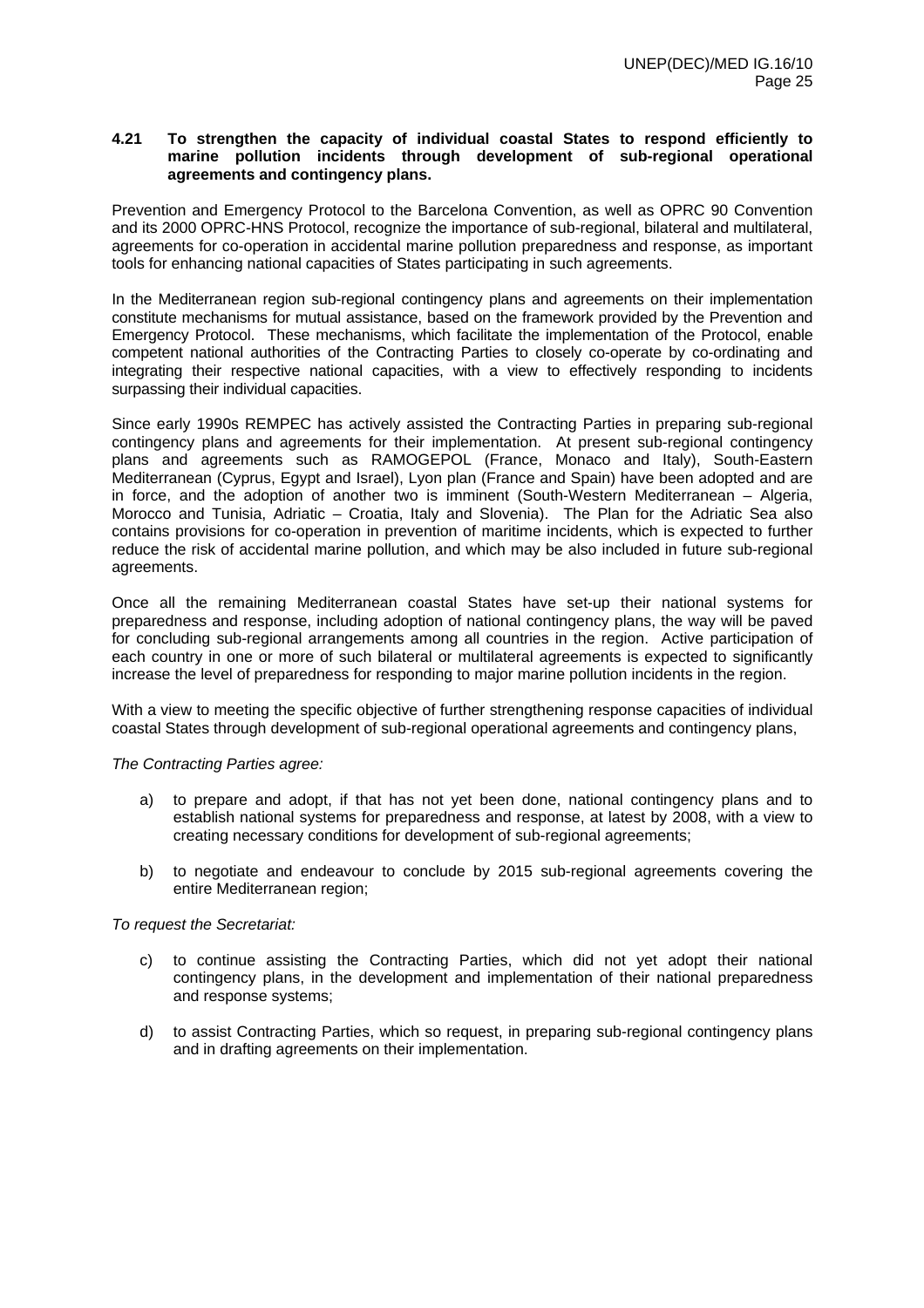### **Annex 1: IMPLEMENTATION GOALS**

### **A) Commitments of the Contracting Parties**

|    | <b>Specific Objective</b>                                                               |                | <b>Goal (Success Criteria)</b>                                                                                                                                                                                                                                                                                                                                                                                                                                                                                                                                                                                                                                     |
|----|-----------------------------------------------------------------------------------------|----------------|--------------------------------------------------------------------------------------------------------------------------------------------------------------------------------------------------------------------------------------------------------------------------------------------------------------------------------------------------------------------------------------------------------------------------------------------------------------------------------------------------------------------------------------------------------------------------------------------------------------------------------------------------------------------|
|    | <b>Ratification of relevant</b><br>international maritime<br>conventions (see Annex 3). | a)<br>b)       | All Mediterranean States to have ratified MARPOL and all its Annexes by 2007, and ensured their transposition into<br>national law and to have cooperated through REMPEC to ensure full compliance with its provisions;<br>All Mediterranean States to have ratified other relevant IMO international conventions as soon as possible, and preferably<br>by 2008, to have ensured their transposition into national law by the same time and full compliance with their provisions.                                                                                                                                                                                |
| 2. | Ensuring effective maritime<br>administrations.                                         | a)<br>b)       | All Mediterranean States to have endeavoured to enhance, on the basis of a national plan, the performance of their<br>maritime administration in accordance with the relative IMO recommendations and guidelines, by 2010;<br>All Mediterranean States to have carried out, at regular intervals, a self assessment of their capabilities and performance<br>in giving full and complete effect to MARPOL, by using guidance set out in the relevant IMO Resolution dealing with self-<br>assessment of flag State performance, and once adopted, with the Voluntary IMO member State audit scheme and the<br>Code on implementation of IMO mandatory instruments. |
| 3. | Strengthening Mediterranean<br>MoU on Port State Control.                               | a)<br>b)       | to have mandated REMPEC to propose its assistance to the Mediterranean MoU in order to improve its effectiveness,<br>and, if so requested, to facilitate co-operation between the Paris MoU and the Mediterranean MoU;<br>to have made available necessary resources and means for efficient functioning of the Mediterranean MoU.                                                                                                                                                                                                                                                                                                                                 |
| 4. | Provision of reception facilities<br>in ports.                                          | a)<br>b)<br>C) | All Contracting Parties to have considered by 2007 the establishment of procedures related to the cost of the use of<br>reception facilities;<br>Garbage:<br>all major ports* to have installed by 2010 facilities for the collection of garbage and procedures for its disposal;<br>collection and disposal procedures for garbage to be in place for all major ports, by 2010.<br>ii)<br>Oily wastes:<br>all major ports* to have established by 2010 collection, treatment and disposal procedures for bilge waters, oily<br>residues and dirty ballast waters;                                                                                                 |
|    | cont.                                                                                   |                | collection, treatment and disposal procedures for bilge waters, oily residues and dirt ballast waters to be in place for<br>ii)<br>all major ports, by 2010.                                                                                                                                                                                                                                                                                                                                                                                                                                                                                                       |

\* For the purpose of this document, "major" ports will be those identified as such by the Contracting Parties.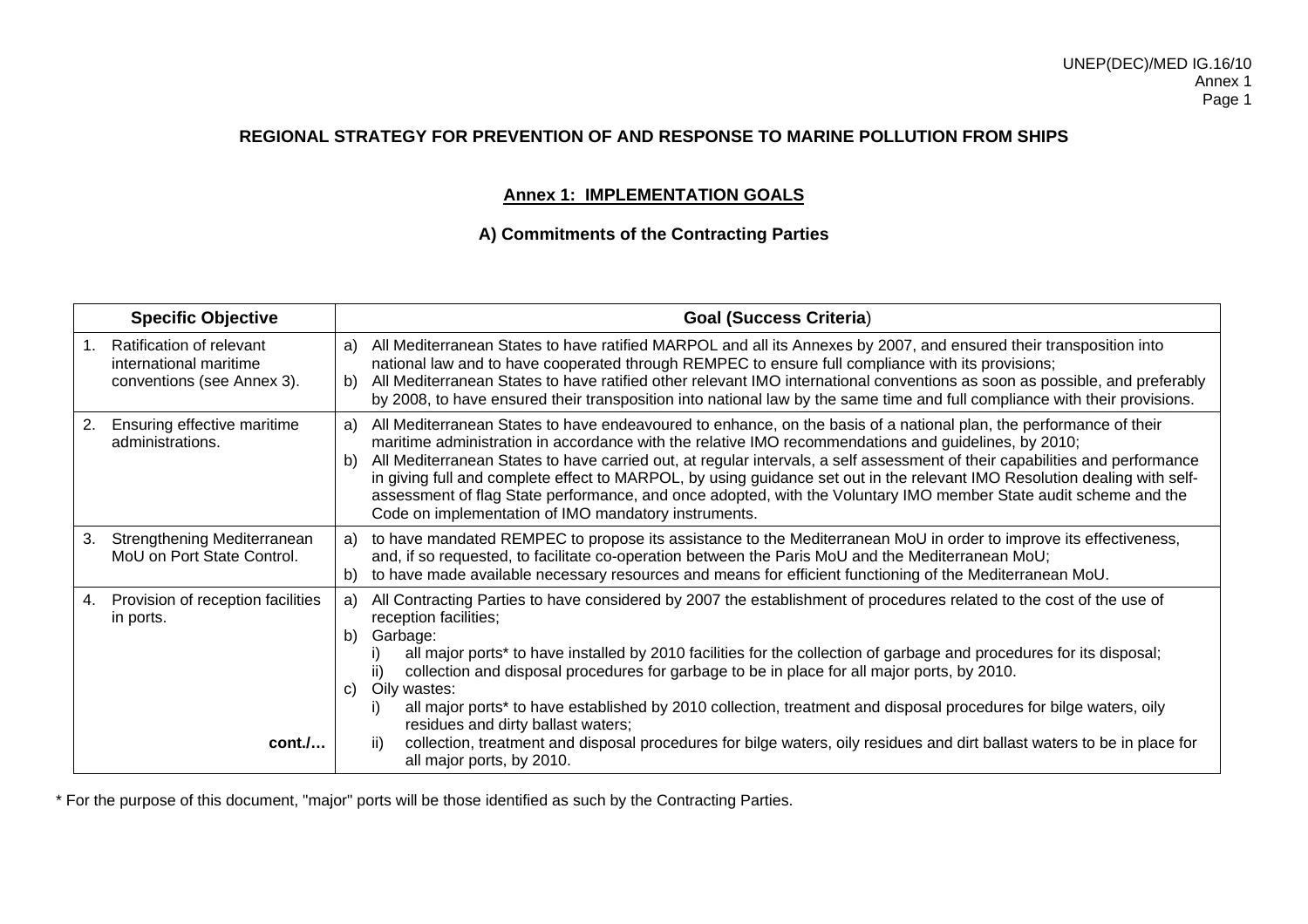| <b>Specific Objective</b>                                                                         | <b>Goal (Success Criteria)</b>                                                                                                                                                                                                                                                                                                                                                                                                                                                                                                                                                                                                                                                                                                                                                                                                                                                                                                                                                                                                                                                                                                          |
|---------------------------------------------------------------------------------------------------|-----------------------------------------------------------------------------------------------------------------------------------------------------------------------------------------------------------------------------------------------------------------------------------------------------------------------------------------------------------------------------------------------------------------------------------------------------------------------------------------------------------------------------------------------------------------------------------------------------------------------------------------------------------------------------------------------------------------------------------------------------------------------------------------------------------------------------------------------------------------------------------------------------------------------------------------------------------------------------------------------------------------------------------------------------------------------------------------------------------------------------------------|
| Provision of reception facilities<br>4.<br>in ports (cont.).                                      | Noxious Liquid Substances (NLS):<br>$\mathsf{d}$<br>all major ports* to have established by 2010 collection, treatment and disposal procedures for NLS;<br>ii)<br>collection, treatment and disposal procedures for NLS to be in place for all major ports, by 2010.<br>Sewage:<br>e)<br>all major ports* to have established by 2010 collection and treatment procedure for sewage;<br>collection and treatment procedures for sewage to be in place for all major ports by 2010.<br>ii)<br>f<br><b>Ballast water:</b><br>All major* oil and chemical terminals to have established collection, treatment and disposal procedures for ballast<br>i)<br>waters, by 2012;<br>All major ports* and terminals where cleaning and repair of ballast tanks occurs, to have taken action to be in<br>ii)<br>position to comply with the provisions of BWMC, by 2012, or by its entry-into-force date, which ever comes earlier.                                                                                                                                                                                                               |
| Delivery of ship generated<br>5.<br>wastes.                                                       | All Contracting Parties to have established, by 2007, a system of notification to a vessel's next port of call of the status of<br>a)<br>its onboard retention of bilge waters and oily wastes and garbage;<br>All Mediterranean costal States to have implemented, by 2010, national regulations empowering maritime authorities to<br>b)<br>require, if deemed necessary, Masters of vessels to discharge wastes into designated port reception facilities before<br>sailing.                                                                                                                                                                                                                                                                                                                                                                                                                                                                                                                                                                                                                                                         |
| 6.<br>Improved monitoring and<br>surveillance of illicit<br>discharges.                           | All Contracting Parties to have established, by 2010, systems and procedures for national monitoring and surveillance<br>a)<br>including where practicable, aerial surveillance in the waters under their jurisdiction and to report the results to the regular<br>Meetings of REMPEC Focal Points;<br>To have established, by 2010, sub-regional systems, including procedures to over-fly the waters under the jurisdiction of a<br>b)<br>neighbouring State if the Parties so agree, for surveillance of environmentally sensitive and/or high risk zones.                                                                                                                                                                                                                                                                                                                                                                                                                                                                                                                                                                           |
| To improve the level of<br>7.<br>enforcement and of the<br>prosecution of discharge<br>offenders. | All Mediterranean States to have ensured the existence of a national legal framework (regulations) as a basis for<br>a)<br>prosecuting discharge offenders for infringements of MARPOL or of any national legal framework implementing it, by 2010<br>at the latest;<br>All Contracting Parties to have endeavoured to adopt common rules and harmonize sanctions, by 2015, with a view to<br>b)<br>ensuring even-handed treatment of discharge offenders throughout the Mediterranean region;<br>All Contracting Parties to have started, by 2011, sharing of collected data, and to have facilitated acceptance of evidence<br>C)<br>gathered by other States, to ensure the successful prosecution of discharge offenders;<br>All Contracting Parties to have established, when and where possible, and without prejudice to the sovereign right of the<br>d)<br>States, of areas under their jurisdiction enabling the implementation of the MARPOL Convention in term of prosecution of<br>offenders (on a regional or sub-regional basis, in a coordinated way and in compliance with international law as defined by<br>UNCLOS). |

\* For the purpose of this document, "major" ports will be those identified as such by the Contracting Parties.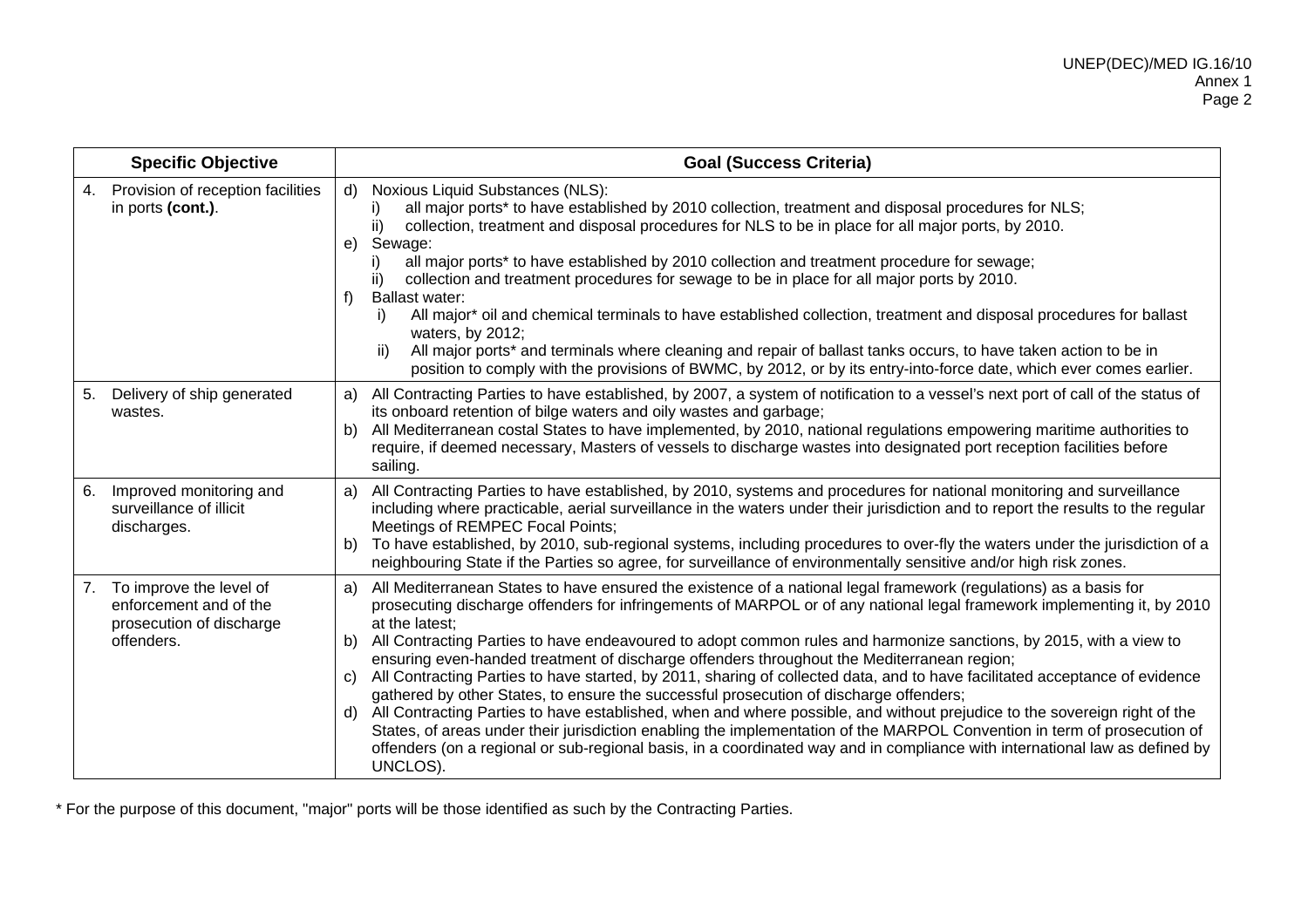| <b>Specific Objective</b>                                                                                                                          | <b>Goal (Success Criteria)</b>                                                                                                                                                                                                                                                                                                                                                                                                                                                                                                                                                                                                                                                                                                                                                                                                                                                                                                              |
|----------------------------------------------------------------------------------------------------------------------------------------------------|---------------------------------------------------------------------------------------------------------------------------------------------------------------------------------------------------------------------------------------------------------------------------------------------------------------------------------------------------------------------------------------------------------------------------------------------------------------------------------------------------------------------------------------------------------------------------------------------------------------------------------------------------------------------------------------------------------------------------------------------------------------------------------------------------------------------------------------------------------------------------------------------------------------------------------------------|
| 8. To reduce the pollution<br>generated by pleasure craft<br>activities.                                                                           | The Contracting Parties to have mandated REMPEC to prepare Guidelines on prevention of pollution from pleasure craft<br>a)<br>activities in the Mediterranean, once the Principles to be retained for their development have been adopted by their 14 <sup>th</sup><br>Ordinary Meeting;<br>All Contracting Parties to have implemented the relevant existing provisions of the MARPOL Convention and, once<br>b)<br>adopted, the Guidelines referred to in sub-paragraph a) above;<br>All Contracting Parties to have reported to the Secretariat on the measures they undertook to implement the said<br>C)<br>Guidelines.                                                                                                                                                                                                                                                                                                                |
| Reduced risk of collisions by<br>9.<br>establishing Ship's Routeing<br>Systems.                                                                    | a) All Contracting Parties to have proposed to IMO by 2008, where necessary, additional appropriate Routing Systems in the<br>Mediterranean for possible adoption not later than 2010.                                                                                                                                                                                                                                                                                                                                                                                                                                                                                                                                                                                                                                                                                                                                                      |
| 10. Improved control of maritime<br>traffic.                                                                                                       | All Contracting Parties to have reviewed the conditions for the transport of oil and other HNS in particular in single hull<br>a)<br>tankers, with a view to considering the possibility of establishing, by 2007 a Mediterranean regime in conformity with the<br>international regulations;<br>b) All Contracting Parties to have identified, by 2010, those areas of the Mediterranean where control of maritime traffic could<br>be improved by the establishment of a regime based on the use of Automatic Identification System (AIS) in conjunction<br>with Vessel Traffic Services (VTS) and mandatory ship reporting systems, and to have completed approval procedures by<br>2010:<br>All Contracting Parties to have improved technical cooperation among VTS Centres of the neighbouring countries and,<br>C)<br>according to the need, to have exchanged information about ships by using AIS in the common surveillance area. |
| 11. Identification of Particularly<br>Sensitive Sea Areas (PSSAs).                                                                                 | $\overline{a}$                                                                                                                                                                                                                                                                                                                                                                                                                                                                                                                                                                                                                                                                                                                                                                                                                                                                                                                              |
| 12. To establish procedures for<br>designation of places of refuge<br>in order to minimize the risk of<br>widespread pollution.                    | All Contracting Parties to have identified, as a matter of urgency, by 2007, appropriate procedures as outlined in the<br>a)<br>relevant IMO Guidelines, in order to facilitate the decision making when designating a place of refuge for a ship in<br>distress:<br>All Mediterranean States to have drawn up plans for dealing with ships in distress, including appropriate equipment and<br>b)<br>means, as required, and to have defined the modalities of the response according to its nature and to the risk incurred.                                                                                                                                                                                                                                                                                                                                                                                                              |
| 13. To examine the possibility of<br>designating the Mediterranean<br>Sea as a SO <sub>x</sub> emission control<br>area, under MARPOL Annex<br>VI. | All Contracting Parties to have examined whether it was appropriate to submit to IMO, as from 2008, a proposal to<br>a)<br>designate the Mediterranean Sea as a SOx emission control area.                                                                                                                                                                                                                                                                                                                                                                                                                                                                                                                                                                                                                                                                                                                                                  |
| 14. To ensure that adequate<br>emergency towing capacity is<br>available throughout the<br>Mediterranean.                                          | All Contracting Parties to have adopted, by 2011, Mediterranean guidelines on emergency towing including, if appropriate,<br>a)<br>agreements on sharing towing capacity between neighbouring States.                                                                                                                                                                                                                                                                                                                                                                                                                                                                                                                                                                                                                                                                                                                                       |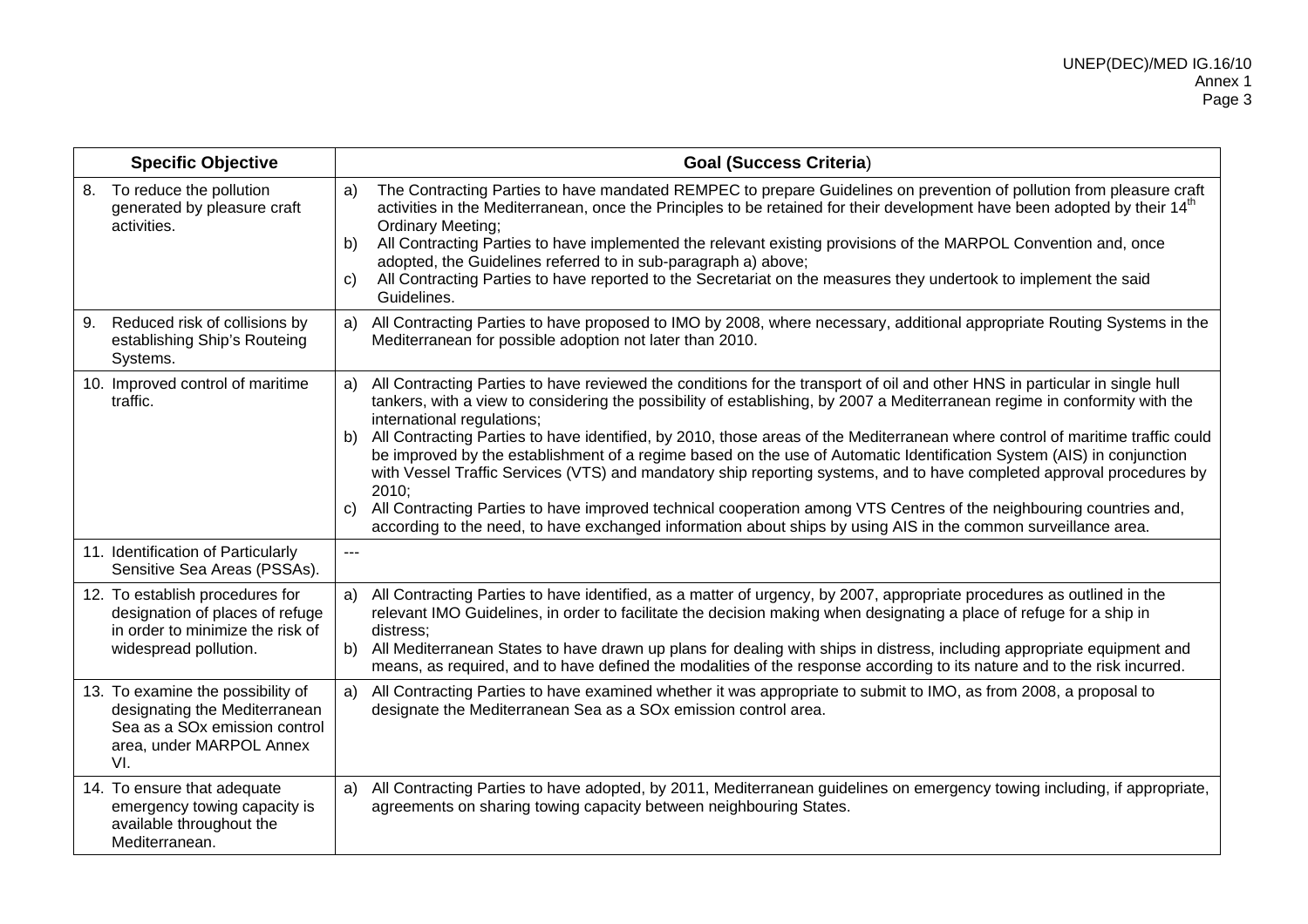| <b>Specific Objective</b>                                                                                                                                                                                                                        | <b>Goal (Success Criteria)</b>                                                                                                                                                                                                                                                                                                                                                                                                                                                                                                                                                                                                                                                                                                                                                                                                                                                                                  |
|--------------------------------------------------------------------------------------------------------------------------------------------------------------------------------------------------------------------------------------------------|-----------------------------------------------------------------------------------------------------------------------------------------------------------------------------------------------------------------------------------------------------------------------------------------------------------------------------------------------------------------------------------------------------------------------------------------------------------------------------------------------------------------------------------------------------------------------------------------------------------------------------------------------------------------------------------------------------------------------------------------------------------------------------------------------------------------------------------------------------------------------------------------------------------------|
| 15. Prevention of accidents in<br>commercial ports and oil<br>terminals.                                                                                                                                                                         | All Contracting Parties to have prepared and adopted, by 2015, a comprehensive Marine Pollution Safety Management<br>a)<br>System for use in commercial ports and oil terminals comprising procedures, personnel training and equipment<br>requirements;<br>All Mediterranean States to have started reporting as from 2015 on the measures taken to implement the Marine Pollution<br>b)<br>Safety Management System.                                                                                                                                                                                                                                                                                                                                                                                                                                                                                          |
| 16. To enhance the levels of pre-<br>positioned equipment under<br>the direct control of<br>Mediterranean States.                                                                                                                                | All Contracting Parties to have provided REMPEC, by 2006, with detailed information concerning their respective national<br>a)<br>practices for financing the acquisition of spill response equipment, including in particular information concerning<br>functioning of any existing funds specifically dedicated inter alia to marine pollution preparedness and response activities;<br>All Contracting Parties to have established, by 2010, national stockpiles of State controlled pre-positioned spill response<br>b)<br>equipment.                                                                                                                                                                                                                                                                                                                                                                       |
| 17. Participation of the regional<br>scientific and technical<br>institutions in R&D activities<br>and facilitation of transfer of<br>technology.                                                                                                | All Contracting Parties to have encouraged their respective scientific and technical institutions, as well as the industry, to<br>a)<br>actively participate in R&D activities and programmes related to accidental marine pollution prevention, preparedness and<br>response;<br>All Contracting Parties to have encouraged their respective national institutions and industry to present the results of their<br>b)<br>R&D activities and programmes in international fora.                                                                                                                                                                                                                                                                                                                                                                                                                                  |
| 18. To improve decision-making<br>process through development<br>and introduction of technical<br>and decision support tools.                                                                                                                    | All Contracting Parties to have to facilitated the development of specific regional decision support tools through active<br>a)<br>participation of their national scientific institution and programmes, and through providing by 2007 relevant data-sets and<br>other information that might be available in their respective countries;<br>All Contracting Parties to have to cooperated in selecting the most appropriate oil spill forecasting model that could be<br>b)<br>used by all Mediterranean coastal States, and to have adapted such model for use in the waters under their respective<br>jurisdictions.                                                                                                                                                                                                                                                                                        |
| 19. To increase the level of<br>knowledge in the field of<br>preparedness and response.                                                                                                                                                          | All Contracting Parties to have established by 2008, national training programmes for response to incidents involving oil<br>a)<br>and other HNS, based in particular on IMO OPRC Model training courses Levels 1 and 2, for training national operating<br>level and supervisory personnel respectively, with a view to ensuring a continuous education of such personnel.                                                                                                                                                                                                                                                                                                                                                                                                                                                                                                                                     |
| 20. To revise existing and develop<br>new recommendations,<br>principles and guidelines,<br>aimed at facilitating<br>international cooperation and<br>mutual assistance, within the<br>framework of Prevention and<br><b>Emergency Protocol.</b> | All Contracting Parties to have reviewed by 2007 the existing recommendations, principles and guidelines concerning<br>a)<br>accidental marine pollution preparedness, response and mutual assistance, as well as prevention of pollution from ships,<br>that were adopted since 1987, paying particular attention to those that aim at removing possible obstacles which might<br>hinder mutual assistance;<br>All Contracting Parties to have identified by 2007 all such recommendations, principles and guidelines that need to be<br>b)<br>revised, updated and/or amended;<br>All Contracting Parties to have indicated by 2008 which additional recommendations, principles and guidelines should be<br>C)<br>adopted at the regional level with a view to facilitating the implementation of the Prevention and Emergency Protocol in<br>the field of international co-operation and mutual assistance; |
|                                                                                                                                                                                                                                                  | All Contracting Parties to have streamlined by 2010 their respective national procedures for entry into, movement within<br>d)<br>and exit from their territory of specialized personnel and equipment that might be required in case of emergency.                                                                                                                                                                                                                                                                                                                                                                                                                                                                                                                                                                                                                                                             |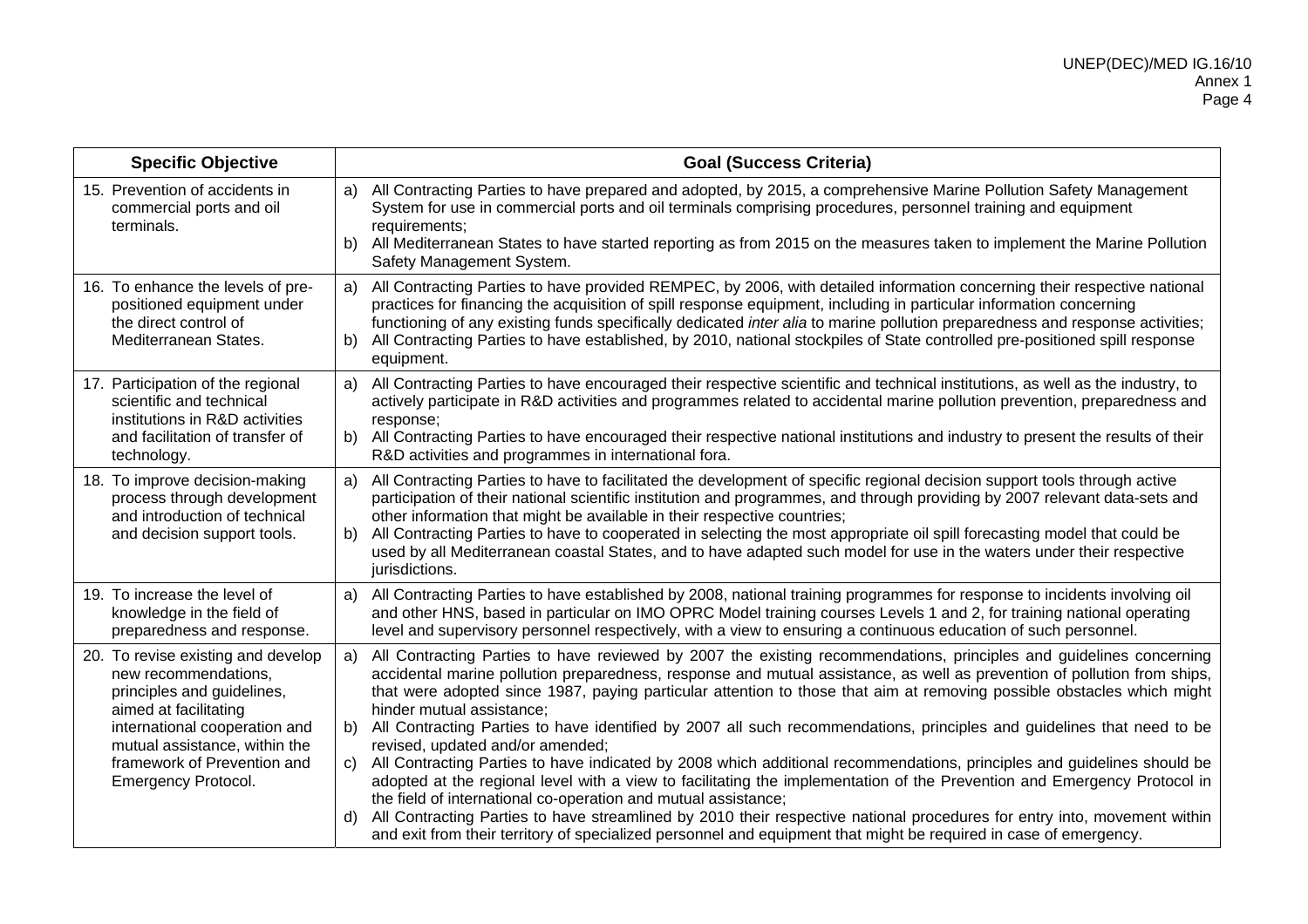| <b>Specific Objective</b>                                                           | <b>Goal (Success Criteria)</b>                                                                                                                                                                                                                                                                                                                                                                                                                                            |
|-------------------------------------------------------------------------------------|---------------------------------------------------------------------------------------------------------------------------------------------------------------------------------------------------------------------------------------------------------------------------------------------------------------------------------------------------------------------------------------------------------------------------------------------------------------------------|
| 21. Development of sub-regional<br>operational agreements and<br>contingency plans. | a) All Contracting Parties to have prepared and adopted, if that has not yet been done, national contingency plans and to<br>have established national systems for preparedness and response, at latest by [2008], with a view to creating necessary<br>conditions for development of sub-regional agreements;<br>Contracting Parties to have negotiated and endeavoured to conclude by [2015] sub-regional agreements covering the<br>b)<br>entire Mediterranean region. |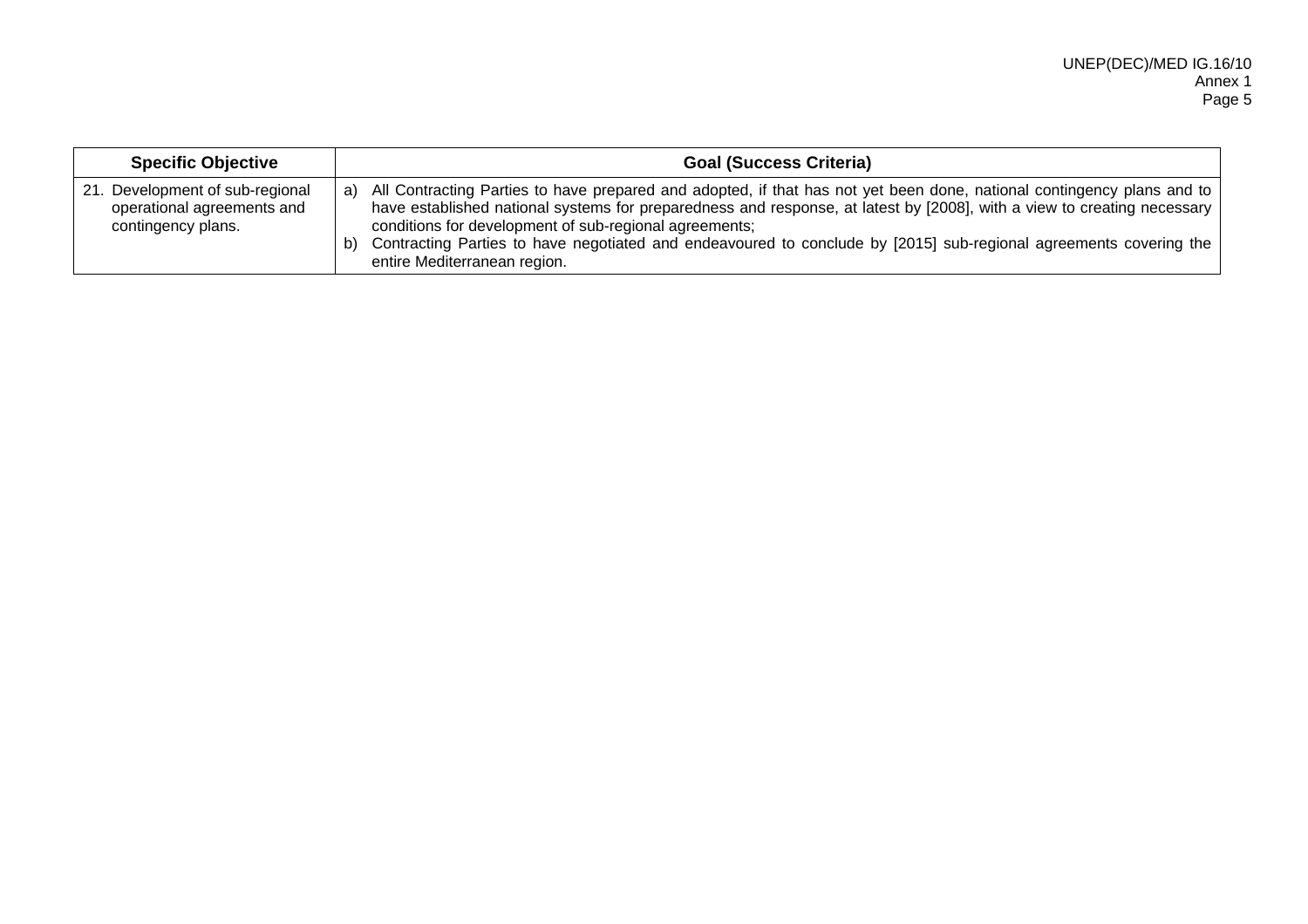# **B) Requests addressed to the Secretariat (REMPEC)**

| <b>Specific Objective</b>                                                                         | <b>Goal (Success Criteria)</b>                                                                                                                                                                                                                                                                                                                                                                                                                                                                                                                                                                                                                                                                                                                                                                                                               |
|---------------------------------------------------------------------------------------------------|----------------------------------------------------------------------------------------------------------------------------------------------------------------------------------------------------------------------------------------------------------------------------------------------------------------------------------------------------------------------------------------------------------------------------------------------------------------------------------------------------------------------------------------------------------------------------------------------------------------------------------------------------------------------------------------------------------------------------------------------------------------------------------------------------------------------------------------------|
| Ratification of relevant<br>$1_{\cdot}$<br>international maritime<br>conventions (see Annex 3).   | REMPEC to provide Mediterranean coastal States, which so request, with advice and assistance in order to meet<br>$\mathsf{C}$<br>deadlines set forth in subparagraphs a) and b) [see under Contracting Parties].                                                                                                                                                                                                                                                                                                                                                                                                                                                                                                                                                                                                                             |
| 2.<br>Ensuring effective maritime<br>administrations                                              | REMPEC to have established a programme of training activities, commencing in 2006, related to relevant international<br>$\mathbf{C}$<br>instruments, in particular MARPOL, with a view to ensuring appropriate training for ship inspectors and to improving the<br>knowledge and expertise of ship inspectors;<br>REMPEC to assist the Mediterranean coastal States which so request in the development of national plans designed to<br>d)<br>enhance the performance of their maritime administrations.                                                                                                                                                                                                                                                                                                                                   |
| Strengthening Mediterranean<br>3.<br>MoU on Port State Control.                                   | REMPEC to have proposed to the Mediterranean MoU Committee to participate in its meetings as observer and, where<br>C)<br>possible, to host its meetings;<br>REMPEC to have associated itself with port State control training activities addressing environmental matters, including<br>d)<br>those related to the Anti Fouling Systems and Ballast Water Management conventions, where appropriate, in collaboration<br>with recognized training institutions within the region;<br>REMPEC to work in association with the MoUs on port State control on the organization and follow up analysis of<br>e)<br>concentrated inspection campaigns on MARPOL related deficiencies;<br>REMPEC to have defined the modalities of supporting the work of the Mediterranean MoU Committee, and to report to the<br>f)<br>Meetings of Focal Points. |
| Provision of reception facilities<br>4.<br>in ports.                                              |                                                                                                                                                                                                                                                                                                                                                                                                                                                                                                                                                                                                                                                                                                                                                                                                                                              |
| 5.<br>Delivery of ship generated<br>wastes.                                                       |                                                                                                                                                                                                                                                                                                                                                                                                                                                                                                                                                                                                                                                                                                                                                                                                                                              |
| Improved monitoring and<br>6.<br>surveillance of illegal<br>discharges.                           | REMPEC to have carried out, by 2010, pilot projects in the field of monitoring and surveillance of illicit discharges from<br>C)<br>ships;<br>REMPEC to have established Memoranda of Understanding with agencies and competent bodies, whereby REMPEC will<br>d)<br>act as the focal point between these agencies and bodies and coastal States on possible occurrences of marine pollution<br>identified by satellite.                                                                                                                                                                                                                                                                                                                                                                                                                     |
| To improve the level of<br>7.<br>enforcement and of the<br>prosecution of discharge<br>offenders. | REMPEC to have carried out pilot projects in this field, including a compilation of national legal and institutional<br>e)<br>arrangements as well as to have disseminated information to enforcement personnel and legal personnel/prosecutors/<br>magistrates on the relevant issues required to secure successful prosecutions in court, e.g. procedures for the collection<br>of data, submission of evidence to courts, etc., with the aim of achieving the necessary expertise in all Mediterranean<br>States by 2009.                                                                                                                                                                                                                                                                                                                 |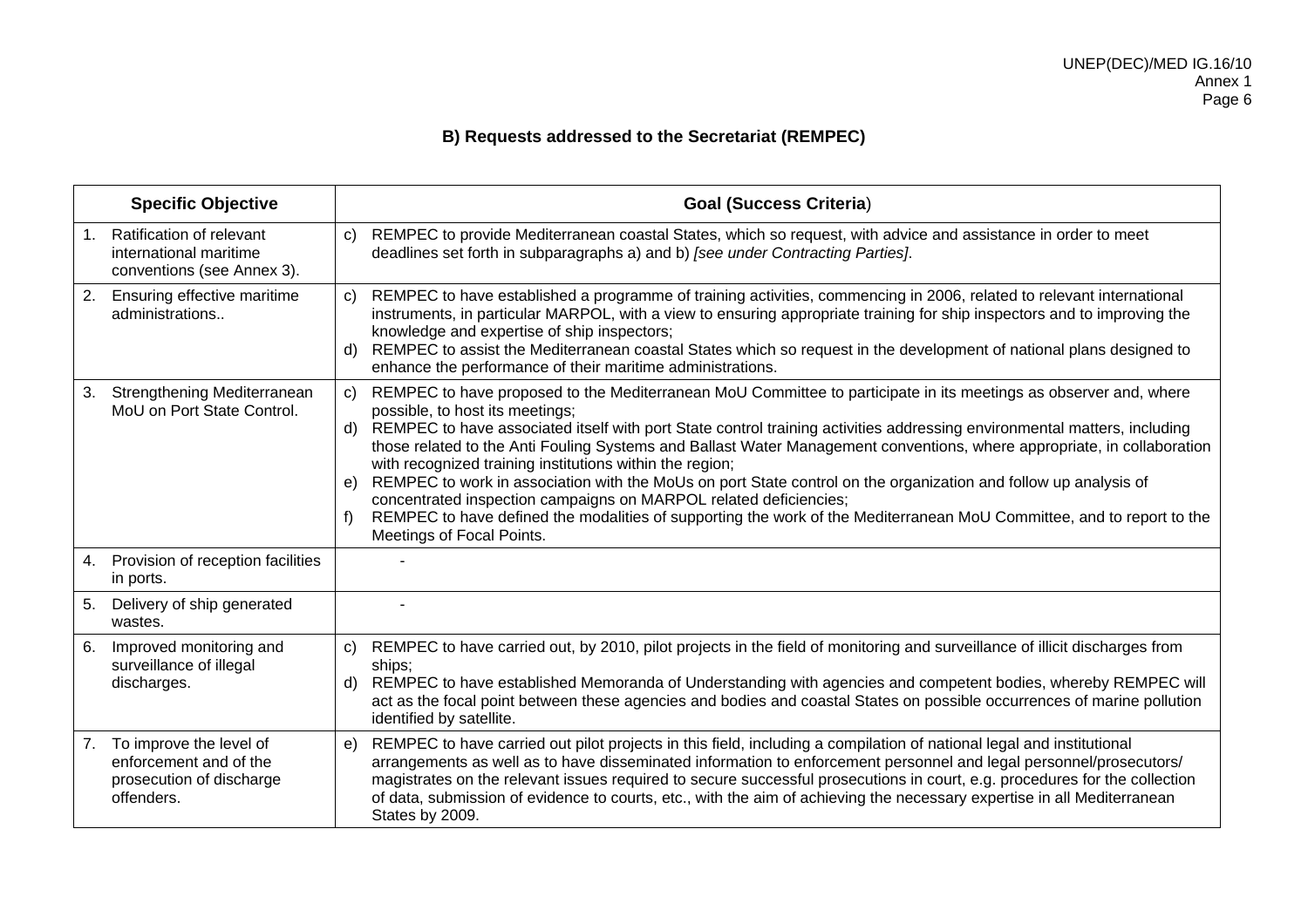| <b>Specific Objective</b>                                                                                                                          | <b>Goal (Success Criteria)</b>                                                                                                                                                                                                                                                                                                                                                                                                                                                                                                                                                                                                                                                                  |
|----------------------------------------------------------------------------------------------------------------------------------------------------|-------------------------------------------------------------------------------------------------------------------------------------------------------------------------------------------------------------------------------------------------------------------------------------------------------------------------------------------------------------------------------------------------------------------------------------------------------------------------------------------------------------------------------------------------------------------------------------------------------------------------------------------------------------------------------------------------|
| 8. To reduce the pollution<br>generated by pleasure craft<br>activities.                                                                           | REMPEC to have prepared, once the Principles to be retained for the development of Guidelines are adopted by the<br>$\mathsf{d}$<br>Contracting Parties, and in close cooperation with IMO, the Guidelines referred to in sub-paragraph a) above [see under<br><b>Contracting Parties].</b><br>To have submitted, once finalised, the Guidelines referred to in sub-paragraph a) above the to the Contracting Parties for<br>e)<br>adoption at their 15 <sup>th</sup> Ordinary Meeting;<br>To have assisted Mediterranean States in the implementation of the relevant provisions of the MARPOL Convention and,<br>f)<br>once adopted, of the Guidelines referred to in sub-paragraph a) above. |
| Reduced risk of collisions by<br>9.<br>establishing Ship's Routeing<br>Systems.                                                                    | REMPEC to have ensured, by 2007, the identification of the main shipping lanes for vessels carrying oil and other<br>b)<br>hazardous and noxious substances (HNS).                                                                                                                                                                                                                                                                                                                                                                                                                                                                                                                              |
| 10. Improved control of maritime<br>traffic.                                                                                                       | REMPEC to have negotiated with appropriate organizations and agencies, on behalf of the Contracting Parties which so<br>d)<br>request, the international financial assistance required to establish the regime referred to in sub-paragraph b) [see under<br>Contracting Parties] by 2014;<br>REMPEC to have developed, by 2015, a training programme for personnel involved in the transport and handling of HNS<br>e)<br>in conformity with the relevant IMO codes, in particular the IMDG Code.                                                                                                                                                                                              |
| 11. Identification of Particularly<br>Sensitive Sea Areas (PSSAs).                                                                                 | REMPEC to have initiated, by 2007, the process of identification in conjunction with the appropriate MAP/RACs, of those<br>a)<br>areas which, on proposal by the Contracting Parties and after examination by the REMPEC Focal Points, could be<br>proposed for designation as PSSAs;<br>REMPEC to have assisted, in co-operation with IMO, the Mediterranean coastal States which so request, to conduct the<br>b)<br>necessary relevant studies and to prepare the relative submissions to IMO for the designation of PSSAs, if any, in strict<br>compliance with the relevant IMO Guidelines.                                                                                                |
| 12. To establish procedures for<br>designation of places of refuge<br>in order to minimize the risk of<br>widespread pollution.                    | REMPEC to have provided assistance to countries, which so request, to define procedures and draw up plans to deal with<br>$\mathsf{C}$ )<br>ships in distress.                                                                                                                                                                                                                                                                                                                                                                                                                                                                                                                                  |
| 13. To examine the possibility of<br>designating the Mediterranean<br>Sea as a SO <sub>x</sub> emission control<br>area, under MARPOL Annex<br>VI. | REMPEC to have ensured, by 2007, the preparation of a study based on the input of Contracting Parties, aimed at<br>b)<br>assessing the feasibility of the measure referred to in sub-paragraph a) [see under Contracting Parties];<br>REMPEC to have assisted the Mediterranean coastal States which so request to prepare the relative submission to IMO<br>$\mathsf{C}$<br>related to the measure referred to in sub-paragraph a) [see under Contracting Parties].                                                                                                                                                                                                                            |
| 14. To ensure that adequate<br>emergency towing capacity is<br>available throughout the<br>Mediterranean.                                          | REMPEC to have evaluated, by 2009, the capacity, number and location of tugs throughout Mediterranean ports.<br>b)                                                                                                                                                                                                                                                                                                                                                                                                                                                                                                                                                                              |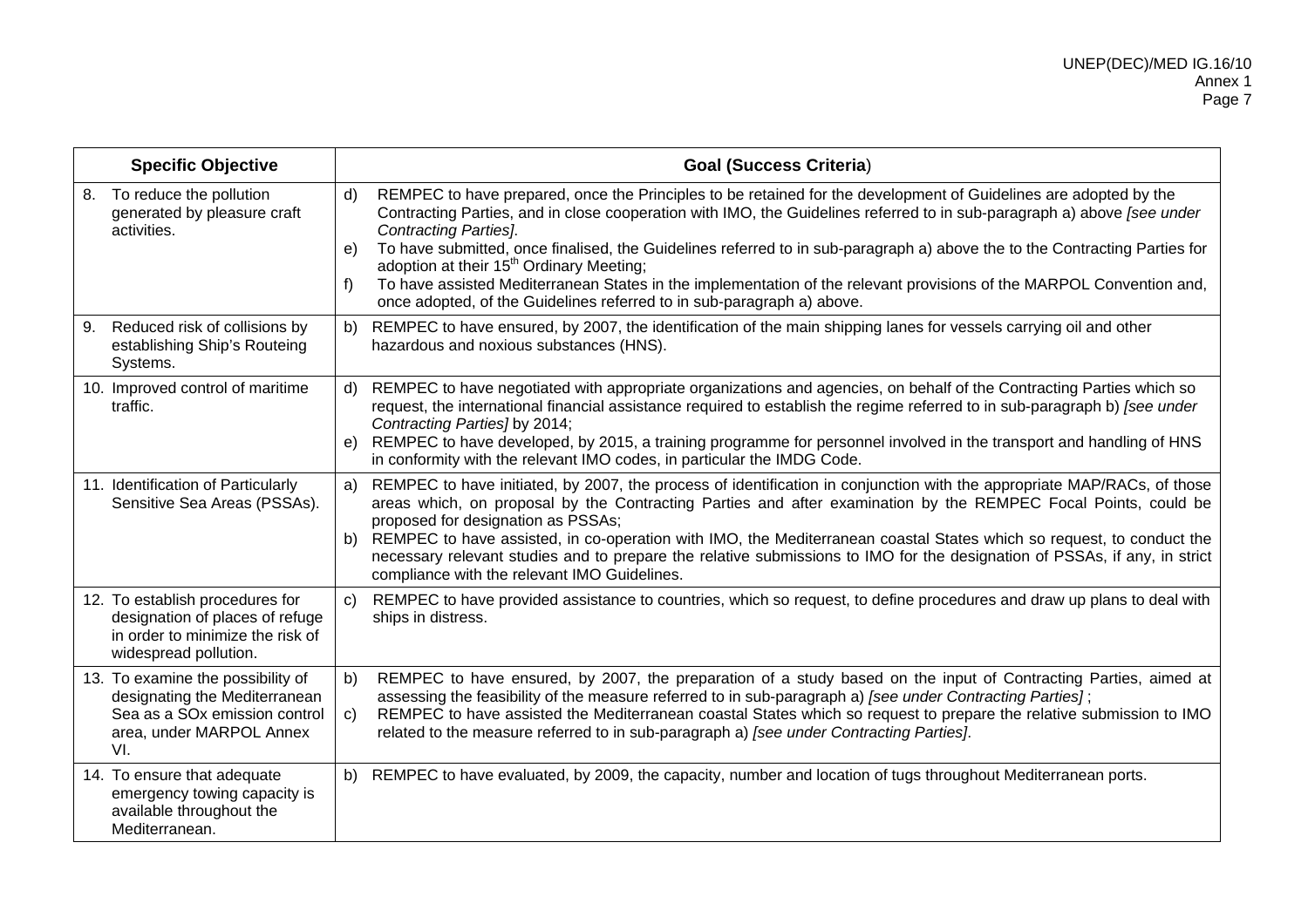| <b>Specific Objective</b>                                                                                                                                                                                                                 | <b>Goal (Success Criteria)</b>                                                                                                                                                                                                                                                                                                                                                                                                                                                                                                                                                                                                                                                                                                                                                                                                                                                                                                                       |
|-------------------------------------------------------------------------------------------------------------------------------------------------------------------------------------------------------------------------------------------|------------------------------------------------------------------------------------------------------------------------------------------------------------------------------------------------------------------------------------------------------------------------------------------------------------------------------------------------------------------------------------------------------------------------------------------------------------------------------------------------------------------------------------------------------------------------------------------------------------------------------------------------------------------------------------------------------------------------------------------------------------------------------------------------------------------------------------------------------------------------------------------------------------------------------------------------------|
| 15. Prevention of accidents in<br>commercial ports and oil<br>terminals.                                                                                                                                                                  | REMPEC to have evaluated, by 2010, the capacities in terms of safety of the Mediterranean ports and oil terminals;<br>C)<br>REMPEC to have prepared and circulated to the Contracting Parties technical guidelines on the implementation of the<br>d)<br>Marine Pollution Safety Management System.                                                                                                                                                                                                                                                                                                                                                                                                                                                                                                                                                                                                                                                  |
| 16. To enhance the levels of pre-<br>positioned equipment under<br>the direct control of<br>Mediterranean States.                                                                                                                         | REMPEC to have provided assistance to the States which so request in identifying the minimum required level of pre-<br>C)<br>positioned State controlled spill response equipment;<br>REMPEC to have disseminated to the Contracting Parties the information concerning the applicable ways of financing<br>d).<br>the acquisition of such equipment.                                                                                                                                                                                                                                                                                                                                                                                                                                                                                                                                                                                                |
| 17. Participation of the regional<br>scientific and technical<br>institutions in R&D activities<br>and facilitation of transfer of<br>technology.                                                                                         | REMPEC to have assisted regional institutions and industry in identifying fields of research in which there is a need for<br>C)<br>enhancement of the state-of-the-art of spill preparedness and response technologies and techniques;<br>REMPEC to have facilitated dissemination and exchange of results of national R&D activities and programmes within and<br>d)<br>outside the Mediterranean region;<br>REMPEC to have facilitated the participation of national and regional research institutions and industry in the relevant<br>e)<br>international fora with a view to making better known the results of R&D activities undertaken in the Mediterranean region.                                                                                                                                                                                                                                                                          |
| 18. To improve decision-making<br>process through development<br>and introduction of technical<br>and decision support tools.                                                                                                             | REMPEC to have regularly revised and upgraded the existing and to have developed and made available to the<br>C)<br>competent national authorities of the Contracting Parties new IT based decision support tools, including in particular<br>sensitivity maps, spill forecasting models and databases.                                                                                                                                                                                                                                                                                                                                                                                                                                                                                                                                                                                                                                              |
| 19. To increase the level of<br>knowledge in the field of<br>preparedness and response.                                                                                                                                                   | REMPEC to have prepared and inserted into the regional training programme the "Training of Trainers" courses, based in<br>b)<br>particular on the work carried by IMO OPRC / OPRC-HNS Technical Group;<br>REMPEC to have focused regional training courses on specific, highly specialized issues, to be identified at regular basis<br>C)<br>by the Meetings of REMPEC Focal Points;<br>REMPEC to have taken into consideration, when preparing training programmes for the Mediterranean region, the<br>d)<br>relevant model training courses that might be developed in the future by IMO OPRC / OPRC-HNS Technical Group.                                                                                                                                                                                                                                                                                                                        |
| 20. To revise existing and develop<br>new recommendations,<br>principles and guidelines,<br>aimed at facilitating<br>international cooperation and<br>mutual assistance, within the<br>framework of Prevention and<br>Emergency Protocol. | REMPEC to have compiled by 2009 an inventory of applicable national procedures governing the entry into, movement<br>e)<br>within and exit from their territory of specialized personnel and equipment that might be provided as mutual assistance in<br>case of emergency, and to have prepared recommendations for improving those national procedures that could seriously<br>hamper providing such assistance;<br>REMPEC to have prepared, by 2015, in co-operation with its national Focal Points, and to have proposed for adoption to<br>f)<br>the Meetings of the Contracting Parties revised, updated and/or amended texts of the existing regional<br>recommendations, principles and guidelines;<br>REMPEC to have develop, by 2015, in co-operation with its national Focal Points, and to have proposed for adoption to<br>g)<br>the Meetings of the Contracting Parties, new recommendations, principles and guidelines, as necessary. |
| 21. Development of sub-regional<br>operational agreements and<br>contingency plans.                                                                                                                                                       | REMPEC to have continued assisting the Contracting Parties, which did not yet adopt their national contingency plans, in<br>C)<br>the development and implementation of their national preparedness and response systems;<br>REMPEC to have assisted Contracting Parties, which so request, in preparing sub-regional contingency plans and in<br>d)<br>drafting agreements on their implementation.                                                                                                                                                                                                                                                                                                                                                                                                                                                                                                                                                 |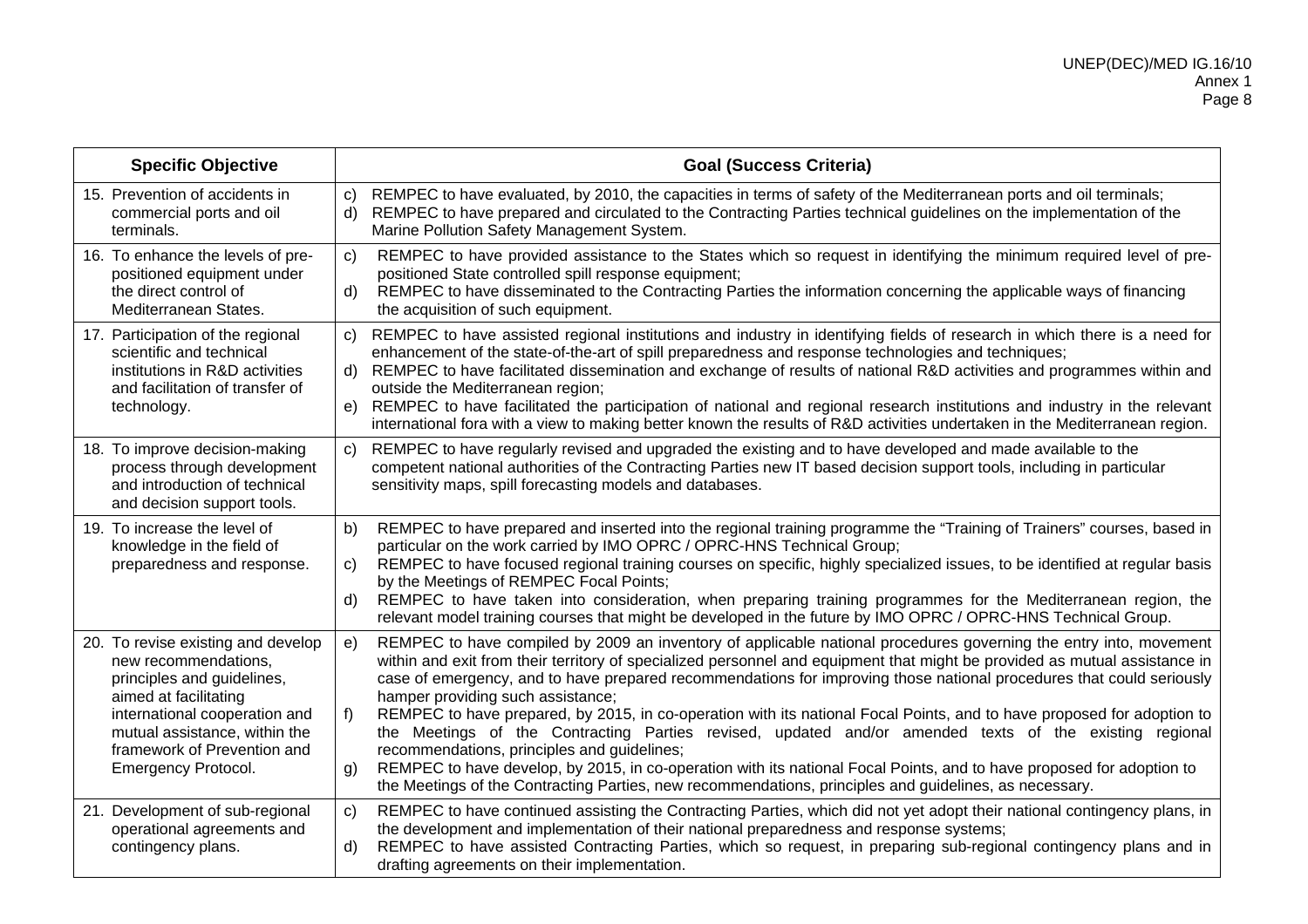### **Annex 2: THE TIMETABLE**

| <b>Specific Objective</b>                                          | <b>Activities</b>                                                                                                                                                                                       | 06 | 07 | 08 | 09 | 10 | 11 | 12 | 13 | 14 | 15 |
|--------------------------------------------------------------------|---------------------------------------------------------------------------------------------------------------------------------------------------------------------------------------------------------|----|----|----|----|----|----|----|----|----|----|
| 1. Ratification of relevant<br>international maritime              | Ratification of MARPOL and all Annexes and its transposition into<br>a)<br>national law by all States.                                                                                                  |    |    |    |    |    |    |    |    |    |    |
| conventions (see<br>Annex 3).                                      | i) cooperate with REMPEC to ensure full compliance with these.                                                                                                                                          |    |    |    |    |    |    |    |    |    |    |
|                                                                    | Ratification of other IMO relevant international conventions and their<br>b)<br>transposition into national law.                                                                                        |    |    |    |    |    |    |    |    |    |    |
|                                                                    | i) ensure compliance with provisions of these conventions.                                                                                                                                              |    |    |    |    |    |    |    |    |    |    |
|                                                                    | REMPEC to provide advice/assistance to meet the agreed deadlines.<br>C)                                                                                                                                 |    |    |    |    |    |    |    |    |    |    |
| 2. Ensuring effective                                              | Enhancing nat. maritime administrations, on the basis of nat. plans.<br>a)                                                                                                                              |    |    |    |    |    |    |    |    |    |    |
| maritime<br>administrations.                                       | Self-assessment of nat. capabilities and performance in giving full and<br>b)<br>complete effect to MARPOL.<br>REMPEC to establish a programme of training activities for shipping<br>C)<br>inspectors. |    |    |    |    |    |    |    |    |    |    |
|                                                                    |                                                                                                                                                                                                         |    |    |    |    |    |    |    |    |    |    |
|                                                                    | REMPEC to assist in development of national plans for enhancing<br>d)<br>performance of maritime administrations.                                                                                       |    |    |    |    |    |    |    |    |    |    |
| 3. To strengthen the<br>Mediterranean MoU<br>on Port State Control | REMPEC to be mandated to play a role in improving the effectiveness<br>a)<br>of the Mediterranean MoU and to facilitate co-operation between Paris<br>MoU and Mediterranean MoU.                        |    |    |    |    |    |    |    |    |    |    |
|                                                                    | McS to make available resources and means to enable Mediterranean<br>b)<br>MoU to function efficiently.                                                                                                 |    |    |    |    |    |    |    |    |    |    |
|                                                                    | REMPEC to propose to attend, and where possible host, meetings of<br>C)<br>the Mediterranean MoU Committee.                                                                                             |    |    |    |    |    |    |    |    |    |    |
|                                                                    | REMPEC to associate itself with training activities on environmental<br>d)<br>aspects of port State control, including AFS and BWM, in collaboration<br>with recognized regional training institutions. |    |    |    |    |    |    |    |    |    |    |
|                                                                    | REMPEC to work with MoUs on analysis of MARPOL related<br>e)<br>deficiencies.                                                                                                                           |    |    |    |    |    |    |    |    |    |    |
|                                                                    | To define modalities for enabling REMPEC to support the work of<br>MoU                                                                                                                                  |    |    |    |    |    |    |    |    |    |    |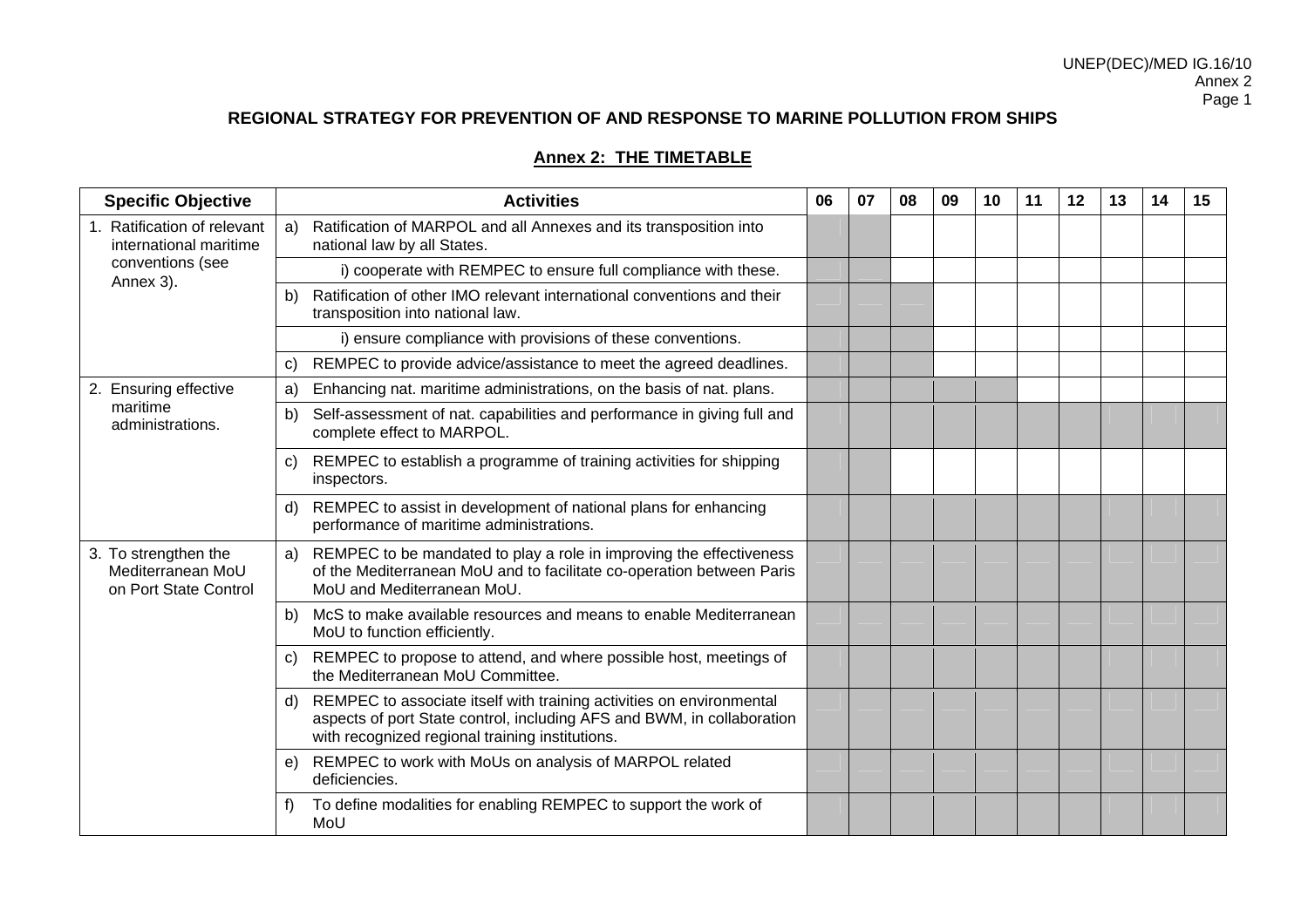| <b>Specific Objective</b>                         | <b>Activities</b>                                                                                                                                                                     | 06 | 07 | 08 | 09 | 10 | 11 | 12 | 13 | 14 | 15 |
|---------------------------------------------------|---------------------------------------------------------------------------------------------------------------------------------------------------------------------------------------|----|----|----|----|----|----|----|----|----|----|
| 4. Provision of reception<br>facilities in ports. | To consider establishment of procedures related to the cost of use of<br>a)<br>port reception facilities.                                                                             |    |    |    |    |    |    |    |    |    |    |
|                                                   | b) Garbage                                                                                                                                                                            |    |    |    |    |    |    |    |    |    |    |
|                                                   | All major ports to install facilities for collection and procedures for<br>i)<br>disposal;                                                                                            |    |    |    |    |    |    |    |    |    |    |
|                                                   | To put in place in all major ports procedures for collection and<br>ii)<br>disposal.                                                                                                  |    |    |    |    |    |    |    |    |    |    |
|                                                   | Oily wastes<br>C)                                                                                                                                                                     |    |    |    |    |    |    |    |    |    |    |
|                                                   | All major ports to establish procedures for collection, treatment and<br>i)<br>disposal of bilge waters, oily residues and dirty ballast waters;                                      |    |    |    |    |    |    |    |    |    |    |
|                                                   | To put in place in all major ports procedures for collection,<br>ii)<br>treatment and disposal of bilge waters, oily residues and dirty<br>ballast waters.                            |    |    |    |    |    |    |    |    |    |    |
|                                                   | Noxious Liquid Substances (NLS)<br>d)                                                                                                                                                 |    |    |    |    |    |    |    |    |    |    |
|                                                   | All major ports to establish procedures for collection, treatment and<br>i)<br>disposal of NLS;                                                                                       |    |    |    |    |    |    |    |    |    |    |
|                                                   | To put in place in all major ports procedures for collection,<br>ii)<br>treatment and disposal of NLS.                                                                                |    |    |    |    |    |    |    |    |    |    |
|                                                   | Sewage<br>e)                                                                                                                                                                          |    |    |    |    |    |    |    |    |    |    |
|                                                   | All major ports to establish procedures for collection and treatment<br>i)<br>of sewage;                                                                                              |    |    |    |    |    |    |    |    |    |    |
|                                                   | To put in place in all major ports procedures for collection and<br>ii)<br>treatment of sewage.                                                                                       |    |    |    |    |    |    |    |    |    |    |
|                                                   | <b>Ballast water and sediments</b><br>f)                                                                                                                                              |    |    |    |    |    |    |    |    |    |    |
|                                                   | All major oil and chemical terminals to establish procedures for<br>collection, treatment and disposal of ballast waters;                                                             |    |    |    |    |    |    |    |    |    |    |
|                                                   | All major ports and terminals where cleaning or repair of ballast<br>ii)<br>tanks occurs to endeavour to take action to be in position to<br>comply with the provisions of BWMC 2004. |    |    |    |    |    |    |    |    |    |    |
| 5. Delivery of ship<br>generated wastes.          | Establishment of a system of notification to next port of call of the status<br>a)<br>of on-board bilge waters, oily wastes and garbage.                                              |    |    |    |    |    |    |    |    |    |    |
|                                                   | National regulations to empower authorities to require ships to<br>b)<br>discharge, before sailing, wastes into port reception facilities.                                            |    |    |    |    |    |    |    |    |    |    |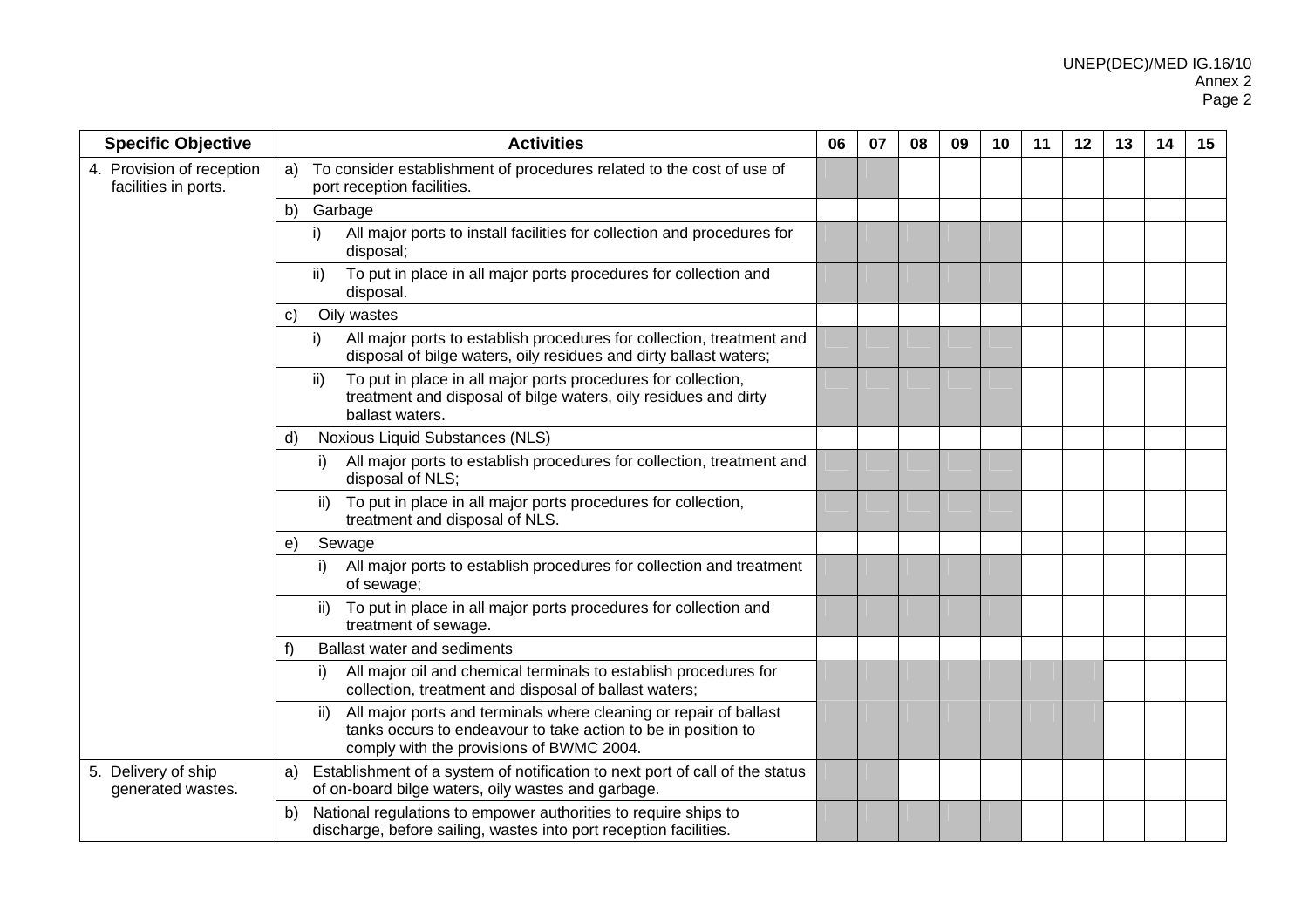| <b>Specific Objective</b>                               | <b>Activities</b>                                                                                                                | 06 | 07 | 08 | 09 | 10 | 11 | 12 | 13 | 14 | 15 |
|---------------------------------------------------------|----------------------------------------------------------------------------------------------------------------------------------|----|----|----|----|----|----|----|----|----|----|
| 6. Improved monitoring<br>and surveillance of           | Establishment of systems and procedures for national monitoring and<br>a)<br>(aerial, where practicable) surveillance.           |    |    |    |    |    |    |    |    |    |    |
| illicit discharges.                                     | Establishment of sub-regional systems for aerial surveillance.<br>b)                                                             |    |    |    |    |    |    |    |    |    |    |
|                                                         | REMPEC to carry out pilot projects in the field of monitoring and<br>C)<br>surveillance.                                         |    |    |    |    |    |    |    |    |    |    |
|                                                         | REMPEC to act as focal point between relevant agencies and States<br>d)<br>on possible pollution events identified by satellite. |    |    |    |    |    |    |    |    |    |    |
| 7. To improve the level                                 | National legal framework for prosecuting discharge offenders.<br>a)                                                              |    |    |    |    |    |    |    |    |    |    |
| of enforcement and of<br>the prosecution of             | b)<br>Harmonization of sanctions.                                                                                                |    |    |    |    |    |    |    |    |    |    |
| discharge offenders.                                    | Sharing of collected data and facilitating acceptance of other States'<br>C)<br>evidence.                                        |    |    |    |    |    |    |    |    |    |    |
|                                                         | Establishment of areas under jurisdiction for prosecution of offenders.<br>d)                                                    |    |    |    |    |    |    |    |    |    |    |
|                                                         | REMPEC to carry out pilot projects and to disseminate information.<br>e)                                                         |    |    |    |    |    |    |    |    |    |    |
| 8. To reduce the                                        | Preparation of the Guidelines.<br>a)                                                                                             |    |    |    |    |    |    |    |    |    |    |
| pollution generated by<br>pleasure craft<br>activities. | Implementation of relevant provisions of MARPOL and, once adopted,<br>b)<br>of the Guidelines.                                   |    |    |    |    |    |    |    |    |    |    |
|                                                         | Reporting to the Secretariat on measures undertaken to implement the<br>C)<br>Guidelines.                                        |    |    |    |    |    |    |    |    |    |    |
|                                                         | REMPEC to prepare Guidelines.<br>d)                                                                                              |    |    |    |    |    |    |    |    |    |    |
|                                                         | REMPEC to submit the Guidelines for approval to the Contracting<br>e)<br>Parties.                                                |    |    |    |    |    |    |    |    |    |    |
|                                                         | REMPEC to assist the McS in the implementation of the provisions of<br>f)<br>MARPOL and, once adopted, of the Guidelines.        |    |    |    |    |    |    |    |    |    |    |
| 9. Reduced risk of<br>collisions by                     | Proposal to IMO of additional Ship's Routeing Systems in the<br>a)<br>Mediterranean.                                             |    |    |    |    |    |    |    |    |    |    |
| establishing Ship's<br>Routeing Systems.                | Identification of main shipping lanes for vessels carrying oil and other<br>b)<br>hazardous and noxious substances (HNS).        |    |    |    |    |    |    |    |    |    |    |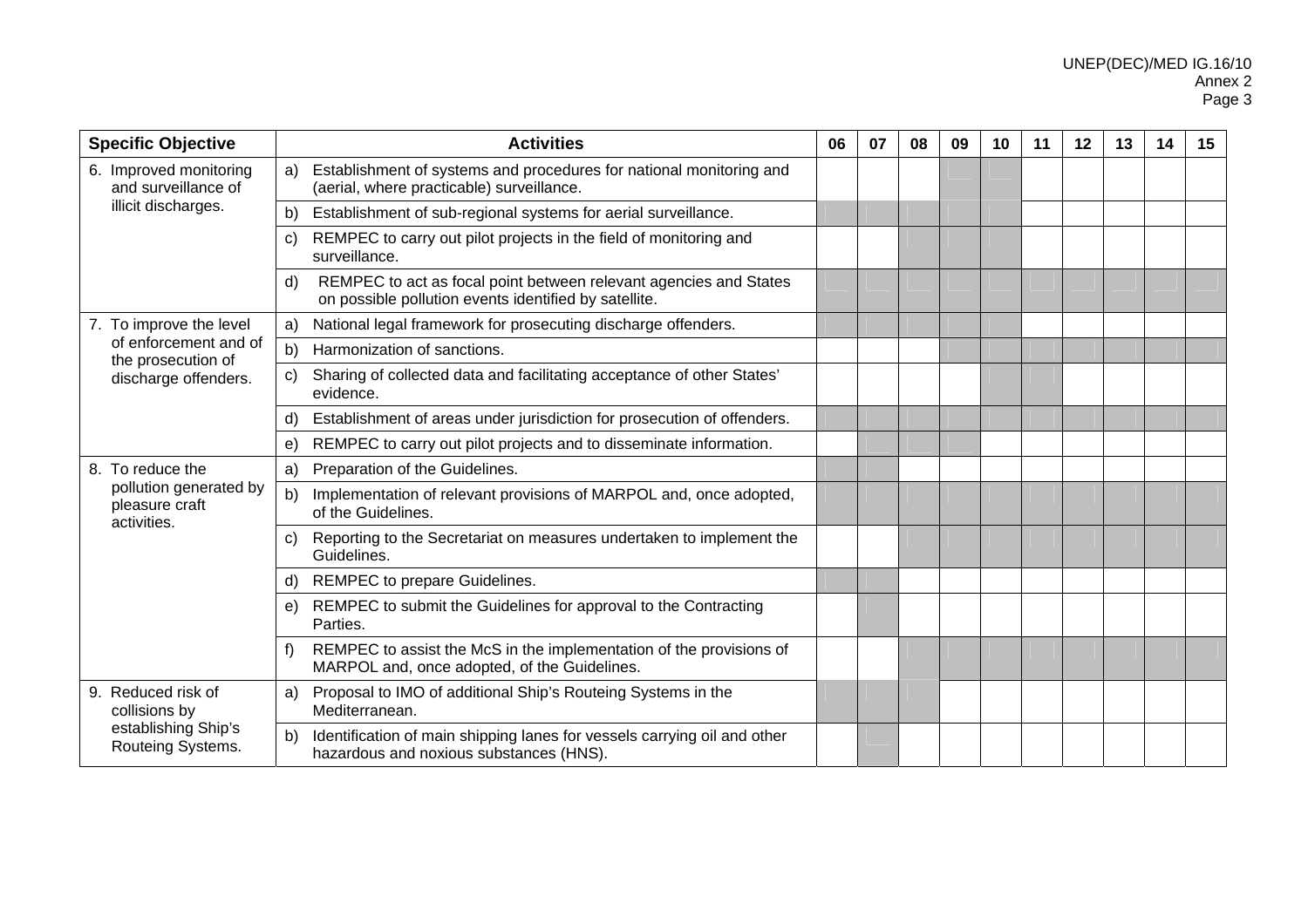| <b>Specific Objective</b>                                                             | <b>Activities</b>                                                                                                                                                                          | 06 | 07 | 08 | 09 | 10 | 11 | 12 | 13 | 14 | 15 |
|---------------------------------------------------------------------------------------|--------------------------------------------------------------------------------------------------------------------------------------------------------------------------------------------|----|----|----|----|----|----|----|----|----|----|
| 10. Improved control of<br>maritime traffic.                                          | Review of conditions for transport of oil and other HNS in single hull<br>a)<br>tankers in the Mediterranean.                                                                              |    |    |    |    |    |    |    |    |    |    |
|                                                                                       | Identification of areas where traffic control could be improved by<br>b)<br>establishment of a regime based on Automatic Identification System<br>(AIS) and Vessel Traffic Services (VTS). |    |    |    |    |    |    |    |    |    |    |
|                                                                                       | To improve technical cooperation among VTS Centres and to exchange<br>C)<br>information.                                                                                                   |    |    |    |    |    |    |    |    |    |    |
|                                                                                       | REMPEC to negotiate the international financial assistance for<br>d)<br>establishing the regime mentioned under b).                                                                        |    |    |    |    |    |    |    |    |    |    |
|                                                                                       | REMPEC to develop a training programme for personnel involved in<br>e)<br>transport of HNS, in line with IMDG and other IMO codes.                                                         |    |    |    |    |    |    |    |    |    |    |
| 11. Identification of<br><b>Particularly Sensitive</b>                                | REMPEC to initiate identification, in conjunction with MAP/RACs, of<br>a)<br>those areas which could be proposed for designation as PSSAs.                                                 |    |    |    |    |    |    |    |    |    |    |
| Sea Areas (PSSAs).                                                                    | REMPEC to assist in conducting relevant studies and preparing<br>b)<br>submissions to IMO for the designation of PSSAs.                                                                    |    |    |    |    |    |    |    |    |    |    |
| 12. To establish<br>procedures for                                                    | Identification of appropriate procedures for facilitating decision making<br>a)<br>when designating place of refuge for ship in distress.                                                  |    |    |    |    |    |    |    |    |    |    |
| designation of places<br>of refuge in order to<br>minimize the risk of                | b)<br>Drawing up plans for dealing with ships in distress, including<br>appropriate equipment and means.                                                                                   |    |    |    |    |    |    |    |    |    |    |
| widespread pollution.                                                                 | REMPEC to provide assistance in defining procedures and preparing<br>C)<br>plans.                                                                                                          |    |    |    |    |    |    |    |    |    |    |
| 13. To examine the<br>possibility of                                                  | Examination of adequacy of submitting to IMO a proposal for<br>a)<br>designation of the Mediterranean as a SOx emission control area.                                                      |    |    |    |    |    |    |    |    |    |    |
| designating<br>Mediterranean Sea as<br>a SO <sub>x</sub> emission                     | REMPEC to ensure the preparation of a study aimed at assessing the<br>b)<br>feasibility of the measure referred to in subparagraph a) above.                                               |    |    |    |    |    |    |    |    |    |    |
| control area, under<br><b>MARPOL Annex VI</b>                                         | REMPEC to assist the countries in preparing relative submissions<br>C)<br>referred to in subparagraph a) above.                                                                            |    |    |    |    |    |    |    |    |    |    |
| 14. To ensure that                                                                    | a)<br>Adoption of the Mediterranean guidelines on emergency towing.                                                                                                                        |    |    |    |    |    |    |    |    |    |    |
| adequate emergency<br>towing capacity is<br>available throughout<br>the Mediterranean | REMPEC to evaluate the capacity, number and location of tugs in the<br>b)<br>Mediterranean.                                                                                                |    |    |    |    |    |    |    |    |    |    |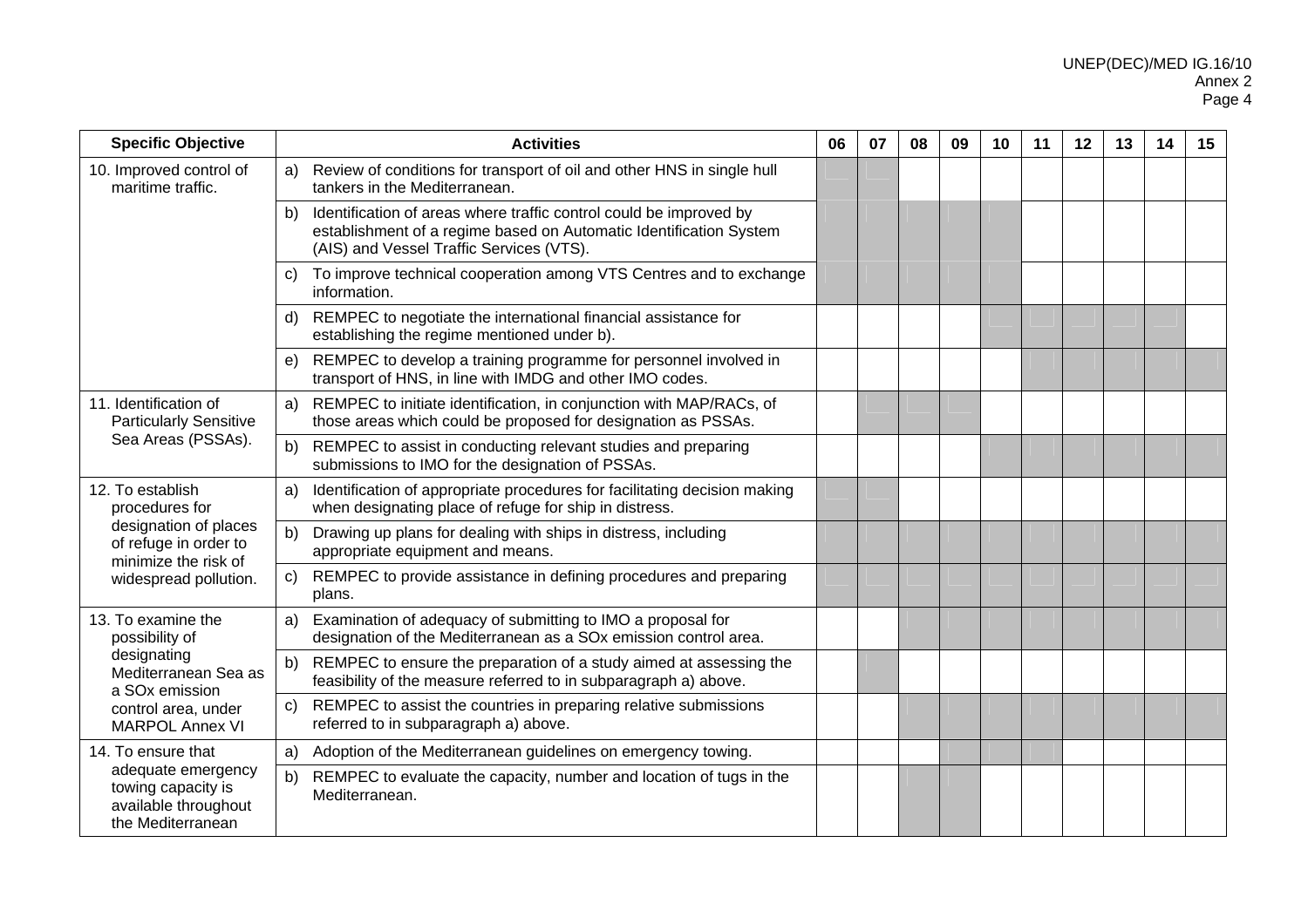| <b>Specific Objective</b>                                                                                                                            | <b>Activities</b>                                                                                                                              | 06 | 07 | 08 | 09 | 10 | 11 | 12 | 13 | 14 | 15 |
|------------------------------------------------------------------------------------------------------------------------------------------------------|------------------------------------------------------------------------------------------------------------------------------------------------|----|----|----|----|----|----|----|----|----|----|
| 15. Prevention of<br>accidents in<br>commercial ports and<br>oil terminals.                                                                          | Preparation and adoption of comprehensive Marine Pollution Safety<br>a)<br>Management System for use in commercial ports and oil terminals.    |    |    |    |    |    |    |    |    |    |    |
|                                                                                                                                                      | Reporting by all Mediterranean States on measures taken to implement<br>b)<br>the Marine Pollution Safety Management System.                   |    |    |    |    |    |    |    |    |    |    |
|                                                                                                                                                      | REMPEC to evaluate the capacities in terms of safety of the<br>C)<br>Mediterranean commercial ports and oil terminals.                         |    |    |    |    |    |    |    |    |    |    |
|                                                                                                                                                      | REMPEC to prepare guidelines on implementation of Marine Pollution<br>d)<br>Safety Management System.                                          |    |    |    |    |    |    |    |    |    |    |
| 16. To enhance the<br>levels of pre-<br>positioned equipment<br>under the direct<br>control of<br>Mediterranean States.                              | Providing REMPEC with information concerning national practices for<br>a)<br>financing the acquisition of spill response equipment.            |    |    |    |    |    |    |    |    |    |    |
|                                                                                                                                                      | Establishment of national stockpiles of State controlled pre-positioned<br>b)<br>spill response equipment.                                     |    |    |    |    |    |    |    |    |    |    |
|                                                                                                                                                      | REMPEC to assist the countries in identifying minimum required level of<br>$\mathsf{C}$<br>pre-positioned spill response equipment.            |    |    |    |    |    |    |    |    |    |    |
|                                                                                                                                                      | REMPEC to disseminate to the Contracting Parties information on<br>d)<br>applicable ways of financing the acquisition of such equipment.       |    |    |    |    |    |    |    |    |    |    |
| 17. Participation of the<br>regional scientific and<br>technical institutions in<br>R&D activities and<br>facilitation of transfer<br>of technology. | Encourage participation in marine pollution R&D activities and<br>a)<br>programmes of national scientific/technical institutions and industry. |    |    |    |    |    |    |    |    |    |    |
|                                                                                                                                                      | b)<br>Encourage presentation at international level of results of national R&D<br>activities and programmes.                                   |    |    |    |    |    |    |    |    |    |    |
|                                                                                                                                                      | REMPEC to assist national institutions in identifying relevant fields of<br>C)<br>research.                                                    |    |    |    |    |    |    |    |    |    |    |
|                                                                                                                                                      | REMPEC to facilitate dissemination and exchange of results of national<br>d)<br>R&D activities.                                                |    |    |    |    |    |    |    |    |    |    |
|                                                                                                                                                      | REMPEC to facilitate participation in relevant international fora of<br>e)<br>national and regional research institutions.                     |    |    |    |    |    |    |    |    |    |    |
| 18. To improve decision-<br>making process<br>through development<br>and introduction of<br>technical and decision<br>support tools.                 | Facilitation of development of specific regional decision support tools<br>a)<br>through:                                                      |    |    |    |    |    |    |    |    |    |    |
|                                                                                                                                                      | participation of national scientific institutions and programmes;                                                                              |    |    |    |    |    |    |    |    |    |    |
|                                                                                                                                                      | providing relevant data-sets and other information available at<br>ii)<br>national level.                                                      |    |    |    |    |    |    |    |    |    |    |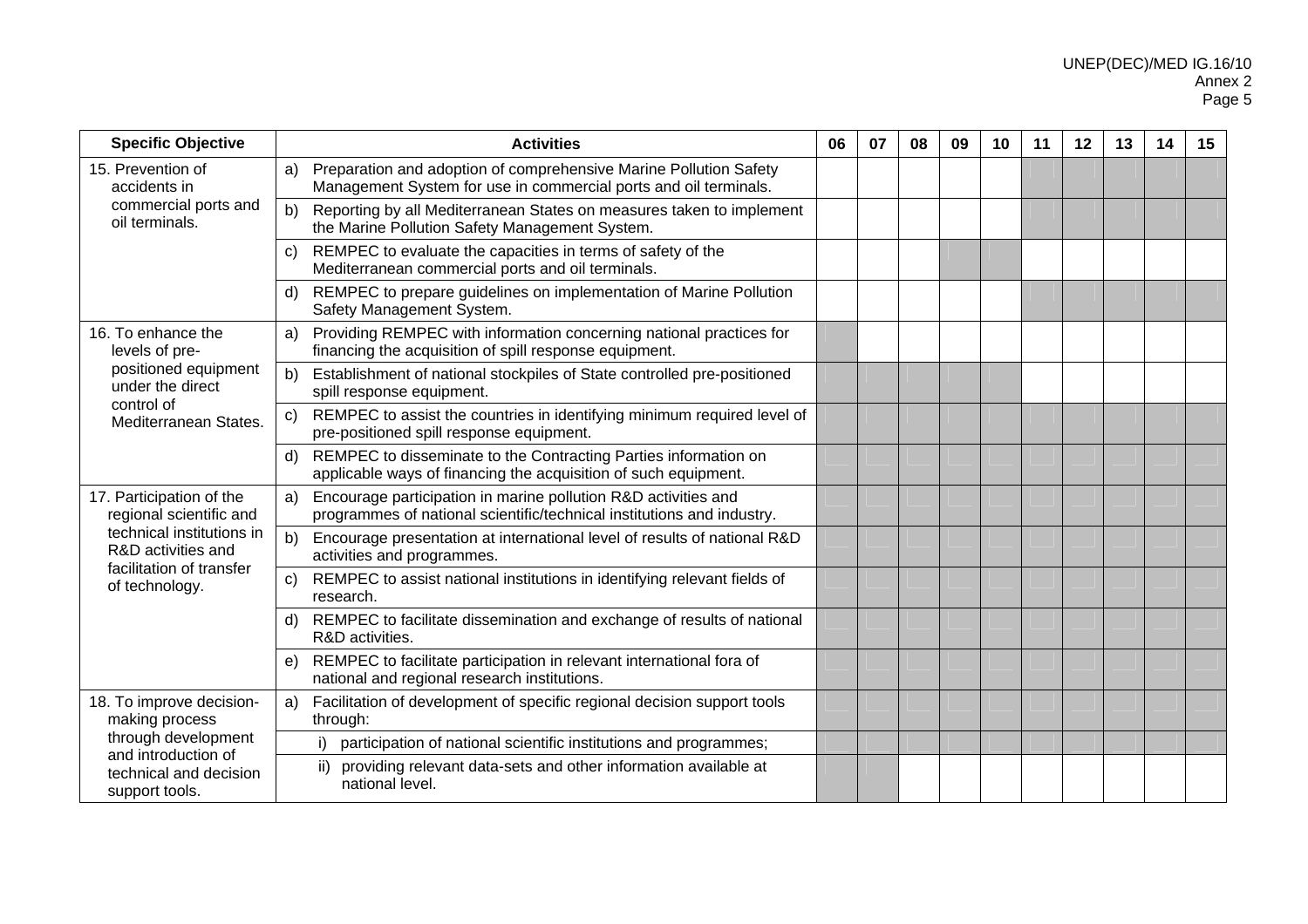| <b>Specific Objective</b>                                                                                                                                                                                            | <b>Activities</b>                                                                                                                                                                                           | 06 | 07 | 08 | 09 | 10 | 11 | 12 | 13 | 14 | 15 |
|----------------------------------------------------------------------------------------------------------------------------------------------------------------------------------------------------------------------|-------------------------------------------------------------------------------------------------------------------------------------------------------------------------------------------------------------|----|----|----|----|----|----|----|----|----|----|
| 18. To improve ( cont.)                                                                                                                                                                                              | co-operation in selecting the most appropriate oil spill forecasting model<br>b)<br>and adapting it for use in Contracting Parties' waters.                                                                 |    |    |    |    |    |    |    |    |    |    |
|                                                                                                                                                                                                                      | REMPEC to regularly revise and upgrade existing and to develop new<br>C)<br>IT based decision support tools including in particular sensitivity maps,<br>spill forecasting models and databases.            |    |    |    |    |    |    |    |    |    |    |
| 19. To increase the level<br>of knowledge in the<br>field of preparedness<br>and response to<br>accidental marine<br>pollution.                                                                                      | Establishment of national training programmes based on IMO OPRC<br>a)<br>Model training courses Levels 1 and 2.                                                                                             |    |    |    |    |    |    |    |    |    |    |
|                                                                                                                                                                                                                      | REMPEC to prepare and insert in the regional training programme<br>b)<br>"Training of trainers" courses.                                                                                                    |    |    |    |    |    |    |    |    |    |    |
|                                                                                                                                                                                                                      | REMPEC to focus on delivery of highly specialized courses.<br>C)                                                                                                                                            |    |    |    |    |    |    |    |    |    |    |
|                                                                                                                                                                                                                      | REMPEC to follow and take into consideration the work in the training<br>d)<br>field of IMO OPRC/OPRC-HNS Technical Group.                                                                                  |    |    |    |    |    |    |    |    |    |    |
| 20. To revise existing and                                                                                                                                                                                           | Review of existing recommendations, principles and guidelines.<br>a)                                                                                                                                        |    |    |    |    |    |    |    |    |    |    |
| develop new<br>recommendations,<br>principles and<br>guidelines, aimed at<br>facilitating international<br>cooperation and<br>mutual assistance.<br>within the framework of<br>Prevention and<br>Emergency Protocol. | Identification of the recommendations, principles and guidelines that<br>b)<br>need to be revised, updated and/or amended.                                                                                  |    |    |    |    |    |    |    |    |    |    |
|                                                                                                                                                                                                                      | Identification of additional recommendations, principles and guidelines<br>C)<br>that need to be adopted at the regional level.                                                                             |    |    |    |    |    |    |    |    |    |    |
|                                                                                                                                                                                                                      | Streamlining national procedures for entry into, movement within and<br>d)<br>exit from the country of assisting personnel and equipment.                                                                   |    |    |    |    |    |    |    |    |    |    |
|                                                                                                                                                                                                                      | REMPEC to compile an inventory of applicable national procedures for<br>e)<br>entry into, movement within and exit from the country of assisting<br>personnel and equipment, and to recommend improvements. |    |    |    |    |    |    |    |    |    |    |
|                                                                                                                                                                                                                      | REMPEC to prepare, in cooperation with national Focal Points, and to<br>f<br>propose for adoption revised, updated and amended texts of existing<br>regional recommendations, principles and guidelines.    |    |    |    |    |    |    |    |    |    |    |
|                                                                                                                                                                                                                      | REMPEC to develop, in cooperation with national Focal Points, and to<br>g)<br>propose for adoption new recommendations, principles and guidelines.                                                          |    |    |    |    |    |    |    |    |    |    |
| 21. Development of sub-<br>regional operational<br>agreements and<br>contingency plans.                                                                                                                              | Preparation and adoption of remaining national contingency plans and<br>a)<br>systems for preparedness and response.                                                                                        |    |    |    |    |    |    |    |    |    |    |
|                                                                                                                                                                                                                      | Negotiation and conclusion of sub-regional agreements covering the<br>b)<br>entire Mediterranean region.                                                                                                    |    |    |    |    |    |    |    |    |    |    |
|                                                                                                                                                                                                                      | REMPEC to continue assisting national authorities in development of<br>C)<br>national preparedness and response systems.                                                                                    |    |    |    |    |    |    |    |    |    |    |
|                                                                                                                                                                                                                      | REMPEC to assist in preparing sub-regional contingency plans and<br>d)<br>agreements.                                                                                                                       |    |    |    |    |    |    |    |    |    |    |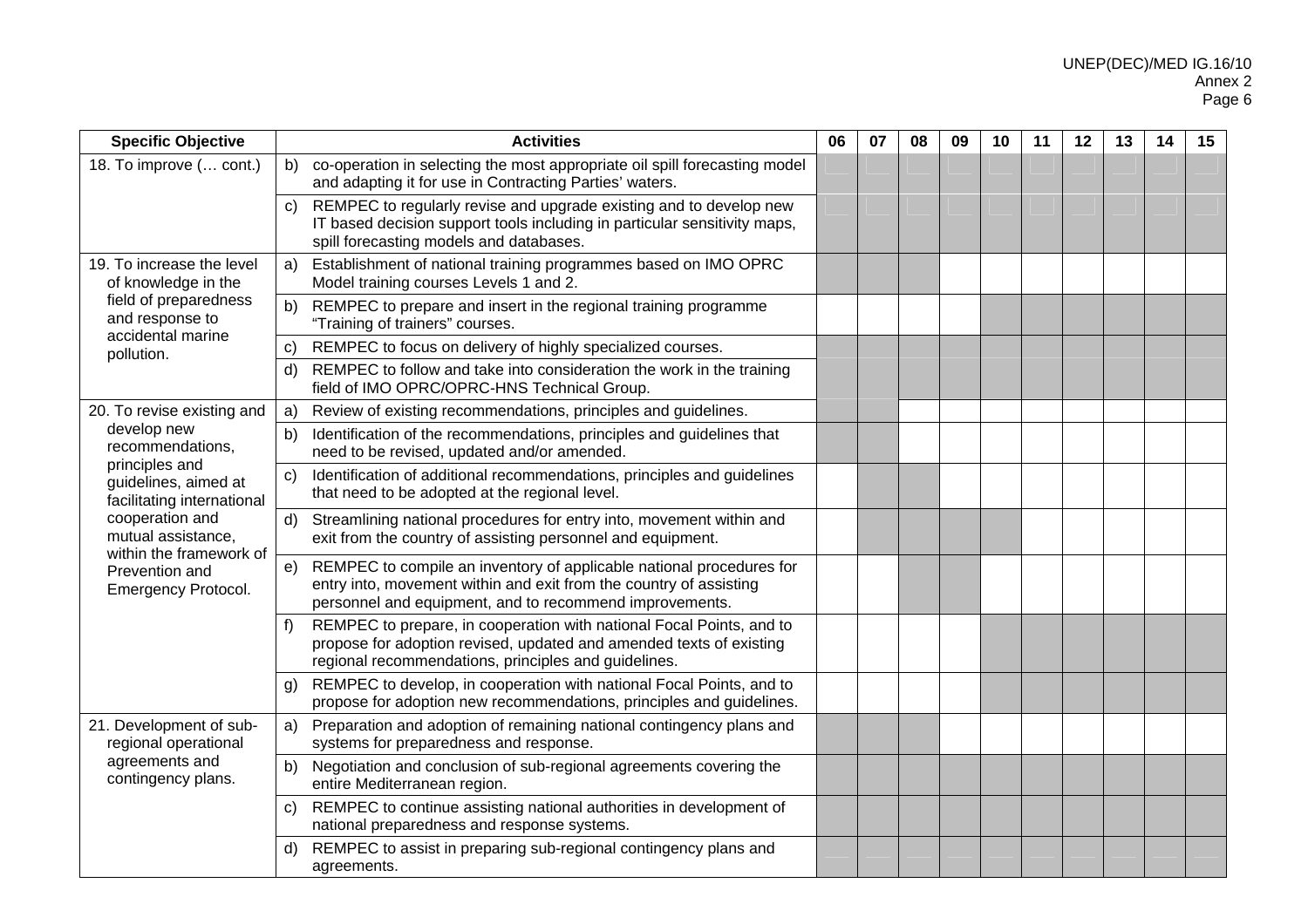### **Annex 3**

### **LIST OF RELEVANT INTERNATIONAL CONVENTIONS**

### **1. International Conventions dealing with maritime safety and prevention of pollution from ships:**

- the International Convention on Load Lines, 1966 (LL 1966);
- the International Convention for the Safety of Life at Sea, 1974 (SOLAS 1974);
- the International Convention for the Prevention of Pollution from Ships, 1973, as amended by the Protocols of 1978 and 1997 relating thereto (MARPOL);
- the International Convention on Standards of Training, Certification and Watchkeeping for Seafarers, 1978 as amended in 1995 (STCW 1995);
- the Convention on the International Regulations for Preventing Collisions at Sea, 1972 (COLREG 1972);
- the International Convention on Tonnage Measurement of Ships, 1969 (TONNAGE 1969);
- the ILO Merchant Shipping (Minimum Standards) Convention, 1976 (No. 147), and the Protocol of 1996 thereto;
- the International Convention on the Control of Harmful Antifouling Systems on Ships,  $2001$
- The International Convention for the Control and Management of Ship's Ballast Water and Sediments, 2004.

### **2. International Conventions dealing with combating pollution:**

- the International Convention on Oil Pollution Preparedness, Response and Co-operation, 1990 (OPRC); and the Protocol on Preparedness, Response and Co-operation to Pollution Incidents by Hazardous and Noxious Substances 2000 (OPRC-HNS Protocol);
- the International Convention relating to Intervention on the High Seas in Cases of Oil Pollution Casualties, 1969 (INTERVENTION 1969) and its Protocol relating to Intervention on the High Seas in Cases of Pollution by Substances other than Oil, 1973 (INTERVENTION PROTOCOL 1973);
- the International Convention on Salvage, 1989 (SALVAGE 1989).

### **3. International Conventions dealing with liability and compensation for pollution damage:**

- the International Convention on Civil Liability for Oil Pollution Damage, 1992 (CLC 1992);
- the International Convention on the Establishment of an International Fund for Compensation for Oil Pollution Damage, 1992 (FUND 1992);
- the International Convention on Liability and Compensation for Damage in connection with the Carriage of Hazardous and Noxious Substances by Sea, 1996 (1996 HNS Convention);
- the International Convention on Civil Liability for Bunker Oil Pollution Damage, 2001;
- Protocol on the Establishment of a Supplementary Fund for Oil Pollution Damage, 2003.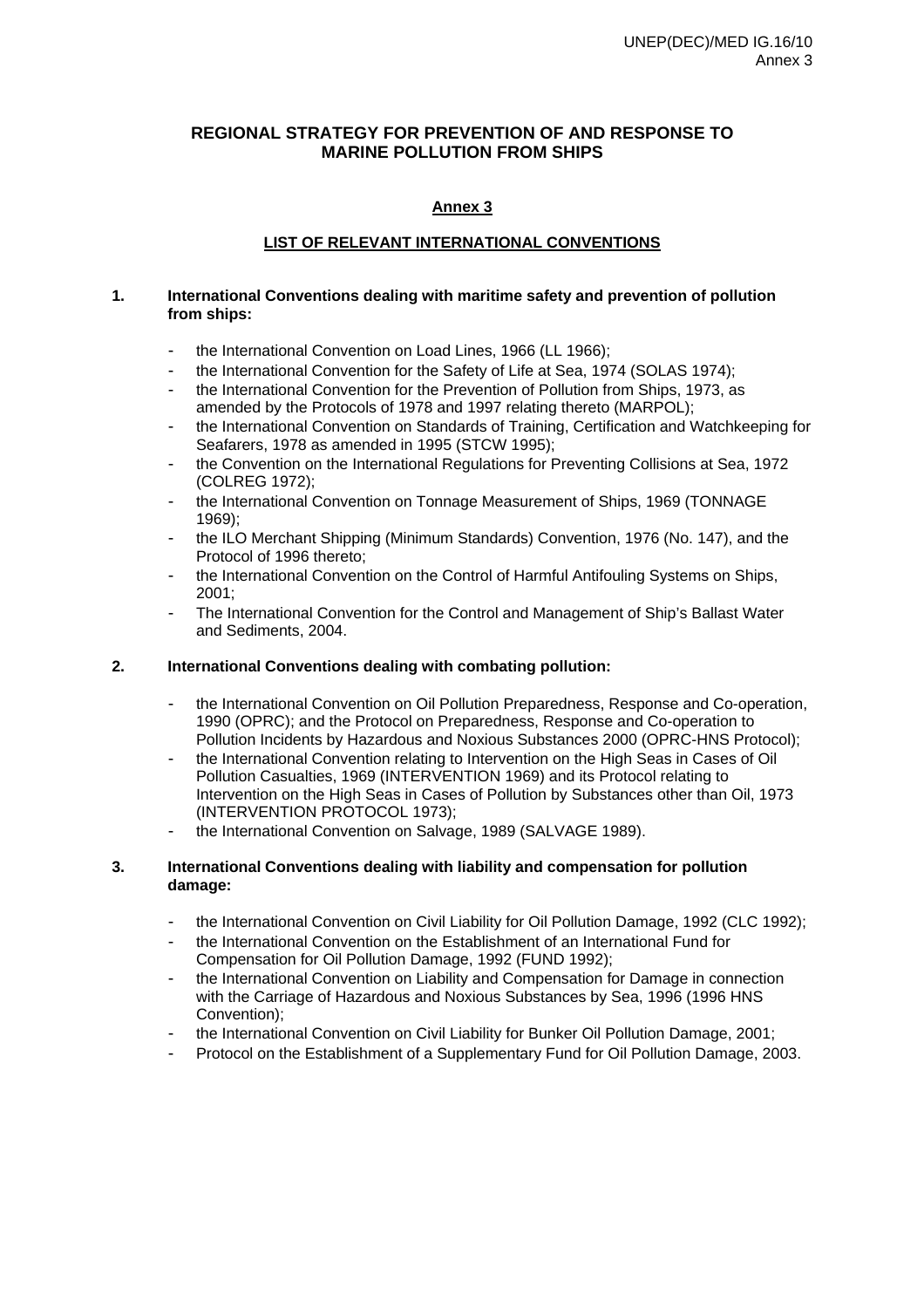### **Annex 4**

### **LIST OF RELEVANT EUROPEAN UNION LEGISLATION**

Council Directive 94/57/EC of 22 November 1994 on common rules and standards for ship inspection and survey organisations and for the relevant activities of maritime administrations *(OJ L 319 of 12.12.1994),* amended by*:* 

- *Commission Directive 97/58 of 26 September 1997 (OJ L 274 of 7.10.1997)*
- *Directive 2001/105/EC of the European Parliament and the Council of 19 December 2001 (OJ L 19 of 22.1.2002)*
- *Commission Directive 2002/84/EC of 5 November 2001(OJ L 324 of 29.11.2002)*

Council Directive 95/21/EC, of 19 June 1995, concerning the enforcement, in respect of shipping using Community ports and sailing in the waters under the jurisdiction of the Member States, of international standards for ship safety, pollution prevention and shipboard living and working conditions (port State control) *(OJ L 157 of 7.7.1995*), amended by*:* 

- *Council Directive 98/25/EC of 27 April 1998 (OJ L 133 of 7.5.1998)*
- *Commission Directive 98/42/EC of 19 June 1998 (OJ L 184 of 27.6.1998)*
- *Commission Directive 1999/97/EC of 13 December 1999 (OJ L 331 of 23.12.1999)*

*- Directive 2001/106 of the European Parliament and the Council of 19 December 2001 (OJ L 19 of 22.1.2002)* 

*- Commission Directive 2002/84/EC of 5 November 2001(OJ L 324 of 29.11.2002)*

Commission Directive 96/40/EC, of 25 June 1996, establishing a common model for an identity card for inspectors carrying out port State control (*OJ L 196 of 7.8.1996)* 

Council Regulation (EC) N° 3051/95, of 8 December 1995 on the safety management of roll-on/roll-off passenger ferries (ro-ro ferries) *(OJ L 320 of 30.12.1995*), amended by:

- *Commission Regulation (EC) N° 179/98 of 23 January 1998 (OJ L 19 of 24.1.1998)* 

Council Directive 96/98/EC, of 20 December 1996, on marine equipment (*OJ L 46 of 17.2.1997*), amended by*:* 

- *Commission Directive 98/85/EC of 11 November 1998 (OJ L 315 of 25.11.1998)*
- *Commission Directive 2001/53/EC of 10 July 2001 (OJ L 204 of 28.7.2001)*
- *Commission Directive 2002//75/EC (OJL 254 of 23.9.2002)*
- *Commission Directive 2002/84/EC of 5 November 2001(OJ L 324 of 29.11.2002)*

Directive 99/95/EC of the European Parliament and of the Council of 13 December 1999 concerning the enforcement of provisions in respect of seafarers' hours of work on board ships calling at Community ports *(OJ L 14 of 20.1.2000)* 

Directive 2000/59/EC of the European Parliament and of the Council of 27 November 2000 on port reception facilities for ship-generated waste and cargo residues (*OJ L 332 of 28.12.2000)*, amended by:

*- Commission Directive 2002/84/EC of 5 November 2001(OJ L 324 of 29.11.2002)*

Directive 2001/25/EC of the European Parliament and of the Council of 4 April 2001 on the minimum level of training of seafarers *(OJ L 136 of 18.5.2001)*, amended by:

*- Commission Directive 2003/103/EC of 17 November 2003 (OJ L 326 of 13.12.2003)* 

*- Commission Directive 2002/84/EC of 5 November 2001(OJ L 324 of 29.11.2002)*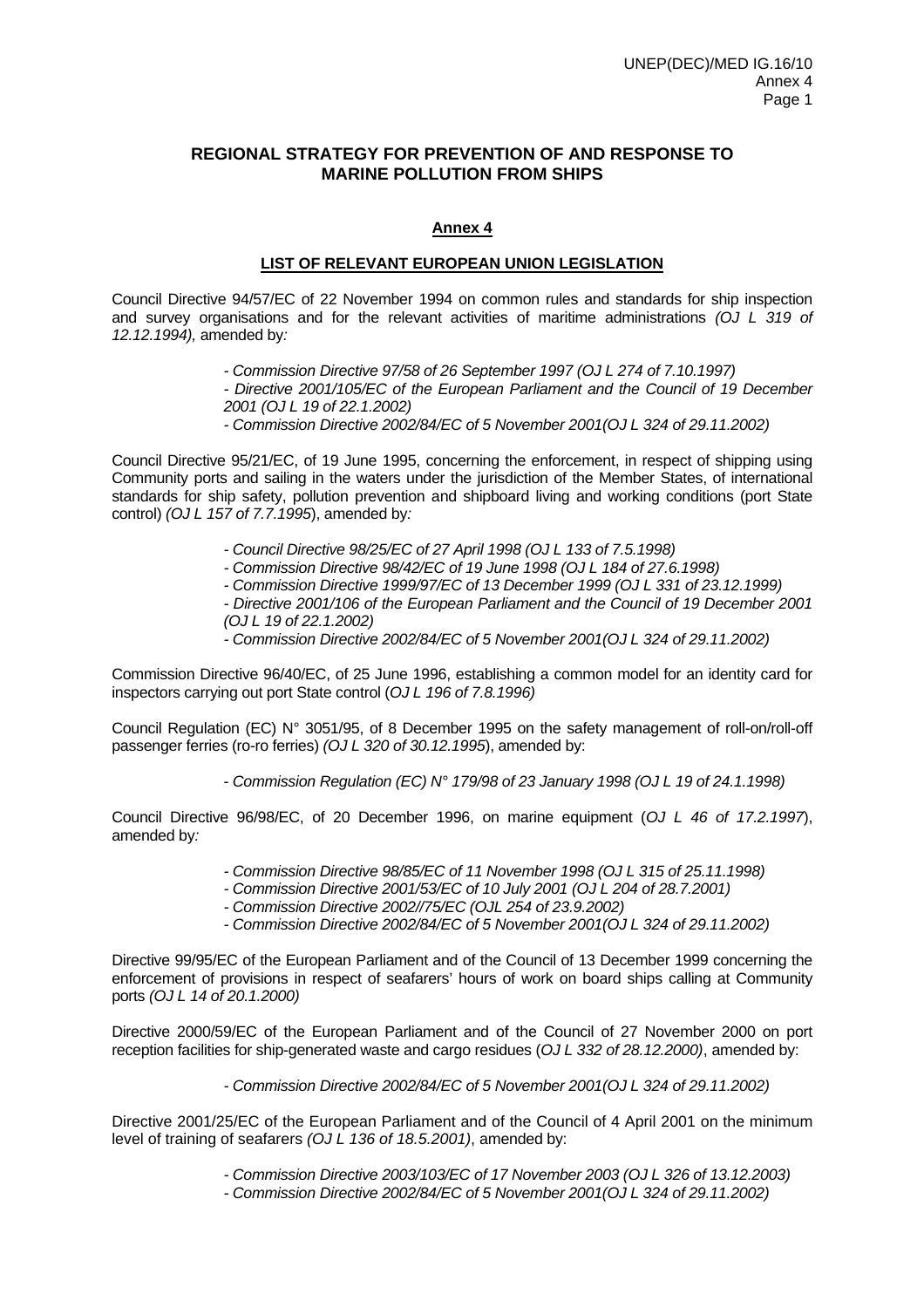Directive 2001/96/EC of the European Parliament and the Council of 4 December 2001 establishing harmonised requirements and procedures for the safe loading and unloading of bulk carriers *(OJ L 13 of 16.1.2002)*, amended by:

*- Commission Directive 2002/84/EC of 5 November 2001(OJ L 324 of 29.11.2002)*

Regulation (EC) N° 417/2002 of the European Parliament and of the Council of 18 February 2002 on the accelerated phasing-in of double hull or equivalent design requirements for single hull oil tankers and repealing Council Regulation (EC) N° 2978/94 *(OJ L 64 of 7.3.2002)*, amended by:

> *- Commission Regulation (EC) N° 1726/2003 of 17 November 2003 (OJ L 249 of 1.10.2003)*

> *- Commission Regulation (EC) N° 2172/2004 of 17 December 2004 (OJ L 371 of 18.12.2004)*

Directive 2002/59/EC of the European Parliament and the Council of 27 June 2002 establishing a Community vessel traffic monitoring and information system and repealing Council Directive 93/75/EEC *(OJ L 208 of 5.8.2002)* 

Regulation (EC) N° 1406/2002 of the European Parliament and of the council of 27 June 2002 establishing a European Maritime Safety Agency (*OJL 208, 05.08.2002)*, amended by:

> *- Regulation (EC) n° 1644/2003 of the European Parliament and of the Council of 22 July 2003 (OJ L 245 of 29.09.2003)*

> *- Regulation (EC) No 724/2004 of the European Parliament and of the Council of 31 March 2004 amending Regulation (EC) No 1406/2002 (OJL 123, 29.04.2004)*

Council Decision (2002/762/EC) of 19 September 2002 authorising the Member States, in the interest of the Community, to sign, ratify or accede to the International Convention on Civil Liability for Bunker Oil Pollution Damage, 2001 (the Bunkers Convention) *(OJ L 256 of 25.09.2002)*

Regulation (EC) N° 2099/2002 of the European Parliament and of the Council of 5 November 2002 establishing a Committee on Safe Seas and Prevention of Pollution from Ships (COSS) and amending the Regulations on maritime safety and prevention of pollution from ships (*OJ L 324 of 29.11.2002)*, amended by:

*- Commission Regulation (EC) N° 415/2004 of 5 March 2004 (OJ L 68 of 06.03.2004)*

Directive 2002/84/EC of the European Parliament and of the Council of 5 November 2002 amending the Directives on maritime safety and the prevention of pollution from ships (*OJ L 324 of 29.11.2002)* 

Council Decision (2002/971/EC) of 18 November 2002 authorising the Member States, in the interest of the Community, to ratify or accede to the International Convention on Liability and Compensation for Damage in Connection with the Carriage of Hazardous and Noxious Substances by Sea, 1996 (the HNS Convention) *(OJ L 337 of 13.12.2002)* 

Regulation (EC) N° 782/2003 of the European Parliament and of the Council of 14 April 2003 on the prohibition of organotin compounds on ships (*OJ L 115 of 9.5.2003)*

Council Decision (2004/246/EC) of 2 March 2004 authorising the Member States to sign, ratify or accede to, in the interest of the European Community, the Protocol of 2003 to the International Convention on the Establishment of an International Fund for Compensation for Oil Pollution Damage, 1992, and authorising Austria and Luxembourg, in the interest of the European Community, to accede to the underlying instruments *(OJ L 78 of 16.3.2004)*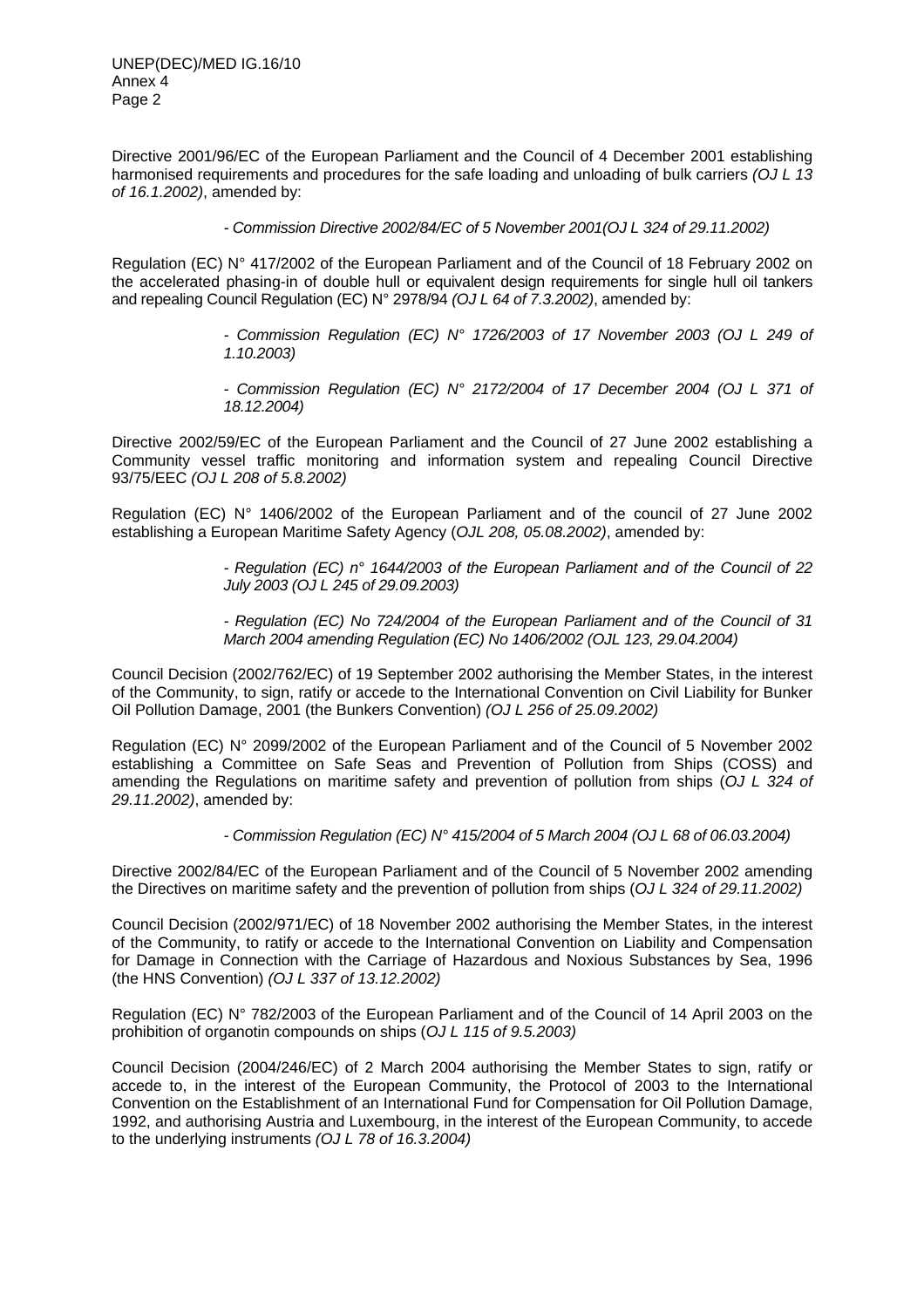### **Annex 5**

### **PRINCIPLES TO BE RETAINED FOR THE DEVELOPMENT OF THE GUIDELINES ON THE RESPECT OF THE MARINE ENVIRONMENT BY PLEASURE CRAFT ACTIVITIES IN THE MEDITERRANEAN SEA**

### **Section I. General principles**

### **.1 Definitions**

The following definitions apply to these terms:

- 1."Pleasure craft" means all kinds of craft using any type of propulsion system, be it privately owned or chartered, used for pleasure, sport or leisure.
- 2. "Pollution" means the introduction by man, directly or indirectly, within the framework of pleasure craft activities, of substances or energy into the marine environment, including estuaries, which results or is likely to result, in such deleterious effects as harm to living resources and marine life, hazard to human health, hindrance to marine activities, including fishing and other legitimate uses of the sea, impairment of quality for use of seawater and reduction of amenities.
- 3. "Biological diversity" means the variability of living organisms from all sources including *inter alia* terrestrial, marine and other aquatic ecosystems and the ecological complex of which they are part; this includes diversity within species, between species and of ecosystems.
- 4. "Authorities" means the competent national authorities entitled to ensure maritime safety and to protect the marine environment.
- 5. "Marina" means all reception and berthing facilities for pleasure craft, specifically intended or equipped for this purpose, including zones reserved for pleasure craft in those ports that are accessible to all types of vessels.
- 6. "Contracting Parties" means Contracting Parties to the 1976 Barcelona Convention (Convention for the Protection of the Mediterranean Sea Against Pollution), as amended in 1995 (Convention for the Protection of the Marine Environment and the Coastal Region of the Mediterranean).

### **.2 Application**

The guidelines should apply to pleasure craft, marinas and relevant facilities.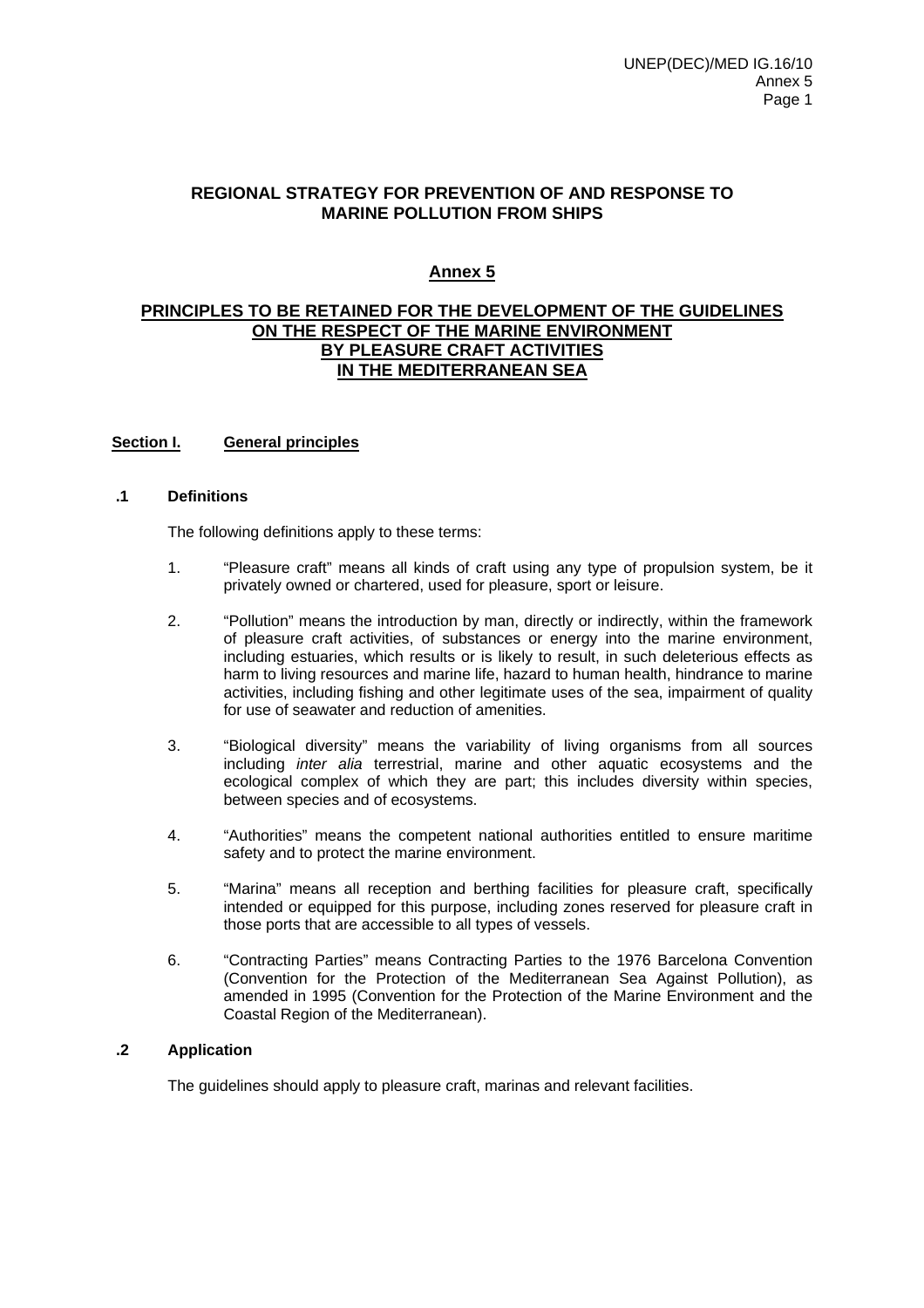### Section II. **Principles relating to prevention of pollution by pleasure craft and protection of the marine environment**

### **.1 Polluting discharges**

- a) The Contracting Parties should prohibit operational discharges consisting of oil or oily mixtures, sewage and garbage, as provided respectively in MARPOL, Annex I, IV and V.
- b) The Contracting Parties should take all necessary measures to prevent spillages into the sea of pleasure craft fuel during refuelling operations.

### **.2 Retention on board of polluting wastes**

The Contracting Parties should ensure that the operational wastes referred to in Section II, Point 1 are kept on board in tanks or other storage containers until their disposal in appropriate reception facilities.

#### **.3 Anti-fouling systems**

- a) Contracting Parties should prohibit the use, by pleasure-craft, of anti-fouling systems as provided in the International Convention on the Control of Harmful Anti-fouling Systems on Ships, 2001.
- b) Contracting Parties should take the appropriate measures in order to collect, handle, process and dispose of wastes originating from anti-fouling systems mentioned in the above paragraph, so as to protect human health and the environment.

### **.4 Exhaust gas emissions**

- a) With reference to MARPOL Convention, Annex VI, the Contracting Parties should establish maximum levels allowed for exhaust gas and particle emissions originating from pleasure craft engines.
- b) The Contracting Parties should develop quality standards for the fuels used by pleasure craft with a view to reducing harmful exhaust gas and particle emission to the levels stipulated under paragraph a).

### **.5 Sound emissions**

The Contracting Parties should establish maximum levels permitted for sound emissions from engine-powered pleasure craft.

### **.6 Principles related to reporting procedure from pleasure craft**

Each Party should issue instructions to skippers or any other persons in charge of pleasure craft, to report to the nearest Coastal State authorities, by the most rapid and adequate channels in the circumstances, the presence, characteristics and extent of pollution of the marine environment observed at sea.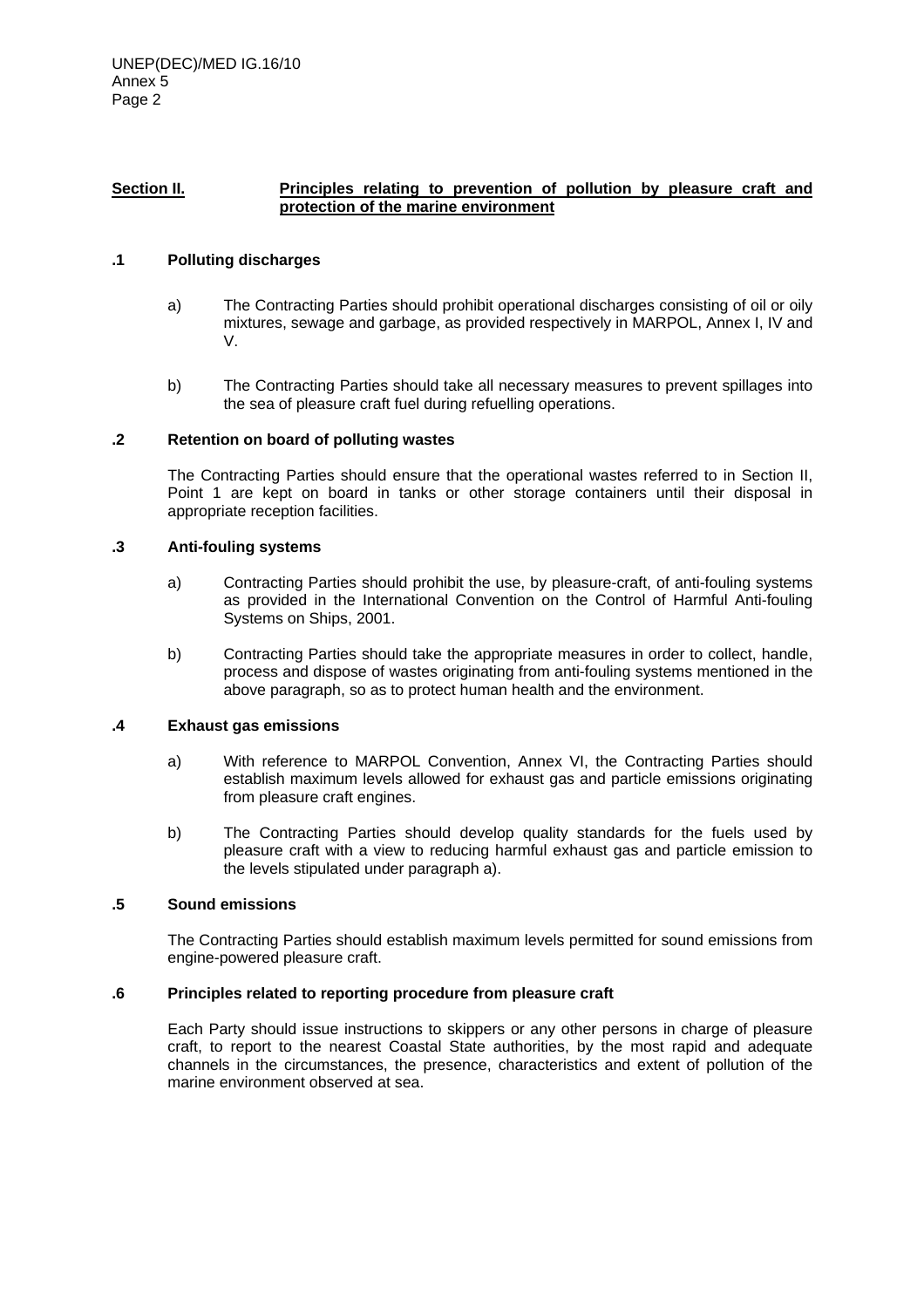### **Section III. Principles relating to protective measures**

#### **.1 Water sports activities**

The Contracting Parties should, individually or in cooperation with one another, ensure that recreational craft activities, including competitive events and other water sports events, do not jeopardize life at sea nor cause undue harm to the environment.

### **.2 Specially protected sea areas**

In accordance with international law and considering the characteristics of each specially protected sea area in the Mediterranean, the Contracting Parties should regulate the passage of pleasure craft as well as any stopping or mooring within such areas inside their territorial waters.

#### **.3 Protection of marine fauna and flora and ecosystems**

- a) The Contracting Parties should request all pleasure craft to respect international, regional and national regulations, with regard to protection and the safeguarding of marine fauna and flora.
- b) The Contracting Parties should take all necessary measures of a regulatory and administrative nature, to preserve from the impacts of pleasure craft marine activities coastal ecosystems in general, protected areas, and in particular the Specially Protected Areas of Mediterranean Importance (SPAMI).

#### **.4 Protection of underwater archaeological heritage**

The Contracting Parties should take all necessary measures with the aim of preventing any impact, by pleasure craft, on the underwater heritage, if such impact would constitute an infringement of national or international laws.

### **Section IV. Principles relating to marinas**

#### **.1 Operation of marinas**

- a) The Contracting Parties should undertake to carry out environmental impact assessment prior to the construction or development of marinas.
- b) The Contracting Parties should take all necessary measures with the aim of eliminating the discharge into the sea of wastewater and other wastes generated by the operation of marinas.

### **.2 Development of marinas**

- a) The Contracting Parties should foster the development of necessary reception facilities for pleasure craft in their marinas, and should keep each other informed of progress made in this regard. They should attach particular importance to the standardisation of equipment and, to this end, should establish all the useful links with the competent bodies in this field.
- b) The Contracting Parties should ensure the development, for their marinas, of plans for the management and processing of operational wastes collected *in situ*.